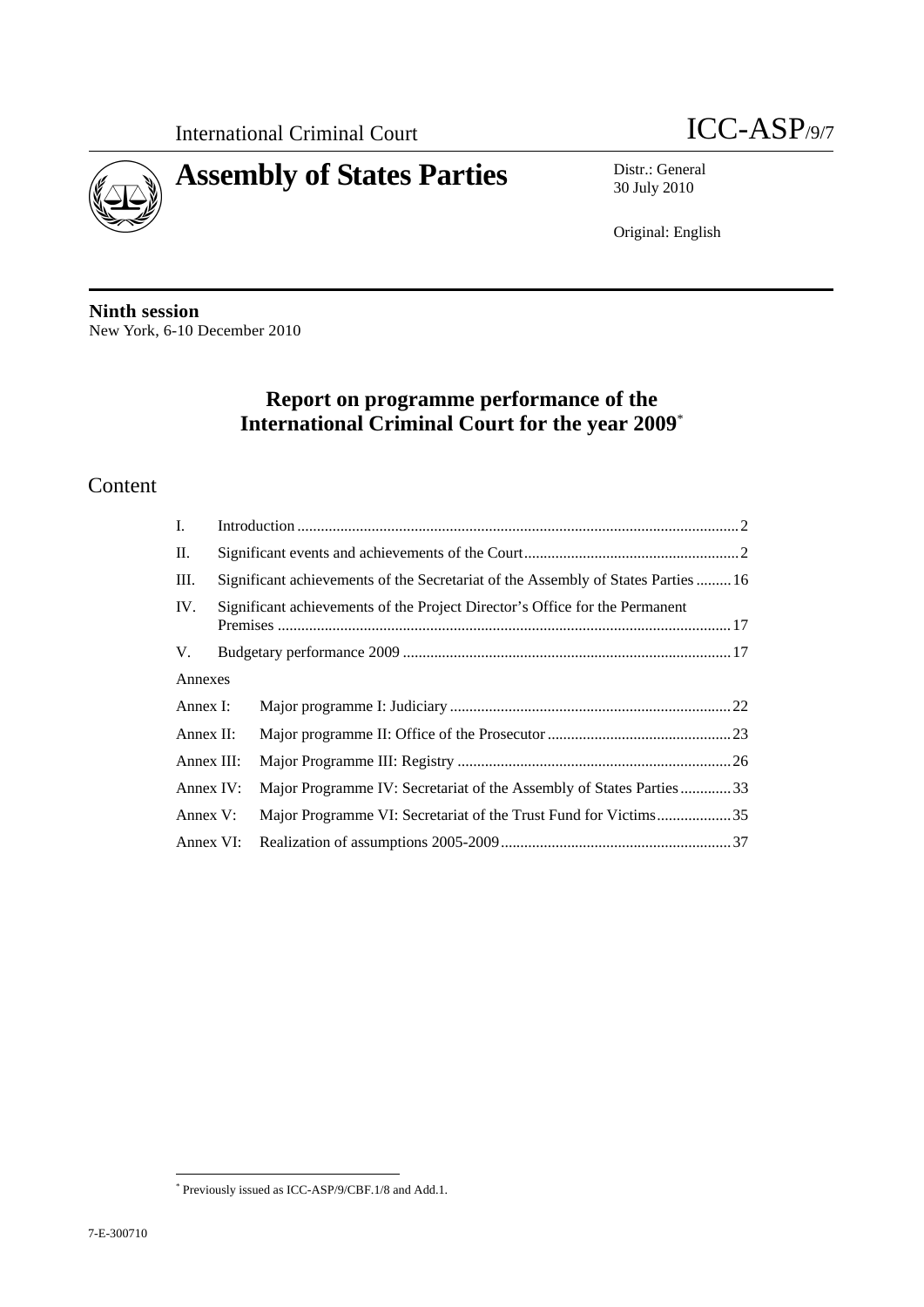## **I. Introduction**

1. This report contains a list of significant achievements of each organ of the Court and the Secretariat of the Assembly of States Parties for 2009. The report includes a breakdown of expenditure<sup>1</sup> by major programme and programme and a staffing table that details actual vs. budgeted staffing levels as requested by the Committee on Budget and Finance<sup>2</sup> ("the Committee"). In addition, a detailed review of programme performance by section of the annual budget programme with reference to objectives, expected accomplishments, indicators of achievement and performance indicators is included in annexes I to V.

2. The detailed descriptions of significant events and achievements reported in the first section of the report illustrate that the Court undertook all activities it had planned for in 2009. Additional unplanned activities, specifically in the case of *The Prosecutor v. Bahar Idriss Abu Garda*, have all been addressed within the constraints of the Court's approved budget. Although some activities had been earmarked as potentially to be covered by the Contingency Fund at the end of 2009, the Court managed to absorb all costs within its regular budget. For more details on the Court's realization of budgetary assumptions, please see Annex VI below.

## **II. Significant events and achievements of the Court**

### **A. Situation in Uganda**

#### **1. Analytical, investigative and prosecutorial activities**

#### **The Prosecutor v. Joseph Kony, Vincent Otti, Okot Odhiambo and Dominic Ongwen**

(a) The Prosecutor continued the monitoring of crimes committed after the issuance of the arrest warrants against Joseph Kony et al. in July 2005;

(b) Monitored the supply networks, direct or indirect assistance that could benefit the indictees and help them abscond;

(c) Continuously monitored the situation of its witnesses in the Uganda situation, conducted 14 missions in this context and proceeded in coordination with the Court's victims and Witness Unit when necessary to take measures to ensure their protection and avoid, consistent with the strategic plan of the Court "any foreseeable risk" for them;

(d) Filed four documents with a total of 34 pages in to the court records of the case;

- (e) Continued contacts with the witnesses;
- (f) Continued preparation for disclosure;

(g) The Prosecutor continued to monitor crimes committed by other parties such as the UPDF and requested information from the Government on national proceedings; and

(h) The Office of the Prosecutor continued its efforts to galvanize support for the arrest and surrender of the suspects, emphasising the importance of arrest with States and international actors in the region and more widely, and regularly highlighting the continuing problem in key international meetings.

#### **2. Judicial proceedings**

 $\overline{a}$ 

#### **The Prosecutor v Joseph Kony, Vincent Otti, Okot Odhiambo and Dominic Ongwen**

(a) On 9 February 2009, Pre-Trial Chamber II appointed two counsel from the Office of Public Counsel for Victims to represent the interests of 51 victims in the case.

<sup>&</sup>lt;sup>1</sup> Expenditure 2009 is based on preliminary, unaudited figures, which are subject to change.

Expenditure 2009 is based on preliminary, unaudited figures, which are subject to change. 2 *Official Records of the Assembly of States Parties to the Rome Statute of the International Criminal Court, Fifth* 

*session, The Hague, 23 November – 1 December 2006* (ICC-ASP/5/32/Corr. 1), part II.D.6(a), para. 23.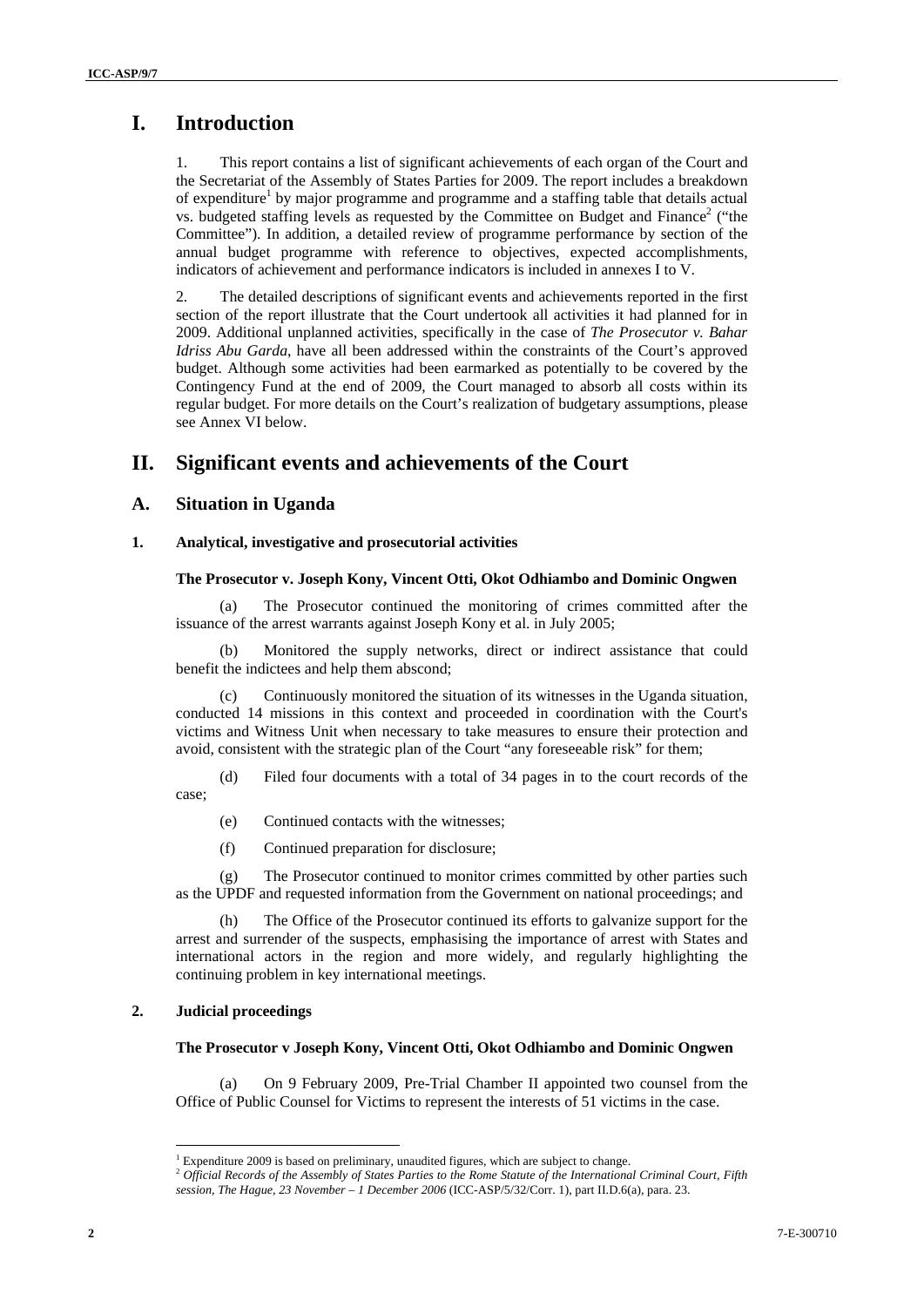(b) On 23 February 2009, the Appeals Chamber confirmed Pre-Trial Chamber II's decision of 14 March 2008, in which it granted victim status to four applicants.

A decision on the admissibility of the case pursuant to article  $19(1)$  of the Rome Statute, declaring the case admissible before the Court, was issued by Pre-Trial Chamber II on 10 March 2009.

Pre-Trial Chamber II's decision on the admissibility of the case was upheld on appeal on 16 September 2009. It was held that the role of Counsel for the Defence representing suspects at large was to safeguard the interests of the Defence. It was further confirmed that the Pre-Trial Chamber can decide on the admissibility of a case proprio motu.

#### **3. Registry activities**

(a) Filed a total of 110 documents (including annexes), of which 28 related to the situation and 82 to the case The Prosecutor vs Joseph Kony, et al on issues pertaining, inter alia, to witness protection, victim participation and detention; a total of 1,115 pages was filed;

(b) During 162 interactive sessions the Outreach Unit engaged 22,965 people from the most war-affected communities of the country, while a potential audience of over 8,000,000 received information via radio. The Court held several consultative and bi-lateral meetings with over 89 civil society organizations to explore possibilities of partnership that would increase the impact of outreach to complement its efforts. The School Outreach Programme was expanded to reach schools in Kampala city;

- (c) Processed 272 applications from victims to participate in proceedings;
- (d) The Field Office supported 134 missions; and

(e) The Registry executed the different notifications of the decision regarding the "admissibility of the case under article 19(1) of the Statute" and subsequent proceedings on Appeal to the Government of the Republic of Uganda.

#### **B. Situation in the DRC**

#### **1. Analytical, investigative and prosecutorial activities**

(a) The Office of the Prosecutor conducted 52 investigative missions in relation to the DRC situation;

(b) The Office continuously monitored the situation of its witnesses in the DRC and conducted 36 missions in this context. It proceeded, in coordination with the Court's Victims and Witnesses Unit when necessary, to take measures to ensure the protection of victims and witnesses and, consistent with the strategic plan of the Court, to avoid "any foreseeable risk" for them;

(c) The Office conducted seven Missions to the DRC to secure cooperation in support of witness protection, investigation and prosecutions; regular meetings were held between the Prosecutor and the Minister of Justice of the DRC and other high officials, in particular in New York in September 2009; and

(d) The Office briefed MONUC, the EU Great Lake representatives and other stakeholders on arrest efforts and other activities.

#### **The Prosecutor v. Thomas Lubanga Dyilo**

(a) The Office finalized the presentation of its case to the Trial Chamber;

(b) Finalized the disclosure of incriminatory and potentially exculpatory evidence to the defence; and

(c) Filed 450 documents with a total of 5,619 pages with the Trial Chamber and the Appeals Chamber.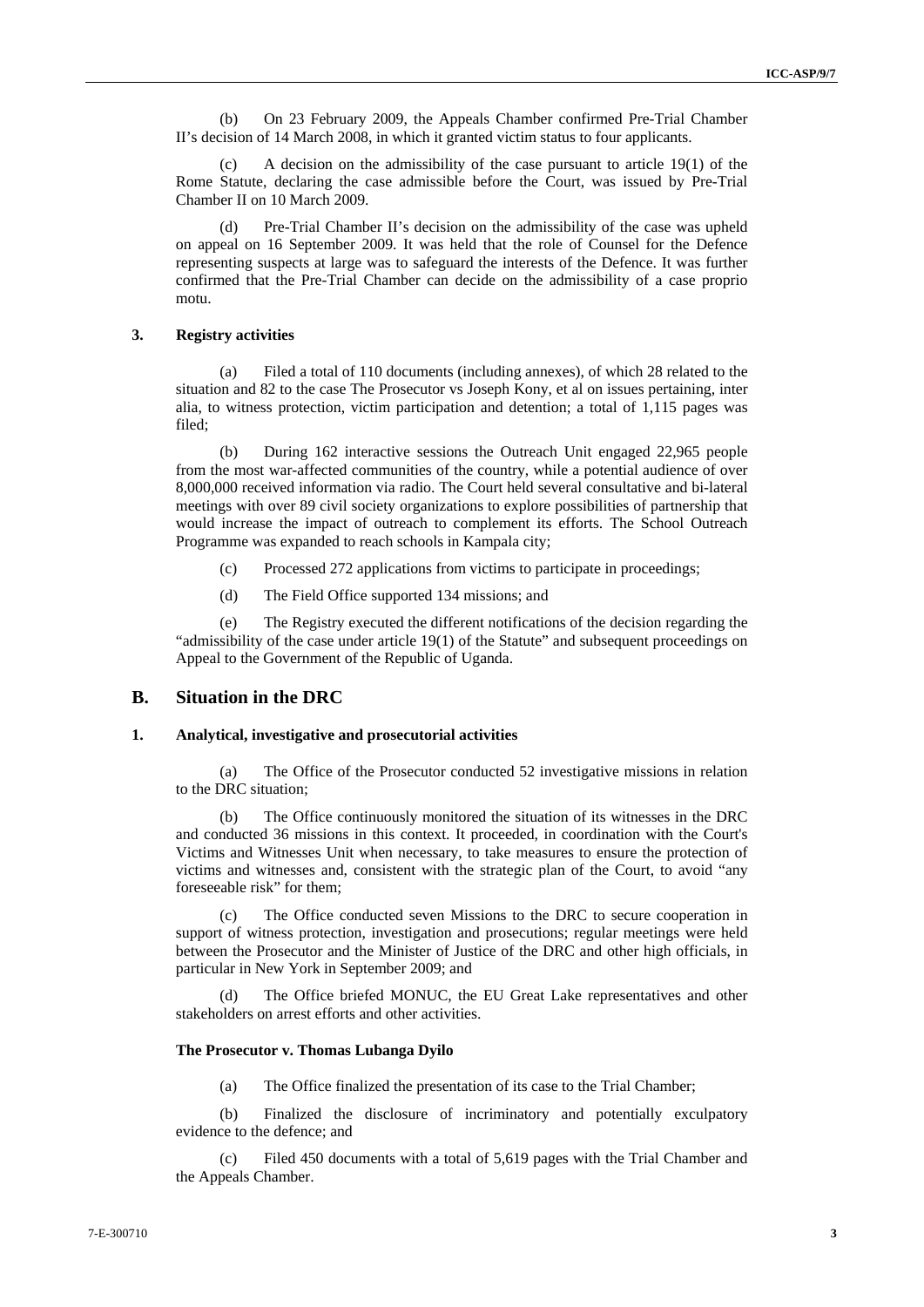#### **The Prosecutor v. Germain Katanga and Mathieu Ngudjolo Chui**

(a) The Office started the presentation of its case against Germain Katanga and Mathieu Ngudjolo Chui before the Trial Chamber;

- (b) Filed 1347 documents with a total of 50,885 pages with the Chamber; and
- (c) Disclosed incriminating and exculpatory evidence to the Defence.

#### **The Prosecutor v. Bosco Ntaganda**

(a) The Office continued to galvanize support for the arrest and surrender of the suspect, emphasising the importance of arrest in meetings with the DRC authorities and with States in the region, raising the issue with UN authorities and in key international meetings.

#### **Investigation in the Kivus**

(a) The Office conducted investigative missions to different countries, including the DRC, regional and European States; and

(b) Continued contacts with witnesses.

#### **2. Judicial proceedings**

#### **The Prosecutor v Thomas Lubanga Dyilo**

(a) On 26 January 2009, the hearings on the merits commenced with the opening statements of the Prosecution and the Defence, as well as those of the Legal Representatives of Victims representing 91 victims in the case. The Prosecution opened its case against the accused on day three of the hearings;

(b) Having called 34 witnesses, including expert witnesses, the Prosecution closed its case on 14 July 2009. The same day, Trial Chamber I issued a decision in which the majority decided that the legal characterisation of facts may be subject to change in accordance with regulation 55(2) of the Regulations of the Court. Mr Lubanga Dyilo and the Prosecution sought leave to appeal this decision on 11 August and 12 August respectively;

(c) On 10 July 2009, Trial Chamber I rendered a decision on the application of seven victims to participate in the proceedings. A further decision on two subsequent applications to participate in the proceedings filed by two victims was issued on 11 September 2009;

(d) Leave to appeal the decision of 14 July 2009 was granted on 3 September 2009. Pursuant to Trial Chamber I's decision of 2 October 2009, the hearings on the evidence were adjourned pending the judgment of the Appeals Chamber on the matter;

(e) On 16 September 2009, Trial Chamber I issued a decision on the manner of questioning witnesses by the Legal Representatives of Victims;

(f) On 20 October 2009, the Appeals Chamber issued a decision granting 27 victims the right to participate in the appeals brought by the Prosecutor and Mr. Lubanga Dyilo against the decision of Trial Chamber I of 14 July 2009;

(g) On 8 December 2009, the Appeals Chamber delivered its judgment on the aforementioned decision of Trial Chamber I, unanimously reversing it; and

(h) In an oral decision delivered during the status conference held on 9 December 2009, Trial Chamber I decided that the hearings recommence on 7 January 2010.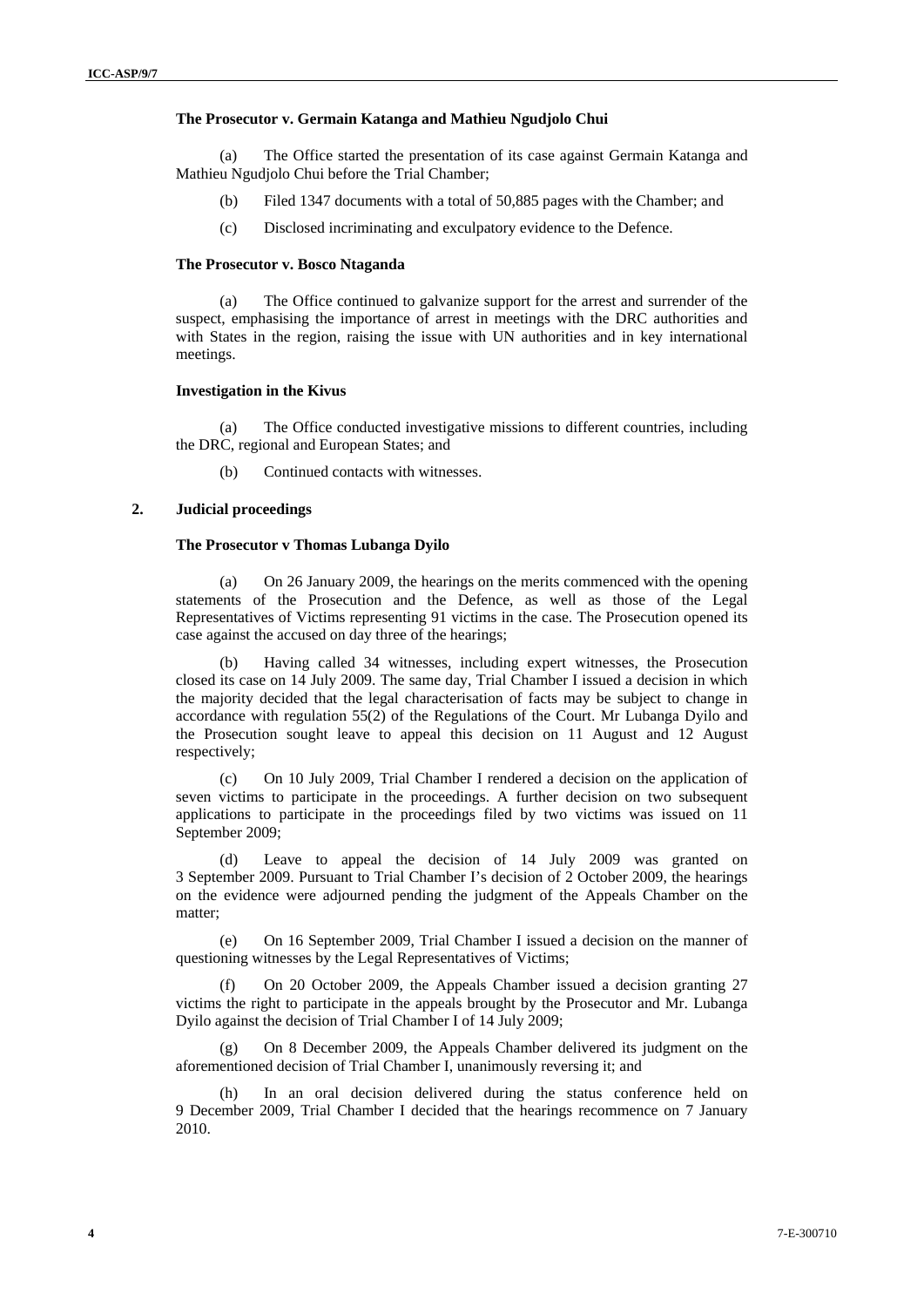#### **The Prosecutor v Germain Katanga and Mathieu Ngudjolo Chui**

(a) A total of 359 victims have been authorised to participate in the proceedings;

(b) On 24 April 2009, Judge Fumiko Saiga passed away. She was temporarily replaced by Judge Hans-Peter Kaul. On 1 September 2009, Judge Christine Van den Wyngaert was assigned to Trial Chamber II;

(c) On 13 March 2009, Trial Chamber II ordered the Prosecution to produce a Table of Incriminating Evidence, containing a detailed and systematic analysis of the evidence it intended to rely on at trial;

(d) On 12 June 2009, Trial Chamber II issued an oral decision on the challenge to the admissibility of the case brought by Germain Katanga, dismissing the challenge and declaring the case admissible before the Court. The written motivation of the decision was issued on 16 June 2009;

(e) An order on the organisation of common legal representation of victims was issued by Trial Chamber II on 22 July 2009. In this order, the Trial Chamber reorganised victim representation into two groups of victims, each represented by one legal representative, as opposed to the previous system of representation by nine legal representatives;

(f) On 3 September 2009, the Appeals Chamber rendered its judgment on the appeal brought by Mr. Katanga against Trial Chamber II's oral decision on the admissibility of the case against him. The appeal was dismissed on all grounds;

On 21 October 2009, Trial Chamber II rendered a decision of principle on the notification of charges, detailing the related responsibilities of the Prosecution and the Pre-Trial Chambers;

(h) On 20 November 2009, Trial Chamber II rendered its decision on a motion concerning the legality of detention of Mr. Katanga;

(i) On 20 November 2009, the Presiding Judge of Trial Chamber II issued directions for the conduct of the proceedings and testimony;

The hearings on the merits of the case commenced with the opening statements of the parties on 24 November 2009;

(k) Trial Chamber II rendered fourteen decisions on applications for the late disclosure of evidence;

Trial Chamber II rendered two general decisions of principle on redactions, among numerous decisions dealing with specific redactions;

(m) Three decisions respectively were rendered on the maintenance in detention of the two suspects. Hearings for the purposes of detention review pursuant to rule 118(3) of the Rules of Procedure and Evidence in respect of each accused were held on 23 and 17 March 2009; and

(n) Trial Chamber II held 25 hearings in total, the majority of which were closed session ex parte hearings.

#### **The Prosecutor v Bosco Ntaganda**

(a) On 16 November 2009, Pre-Trial Chamber I issued a decision lifting the seal on the proceedings against Mr. Ntaganda.

### **3. Registry activities**

(a) In 2009, the Registry facilitated the appearance of 31 witnesses in the Lubanga case (DRC I) proceedings and 2 witnesses in the Katanga/Ngudjolo case (DRC  $\Pi$ 

(b) Filed a total of 1,192 documents (including annexes), altogether a total of 12,049 pages, on matters within its purview in the Lubanga case;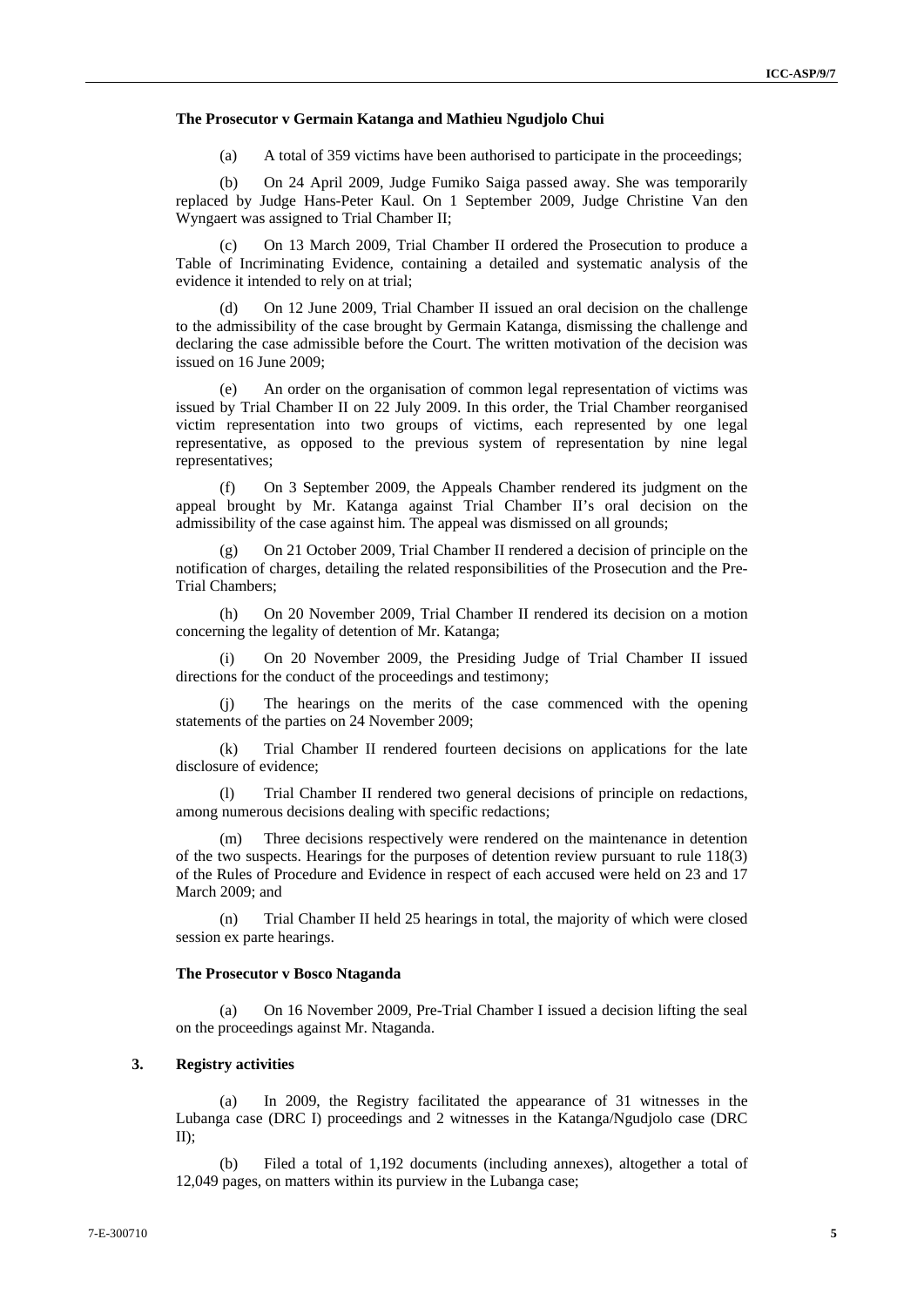(c) Filed a total of 3,422 documents (including annexes), altogether a total of 82,675 pages, on matters within its purview in the Katanga/Ngudjolo case;

(d) During 192 interactive sessions organized in Ituri, Kisangani, the Kivus and Kinshasa, the Outreach Unit engaged 19,407 people. A potential audience of 25 million received information via television and radio. In Bunia, press briefings were held every other Tuesday and were attended by an average of 15 journalists. Press briefings were held in Kinshasa on Fridays, attended by an average of 25 journalists. The Outreach Unit has established a strong network of human rights NGOs, and has launched several activities in partnership with them. Emphasis on the training of local lawyers and journalists was increased, with the launching of new programmes aimed at training both target groups on human rights issues and the ICC. Importance was also given to outreach activities with students, with a project currently underway involving the addition of material on the ICC to university curricula;

(e) Processed 331 applications from victims to participate in proceedings;

(f) The Field Office supported 467 missions;

(g) A catalogue of "special measures" was developed; Chambers were informed of special needs of particularly vulnerable witnesses in advance (reading assistance, breaks etc.), in order to facilitate testimony;

(h) The "familiarization" package was finalized and each witness received familiarization, including "walk through" the courtroom. Also, a protocol of the courtesy meetings of the parties before court appearance, witnesses reviewing statements, and "thank you" meetings after completion of testimony was established and performed;

(i) The evaluation program is functional and first data was collected from the witnesses before testifying, after testimony and some witnesses have been contacted since their court appearance for the "long-term follow up" questionnaire;

(j) The Registry also participated in several status conferences and hearings related to the ongoing proceedings in the different cases (Katanga/Ngudjolo case: 14 hearings; Lubanga case: 19 hearings). Following the respective proceedings, over 20 requests for cooperation were sent to different States parties;

(k) Furthermore, two Lingala paraprofessional interpreters were trained in order to accommodate the need for the Lingala booth during trial proceedings; and

The Standard Operating Procedure governing all aspects of the daily life at the Court Detention centre was finalised.

### **C. Situation in Darfur, Sudan**

#### **1. Analytical, investigative and prosecutorial activities**

(a) The Office of the Prosecutor continuously monitored the situation of its witnesses in the Darfur situation, and proceeded, in coordination with the Court's Victims and Witnesses Unit when necessary, to take measures to ensure the protection of victims and witnesses and to avoid, consistent with the strategic plan of the Court, "any foreseeable risk" for them;

(b) Conducted 35 investigative missions in various countries in relation to the situation;

(c) The Prosecutor reported twice to the United Nations Security Council in accordance with UNSC 1593 in June and December 2009 on the progress of his Office's investigation; and

(d) The Prosecutor continued consultations with Governments, the African Union, the Arab League, the European Union and NGO coalitions to enhance efforts relating to marginalisation and arrest in cases where arrest warrants have been issued.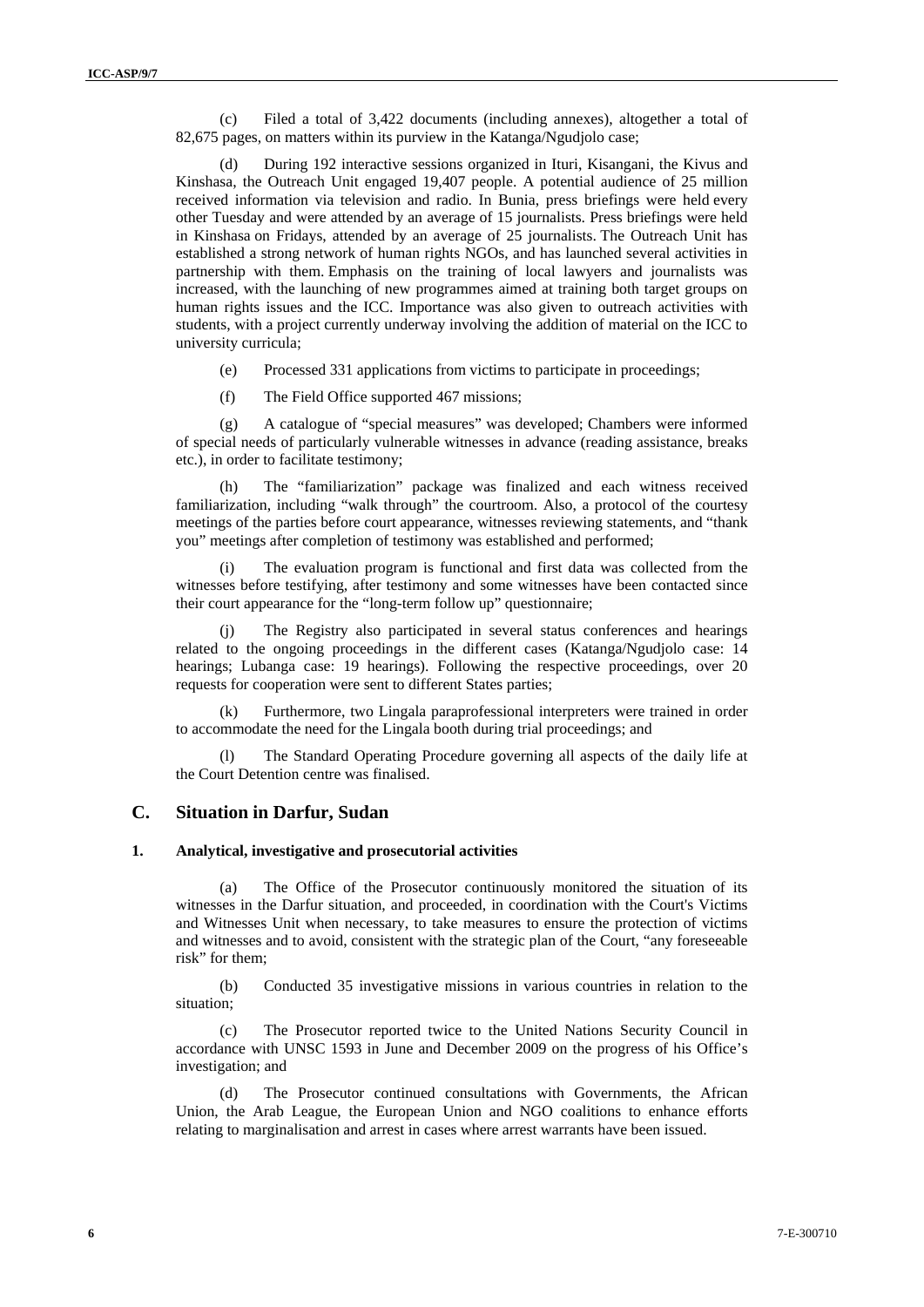#### **The Prosecutor v. Omar Hassan Ahmad Al-Bashir**

(a) The Office appealed the decision of Pre-Trial Chamber I of 4 March 2009 not to issue a warrant of arrest with regard to the crime of genocide; and

(b) The Prosecution filed 17 documents with a total of 148 pages into the court records of the case.

#### **The Prosecutor v. Bahar Idriss Abu Garda**

(a) After the issuance of a summons to appear, the Office ensured the appearance of Abu Garda arranging with intermediaries of Abu Garda to facilitate his departure from Darfur and his travel onward to The Hague. The Office coordinated with the Registry in the process;

(b) The Office litigated the case before Pre-Trial Chamber I in status conference and at the hearing on the Confirmation of Charges;

(c) Disclosed incriminating and exculpatory evidence to the Defence;

(d) Filed 207 documents with a total of 3,889 pages into the court records of the case; and

(e) Maintained contact with other relevant Governments, including the Governments of Libya, Egypt and Kenya, to facilitate official Court contact with Abu Garda, including with his chosen counsel, and to facilitate his successful travel to The Hague.

#### **2. Judicial proceedings**

(a) On 4 February 2009, Pre-Trial Chamber I rejected the application of the Sudan Workers Trade Unions Federation and the Sudan International Defence Group to appear as amicus curiae in the proceedings relating to the Prosecutor's request for a warrant of arrest of Omar Hassan Ahmad Al Bashir; and

By its judgment of 2 February 2009, the Appeals Chamber reversed two pretrial decisions which granted victims general participatory rights in the investigation phase of crimes committed within the Sudan situation.

#### **The Prosecutor v. Ahmad Muhammad Harun ("Ahmad Harun") and Ali Muhammad Ali Abd-al-Rahmam ("Ali Kushayb")**

(a) Public information on the judicial activity in the abovementioned cases is unavailable.

#### **The Prosecutor v Omar Hassan Ahmad Al Bashir**

(a) A total of 12 victims are currently authorised to participate in the pre-trial proceedings in the case against Mr. Al Bashir;

(b) On 4 March 2009, Pre-Trial Chamber I issued its decision on the Prosecutor's application for a warrant of arrest of Mr. Al Bashir for five counts of crimes against humanity and two counts of war crimes;

(c) Leave to appeal the decision of 4 March 2009 was granted to the Prosecutor on 24 June 2009;

(d) On 18 September 2009, the Appeals Chamber granted two Sudanese NGOs leave to present submissions in relation to the Prosecutor's appeal against the decision of Pre-Trial Chamber I not to issue a warrant of arrest of Mr. Al Bashir in respect of the crime of genocide;

(e) On 23 October 2009, the Appeals Chamber instructed the Registrar to submit to Pre-Trial Chamber I victims' applications for participation in the appeal against the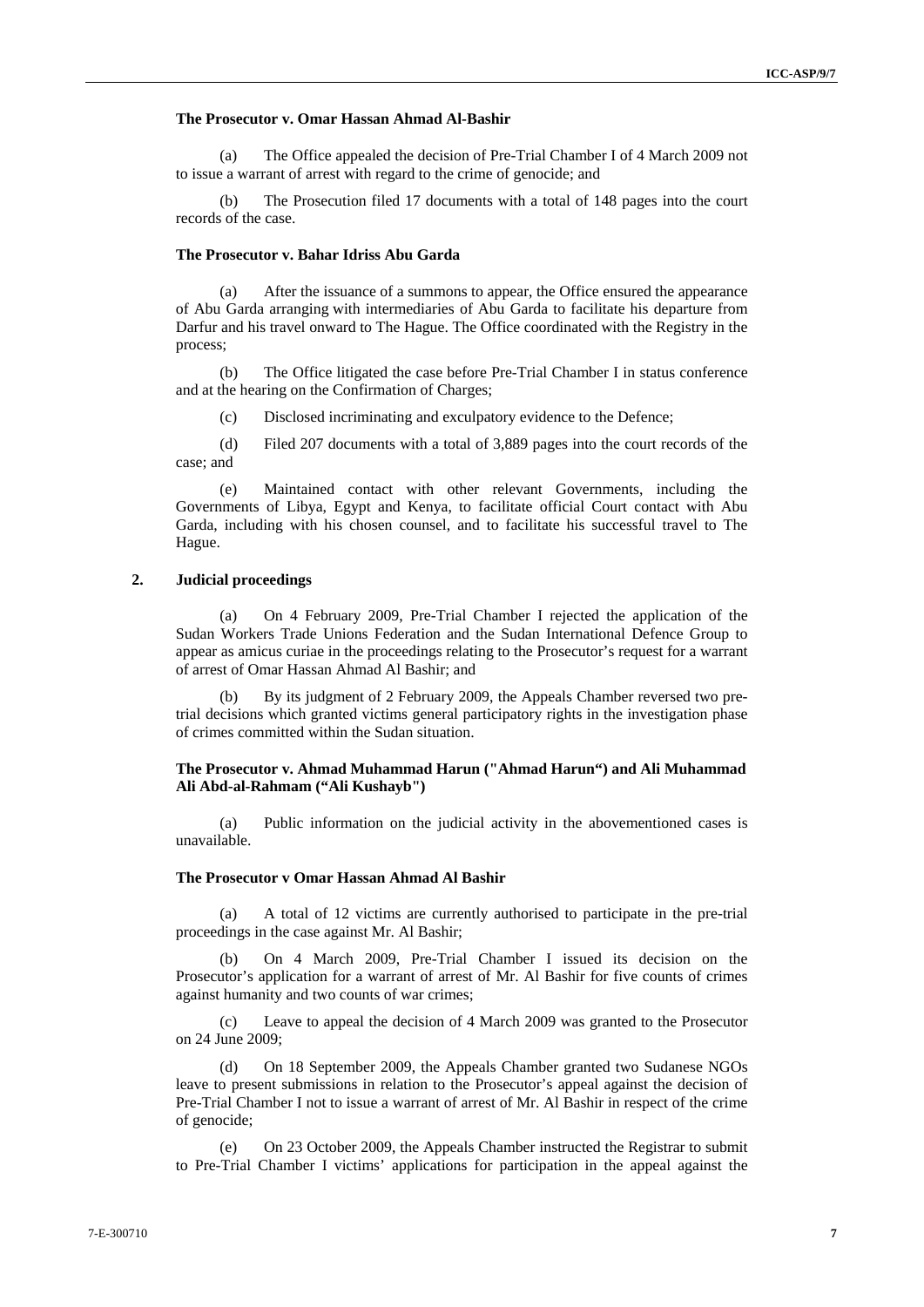aforementioned decision on the warrant of arrest, since the requests in fact related to the right to participate in the entirety of the proceedings against Mr. Al Bashir; and

(f) On 10 December 2009, Pre-Trial Chamber I issued a decision authorising 12 victims to participate in the pre-trial phase of the proceedings.

#### **The Prosecutor v Bahar Idriss Abu Garda**

(a) A total of 78 victims have been granted participatory rights in the pre-trial stage of the case.

(b) On 7 May 2009, Pre-Trial Chamber I issued a decision on the Prosecutor's application for a summons to appear before the Court for Bahar Idriss Abu Garda for three counts of war crimes;

Mr. Abu Garda made his initial appearance before the Court at a hearing convened by Pre-Trial Chamber I on 18 May 2009;

(d) Pre-Trial Chamber I dealt with disclosure matters in a hearing held on 9 June 2009. A decision on the system of disclosure to be adopted between the parties was subsequently rendered on 15 July 2009. A second hearing on disclosure matters was held on 26 August 2009;

(e) On 14 August 2009, Pre-Trial Chamber I issued its first decision on the Prosecutor's request for redactions to be applied in the case. A second decision on the matter was issued on 7 September 2009;

(f) On 31 August 2009 Pre-Trial Chamber I issued a decision on the Prosecutor's request for the non-disclosure of the identity of witnesses in the case;

(g) Two separate ex parte hearings were held with the Prosecutor as well as the Defence on 23 September 2009;

(h) By its decision of 25 September 2009, Pre-Trial Chamber I authorised 34 victims to participate in the pre-trial stage of the proceedings against Mr. Abu Garda. A further 44 victims were given authorisation to participate in the proceedings by a second decision dated 6 October 2009. All 78 authorised victims have subsequently been represented by four legal representatives during the confirmation hearing of the case;

On 6 October 2009, Pre-Trial Chamber I issued a decision on the modalities of victim participation relating to the pre-trial stage of the case;

(j) On 19 October 2009, Pre-Trial Chamber I rendered a decision on a Defence application to call a witness at the confirmation of charges hearing; and

(k) The hearing on the confirmation of charges against Mr. Abu Garda was held from 19 until 30 October 2009.

#### **3. Registry activities**

(a) Filed a total of 1,255 documents (including annexes), totalling 18,177 pages, on matters within its purview;

(b) In connection with the situation in Darfur, Sudan, outreach activities continued to be held in a confidential manner due to volatile security conditions and high risks for the population in Darfur, especially after the issuance of the warrant of arrest for the current President of Sudan, Omar Al-Bashir. The Outreach Unit communicates with the Sudanese public through traditional regional and international media, as well as independent radio stations and websites. During 13 outreach activities, nearly 300 Sudanese communities outside the country were directly engaged. In Eastern Chad, the Registrar held interactive sessions with camp leaders, mostly Massalit refugees and women's groups. Through InterNews radio, a potential audience of 250,000 Sudanese refugees continued to receive information on the ICC;

(c) Processed 118 applications from victims to participate in proceedings. The Field Office supported 102 missions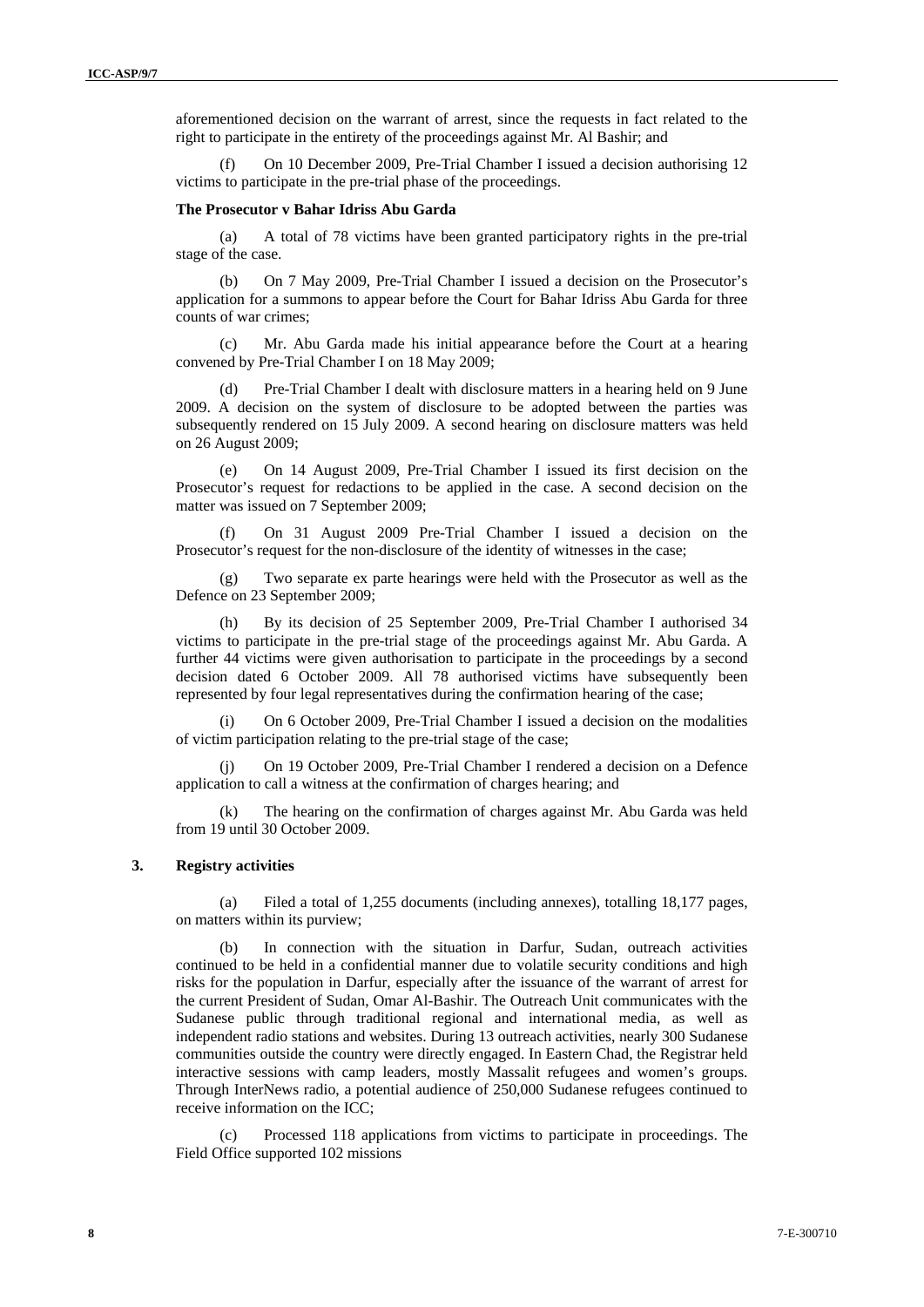(d) The Registry participated in several hearings related to the ongoing proceedings in the different cases in the Darfur Sudan situation (Abu Garda case: 6 hearings);

(e) The Registry notified the Request for the arrest and surrender of Omar Al Bashir to a total of 116 States Parties to the Rome Statute and to all United Nations Security Council Members that are not States Parties to the Rome Statute. Follow up to these notifications is ongoing;

(f) The relevant Registry services organised all aspects, together with the Host State authorities, of the initial appearance and the confirmation of charges hearings in the case of The Prosecutor v. Bahar Idriss Abu Garda;

(g) The Registry facilitated the appearance of four witnesses and experts in the Abu Garda case (DAR III) confirmation of charges hearing; and

(h) In the 2009 proceedings in the case of The Prosecutor v. Bahar Idriss Abu Garda, in addition to Court staff, a total of 11 external interpreters were used, inter alia providing services in Arabic and Mandinka.

#### **D. Situation in the Central African Republic ("the CAR")**

#### **1. Analytical, investigative and prosecutorial activities**

#### **The Prosecutor v. Jean-Pierre Bemba Gombo**

(a) The Office of the Prosecutor conducted 47 investigative missions in CAR and other countries;

(b) Litigated the case before Pre-Trial Chamber II during the hearing on the confirmation of charges;

(c) Appealed the decision of Pre-Trial Chamber II on the conditional release of the person charged and obtained a reversal of this decision;

(d) Filed 369 documents with a total of 6,802 pages into the court records of the case;

(e) Continued the disclosure of incriminatory and potentially exculpatory evidence to the defence;

(f) Continuously monitored the situation of its witnesses in the CAR situation and proceeded, in coordination with the Court's Victims and Witnesses Unit when necessary, to take measures to ensure the protection of victims and witnesses and, consistent with the strategic plan of the Court, to avoid "any foreseeable risk" for them;

(g) The Prosecutor continued the monitoring of other acts of violence committed more recently on the territory of the Central African Republic and requested information on the status of national proceedings; and

(h) The Office conducted 5 missions to secure the cooperation of the CAR authorities and ensure that the political dialogue under way excluded any amnesty for crimes within the jurisdiction of the ICC.

#### **2. Judicial proceedings**

(a) On 16 November 2009, Pre-Trial Chamber II issued a decision on the submission presented by the Trust Fund on 30 October 2009. In its decision the Chamber requested the Board of Directors of the Trust Fund to submit particulars of its intended activities in the Central African Republic.

#### **The Prosecutor v. Jean-Pierre Bemba Gombo**

(a) Pre-Trial Chamber III held the oral sessions of the hearing on the confirmation of charges against Mr. Bemba Gombo from 12 to 15 January 2009;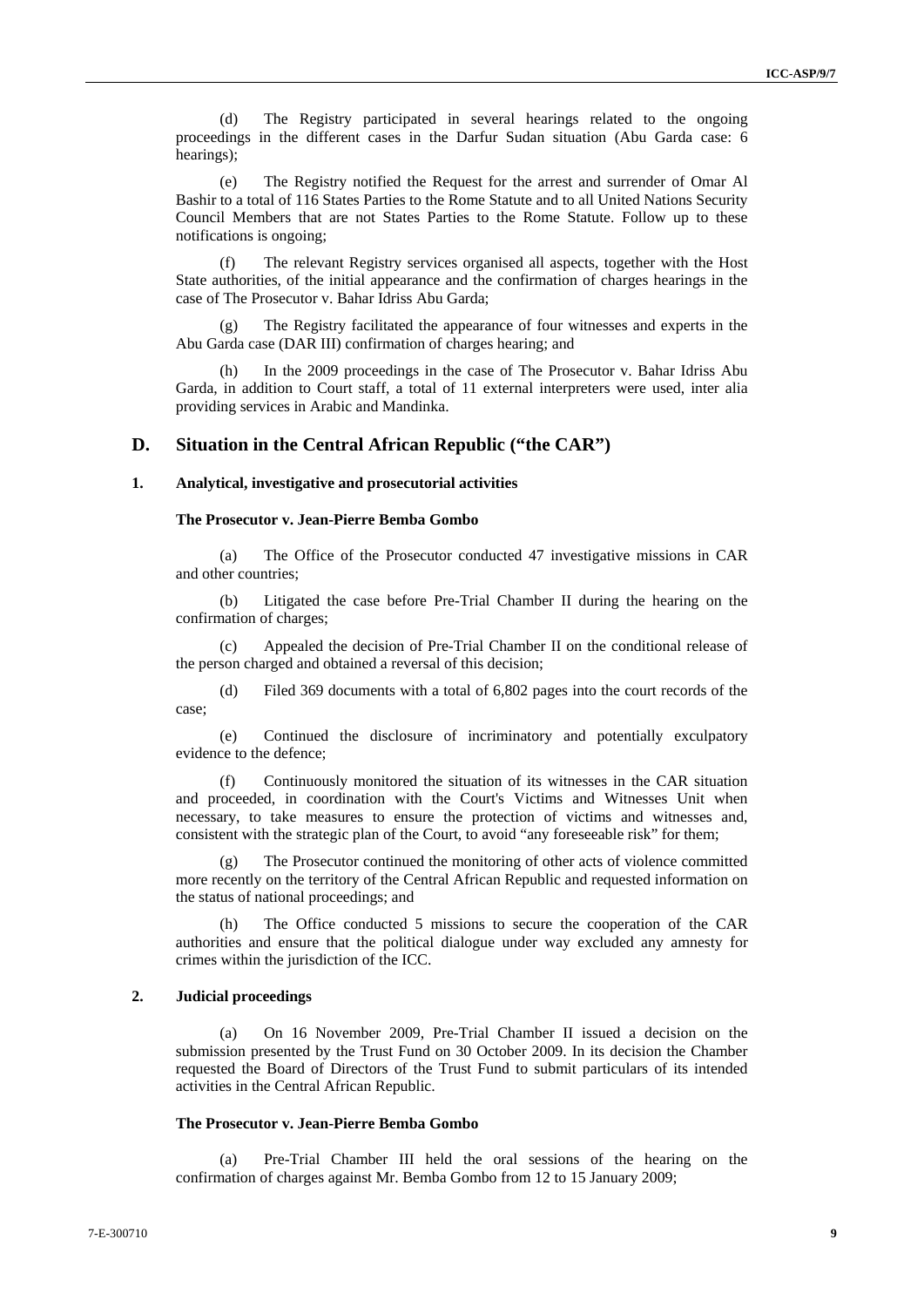(b) By a written decision of 3 March 2009, Pre-Trial Chamber III decided to adjourn the hearing in accordance with article  $61(7)(c)$  of the Statute, requesting the Prosecutor to reconsider amending the charges. Pre-Trial Chamber III was merged into Pre-Trial Chamber II pursuant to a decision of the Presidency of 19 March 2009. The CAR situation was assigned to Pre-Trial Chamber II by the same decision;

(c) On 9 April 2009, Pre-Trial Chamber II granted Amnesty International's application to appear as amicus curiae;

(d) The defence application for the interim release of Mr. Bemba Gombo was rejected by Pre-Trial Chamber II on 14 April 2009;

(e) An application presented by the Association pour la promotion de la démocratie et du développement de la République Démocratique du Congo ("Aprodec asbl") to appear as amicus curiae was rejected by Pre-Trial Chamber II on 29 May 2009;

(f) On 15 June 2009, Pre-Trial Chamber II rendered its decision on the confirmation of charges, partially confirming the charges brought against Mr. Jean-Pierre Bemba Gombo;

(g) A hearing on the continued pre-trial detention of Mr. Bemba Gombo was convened by Pre-Trial Chamber II on 29 June 2009;

(h) Two applications to appear as amicus curiae in the case were rejected by the Chamber on 17 July 2009. The Chamber rejected a further request for leave to appear as amicus curiae in the case on 4 September 2009;

(i) On 14 August 2009, the Single Judge of Pre-Trial Chamber II rendered a decision granting interim release to Mr. Bemba Gombo, pending a decision on the conditions to be imposed. Hearings with six different States were convened by the same decision;

(j) On 3 September 2009, the Appeals Chamber granted the Prosecutor's request for suspensive effect of his appeal against the above-mentioned decision of Pre-Trial Chamber II of 14 August 2009. The same day, the Appeals Chamber authorised 54 victims to present their views and concerns in relation to the said appeal;

(k) On 17 September 2009, Pre-Trial Chamber II issued a decision on the request for withdrawal from the case of two Defence counsel;

(l) A decision on the Prosecution's application for leave to appeal the Decision on the confirmation of charges of 15 June 2009 was rendered on 18 September 2009;

(m) Likewise on 18 September 2009, Pre-Trial Chamber II issued a decision rejecting the Defence application to suspend the proceedings, as well as a decision rejecting the Defence application for disclosure of information in relation to the admissibility of the case and a decision on the re-classification and unsealing of documents and decisions relating to the case;

(n) By a decision of 18 September 2009, the Presidency constituted Trial Chamber III, referring the case file to the newly constituted Chamber. The Decision on the confirmation of the charges was transmitted to Trial Chamber III on the same day;

Trial Chamber III held a first status conference on 7 October 2009, setting a timetable for the disclosure of evidence and other preparatory matters preceding the opening of the hearings on the merits;

(p) On 20 October 2009, Trial Chamber III issued a decision ordering that the accused be provided with the means to fund his legal assistance until such time as there would be a material change in circumstances;

(q) Further status conferences were held on 28 and 29 October 2009, as well as two separate status conferences on 8 December 2009. Three of these were ex parte hearings. The public status conference of 8 December addressed the renewed detention review of the suspect, as well as matters relating to disclosure of evidence, interpretation and witness familiarisation;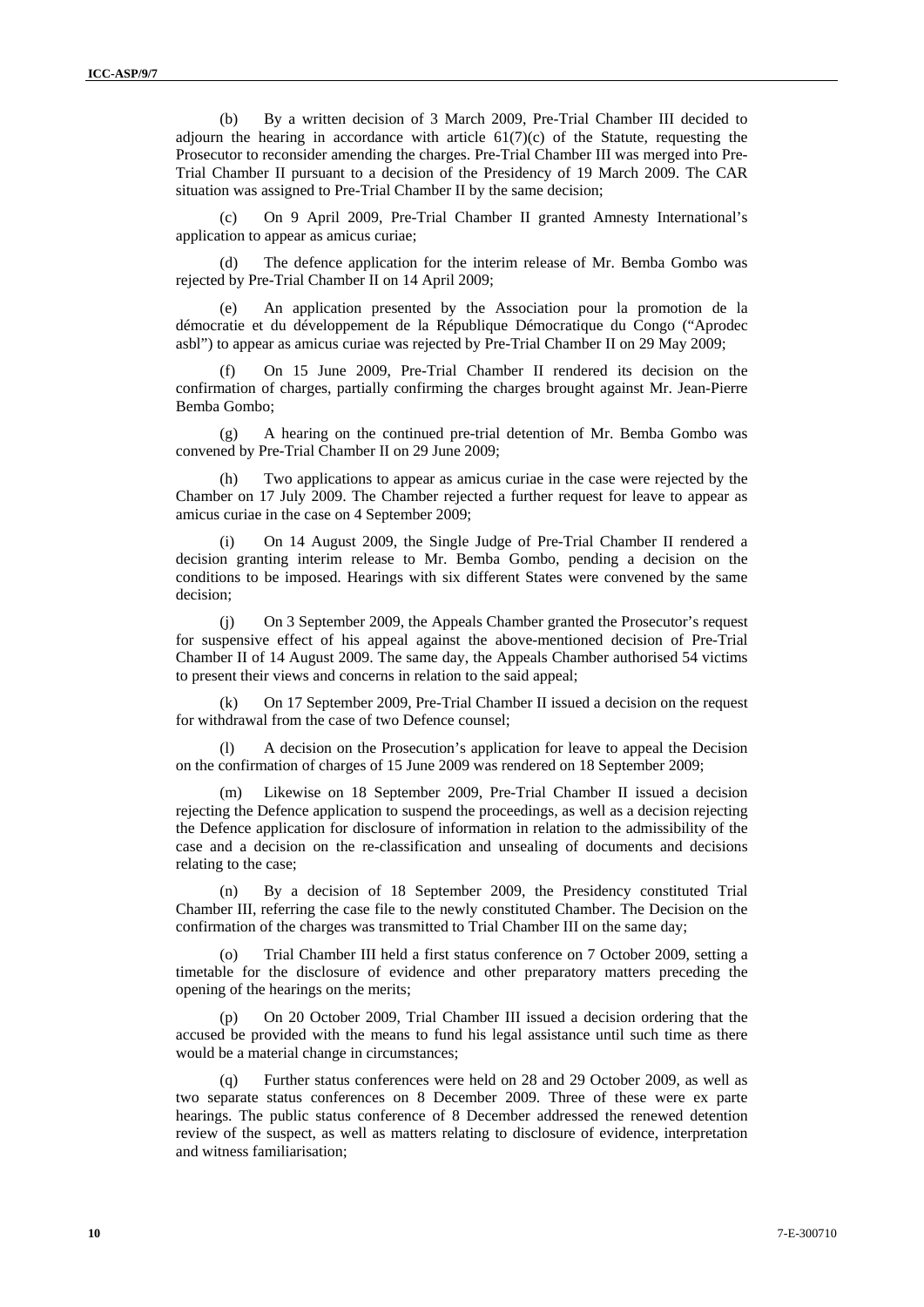(r) On 4 November 2009, Trial Chamber III ordered that full disclosure of the Prosecutor's evidence be completed by 30 November 2009;

(s) By a decision dated 5 November 2009, Trial Chamber III set the date for the commencement of the trial for 27 April 2009;

(t) Trial Chamber III confirmed the participatory rights in the trial phase of the 54 victims who had been granted victim status at the pre-trial stage. An additional 86 new applications for victim participation in the case had been received in 2009; and

On 9 November 2009, the Appeals Chamber rejected the application for leave to intervene in the Prosecutor's appeal against the Decision of the confirmation of charges presented by Aprodec asbl.

#### **3. Registry activities**

(a) Filed a total of 1,097 submissions with a total of 24,642 pages into the court records of the case;

(b) During 89 interactive sessions the Outreach Unit was in contact with 5,050 people, while a potential audience of 700,000 received information via radio. The initial phase of activities focused on providing basic information about the ICC and the case of The Prosecutor v. Jean-Pierre Bemba Gombo, and on making the proceedings accessible to the most affected communities in Bangui. The second phase of the programme consisted of enhancing outreach impact through the radio serial Understanding the ICC (13 episodes), produced in the local language Sango, containing answers to 1000 questions put to it by the people of Bangui. The third phase has been to hold outreach activities outside the capital, specifically in Bimbo and Moungoumba;

- (c) Processed 34 applications from victims to participate in the proceedings;
- (d) The Field Office supported 55 missions;

(e) The Registry also participated in several status conferences and hearings held before Trial Chamber III;

In the case of The Prosecutor v. Jean-Pierre Bemba Gombo, the Registry sent over 100 communications and requests for cooperation to various States Parties, inter alia related to the application for interim release; and

(g) The Registrar was ordered, pursuant to the "Decision on the defence application to lift Order iii) of the "Decision on legal assistance for the accused" dated 20 October 2009" (ICC-01/05-01/08-596-Red), to pay for the legal aid for Jean-Pierre Bemba Gombo. For this purpose, the Registry has been active in tracing and freezing the assets of Mr. Bemba.

#### **E. Situation in Kenya**

#### **1. Analytical, investigative and prosecutorial activities**

(a) The Prosecutor met a high-level delegation at the seat of the Court on 3 July 2009 and met with the Kenyan President and Prime Minister on 5 November 2009, securing their commitment to cooperate fully with the Court;

Finalized the preliminary analysis of information reported to his Office from various sources, including States, inter-governmental and non-governmental organizations;

(c) Requested in accordance with Article 15 (3) of the Rome Statute the authorization of an investigation into crimes committed on the territory of Kenya in early 2008; and

(d) Filed 40 documents with a total of 1,459 pages into the court records of the case.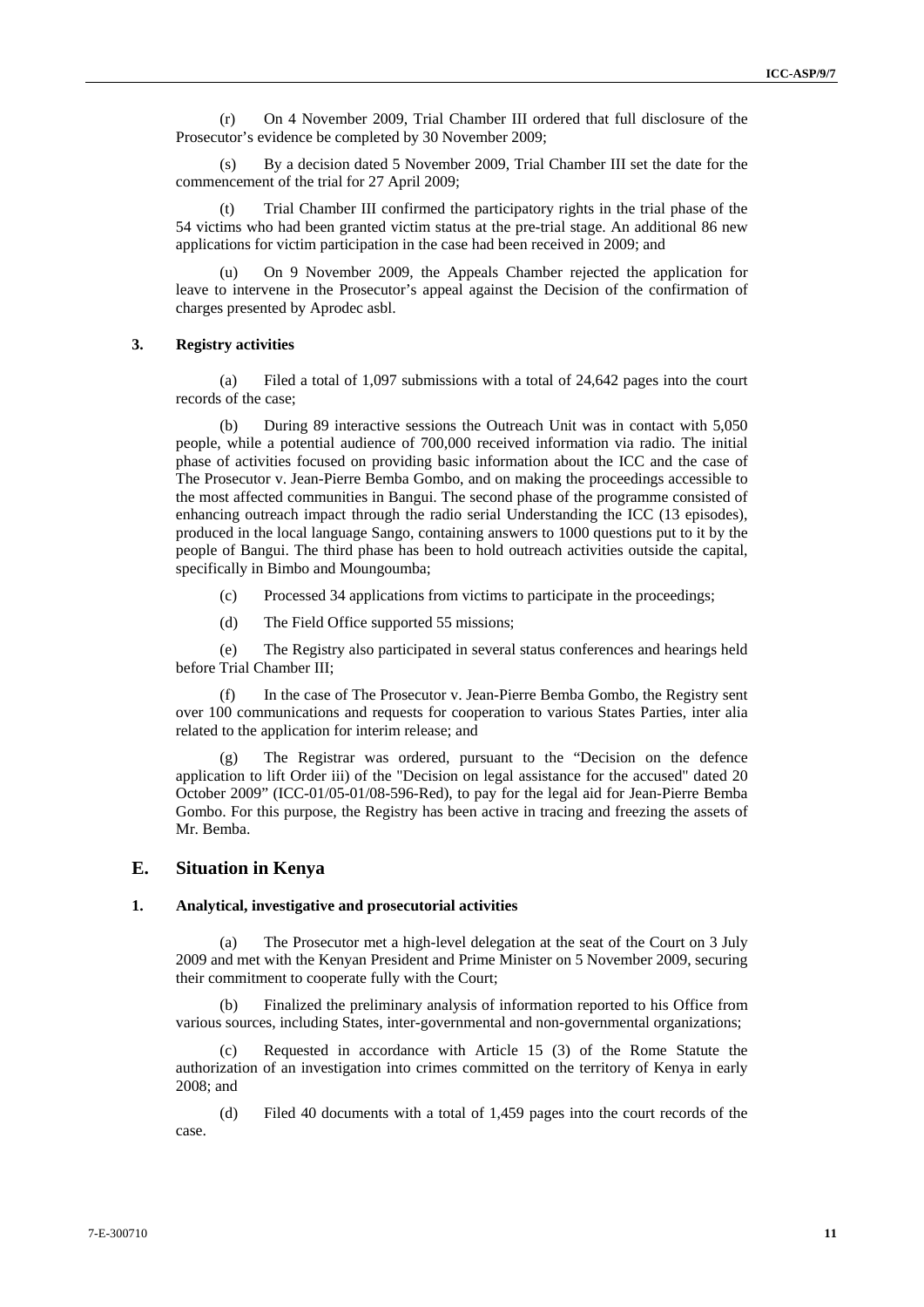#### **2. Judicial proceedings**

(a) On 10 December 2009, Pre-Trial Chamber II ordered the Victims Participation and Reparations Section of the Registry to organise the representation of victims before the Chamber.

### **F. Other situations**

3. In addition to the monitoring of open-source material, the Office of the Prosecutor received, acknowledged and analyzed 5,473 new communications received under Article 15 of the Rome Statute. The Office conducted an in-depth analysis of situations in various countries, including:

#### **Colombia**

(a) The Office met with Colombian authorities to obtain information on prosecutions against those most responsible for crimes within ICC Jurisdiction ; and

The Office requested information from States in the Americas and in Europe on domestic investigations into networks of support to groups such as the FARC.

#### **Georgia**

(a) The Office received some 3,800 communications from Russia on the August 2008 conflict (about two-thirds via the Russian Embassy and the rest directly from lawyers who collected statements);

(b) In April 2009 the Office received 28 volumes of material generated by the investigative committee of the Prosecution Service of Russia relating to what they called 'genocide and massive killings of Russian nationals and peacekeepers'; and

(c) The Office sent letters on 10 and 14 December 2009 to both the Georgian and Russian embassies announcing the wish of the Office to visit Georgia and Russia in order to meet with relevant authorities and to receive further information from them. The two authorities answered positively and welcomed the principle of such visits.

#### **Afghanistan**

(a) The OTP met outside Afghanistan with Afghan officials and organizations. The OTP sent requests for information to the Government of Afghanistan and has not yet received an answer.

#### **Cote d'Ivoire**

(a) On 17-18 July 2009, high-level representatives of the OTP visited Abidjan.

#### **Palestine**

(a) On 22 January 2009, the Palestinian National Authority lodged a declaration accepting jurisdiction of the Court in accordance with Article 12(3);

(b) Between 28 December 2008 and 30 June 2009, the Office of the Prosecutor received 358 Article 15 communications related to the situation of Israel and the Palestinian Territories;

(c) The Office received a number of communications, including a report entitled "No Safe Place" of 30 April 2009, sent to the Prosecutor by the Secretary-General of the Arab League, Mr. Amr Musa;

(d) A delegation from the Palestinian National Authority and Representatives of the Arab League visited the Court on 15-16 October 2009 to present a report in support of the PNA's ability to delegate its jurisdiction to the ICC; and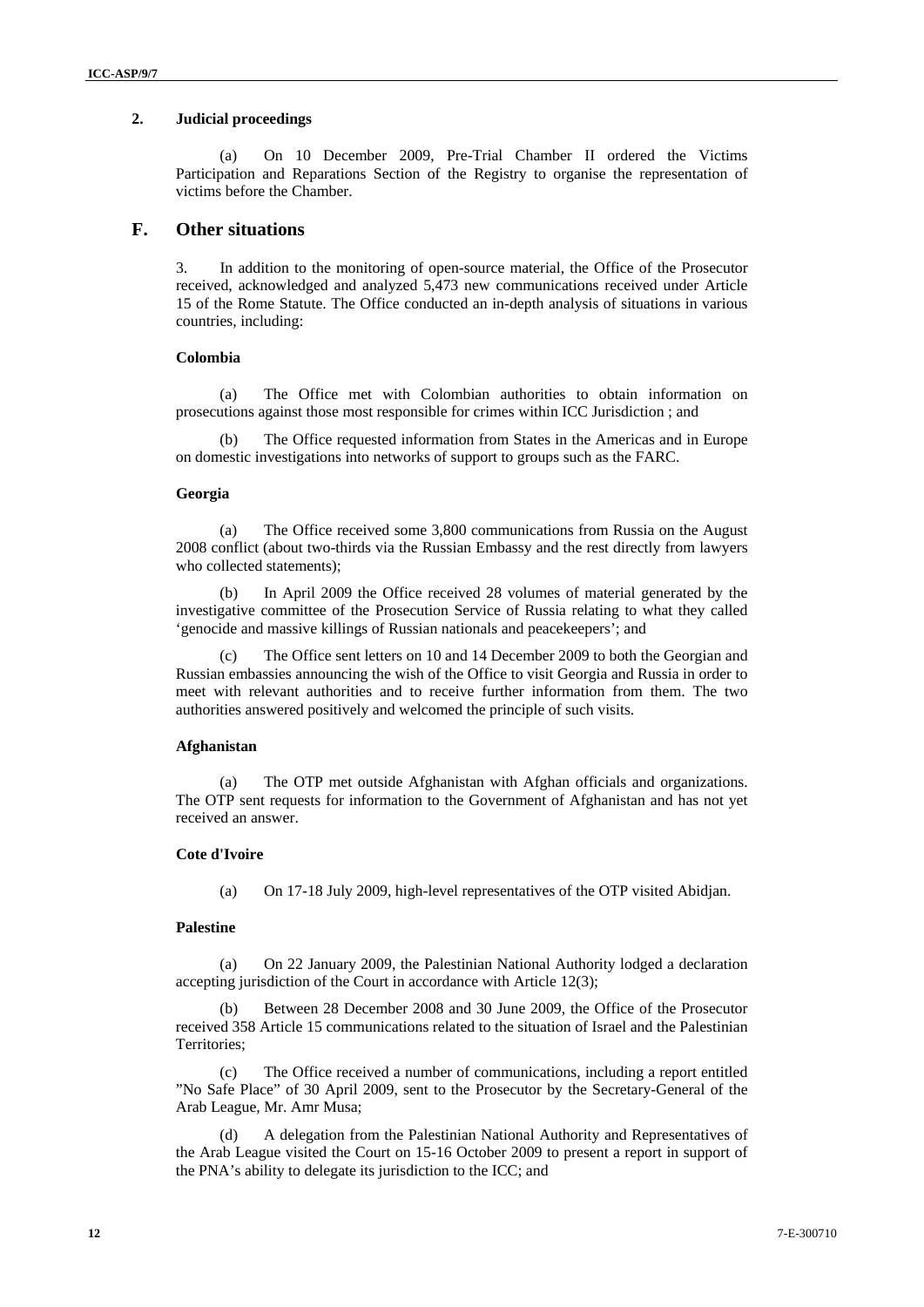(e) On 11 January, the OTP sent a letter summarizing its activities to the United Nations at their request, in the context of following up on the Goldstone Report.

### **G. Judicial and other support services**

#### **1. Legal aid/counsel issues**

4. The legal aid system guaranteed that four defendants in cases before the Court would receive legal representation, as well as victims participating in the proceedings who were found to be indigent. Furthermore, the system ensured that assistance by counsel was available whenever necessary according to the legal framework, and in one case advanced required funding to ensure the legal assistance to a non-indigent person whose assets were not accessible. The Registrar issued one decision declaring a defendant indigent. Similarly, the Registrar issued 9 decisions on legal aid for a total of 74 victims out of the 78 applicants. The Court provided administrative support and assistance to all legal teams representing accused or victims.

5. The Court held several consultations and activities with members of the legal profession, including a new Seminar of Counsel complemented for a second time by a training programme targeting lawyers who might act as counsel before the Court.

6. The Office of Public Counsel for the Defence provided ongoing representation of the interests of the defence in connection with the Darfur, DRC and Uganda situations. The Appeals Chamber granted the two appeals of the Office of Public Counsel for the Defence which were filed in the DRC situation concerning victim participation during this phase.

7. The Office of Public Counsel for Victims provided ongoing representation and assistance to 397 victims who applied to participate in the proceedings in connection with the Darfur, DRC and Uganda situations and related cases and were authorized to do so.

8. Finally, the Court received 54 applications to the list of counsel. Of the complete dossiers processed, 29 were added to the list bringing the total number of admitted counsel to 326; it further handled 19 additional applications to the list of assistants to counsel. With the dossiers treated from 2009 and those received in the preceding year, the total number of admissions to the list of assistants to counsel is currently 61. The list of professional investigators comprises 24 members.

#### **2. Outreach**

9. During 2009, the Court consolidated the Outreach Programme in situation-related countries, becoming better known and more relevant for the groups engaged. This has been demonstrated in responses to ICC surveys provided voluntarily by participants attending interactive sessions. Data collated from ICC polls is input to an internal ICC website, and serves to analyse the impact of activities, adjust plans if required, and prepare monthly progress reports and a more comprehensive annual report presented on the occasion of the sessions of the Assembly of States Parties. Another significant development has been an extended approach to efficiently and effectively linking on a cross-country basis judicial developments in all situations and cases heard before the Court. This has helped to increase the understanding of targeted groups in situations in which judicial proceedings are low due to a lack of arrests, such as in Uganda and to a lesser extent in Darfur, Sudan. Lastly, the use of audio-visual materials for outreach and public information purposes, such as weekly summaries of proceedings and  $Q & A$  format radio and television programmes, prepared inhouse, has contributed immensely to making the judicial process understandable.

#### **3. Victim participation**

10. The Court was able to process 757 new applications from victims and to continue training and support to persons assisting victims to further enhance the quality of applications received in terms of completeness. A total of 23 missions was conducted to the field by the relevant section of the Registry in order to assist victims in understanding the process of participation in proceedings before the Court.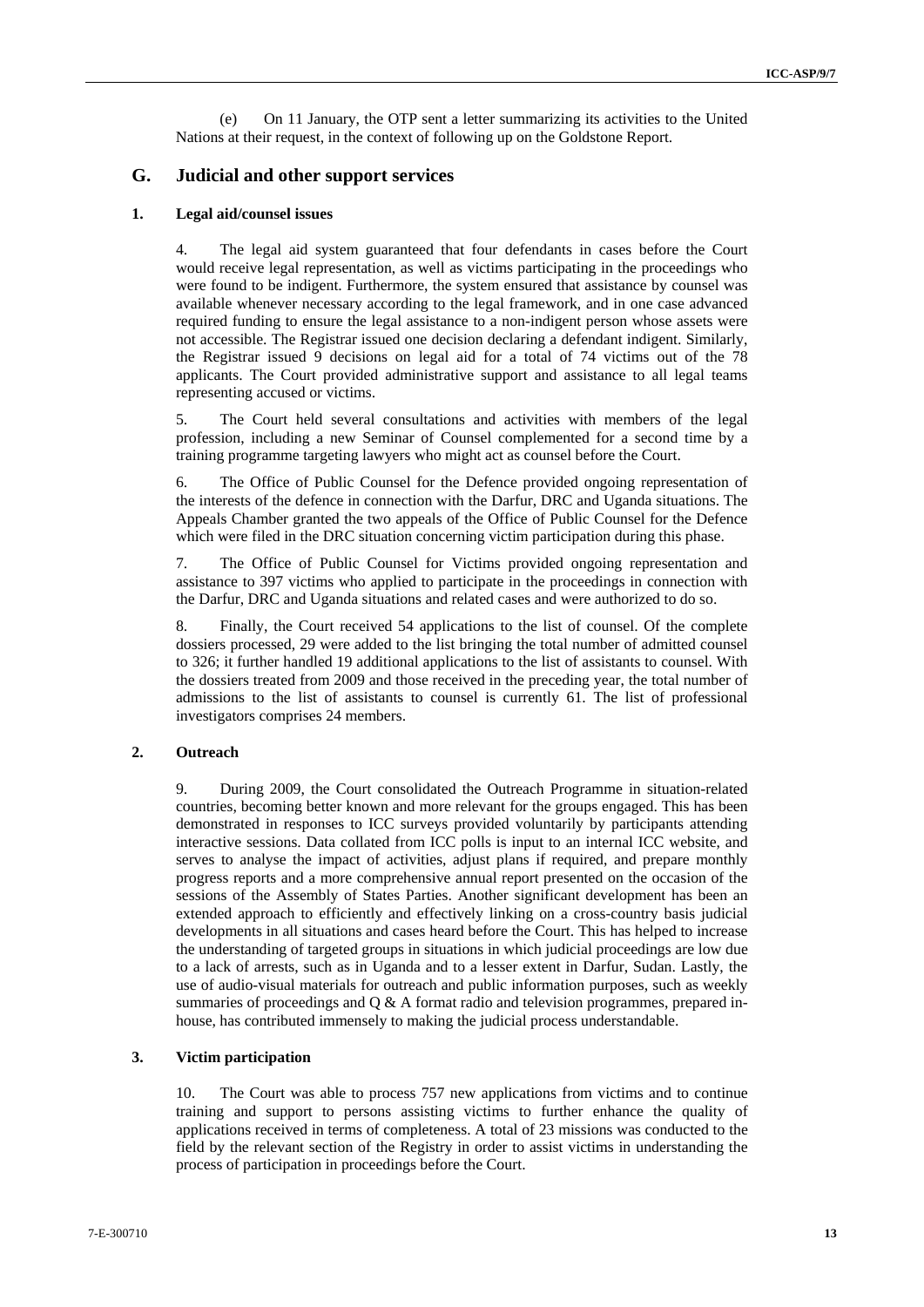11. The Court responded to numerous orders of different Chambers to assist, consult, or inform victims; including organizing, within a short time period, arrangements for community leaders of affected group in Kenya to be informed of article 15 proceedings and to provide for their representation. A total of 125 documents was filed with the Chambers.

#### **4. Witness protection**

12. In 2009 the Protection Unit continued to maintain participants in the ICC Protection Programme (ICCPP) in order to meet their protection and support needs. Participants in the ICCPP played a significant role in Court proceedings in 2009, with some 19 of the 31 witnesses called to testify for the Prosecution in the Lubanga Trial.

13. In addition to this, expert advice and opinion was provided to the parties and various organs of the Court regarding the protection of victims and witnesses. An in-depth security assessment was conducted for all victims participating in the Lubanga Trial. Procedures were developed to assess the risk to victims and witnesses after testimony so as to ensure that it was safe for them to return to their normal place of residence. No victims or witnesses have been harmed as a result of their appearance before the Court.

14. In relation to relocation agreements, the Registry concluded: one Sponsoring Agreement with Belgium and one Relocation Agreement with the Swiss Confederation.

#### **5. Translation and interpretation**

15. STIC continued to provide translation and interpretation services to all the situations and case currently before the Court. New language tools were implemented and several terminology bulletins were published.

#### **6. E-Court**

16. Like other international tribunals and national courts, the Court has put in place a series of Information Technology products to support its daily judicial and operational management and its proceedings. These technologies are made available to participants to enable them to participate in proceedings, to manage their materials and to exchange information electronically, providing secure remote access to participants not seated at the Court and increasing efficiencies for all parties involved. Throughout 2009, the newly installed transcription software supported the simultaneous distribution of transcripts in both working languages of the Court with only minor setbacks. Equally, the evidence presentation software functioned flawlessly. The Court sees it as its challenge for 2010 to unify and optimise the eCourt protocols used in various situations/cases. To this end an inter- organ working group will be established in the course of 2010. Finally, in the course of 2009 the Court has enhanced the modules of the software supporting translation processes and come close to deploying the modules supporting detention visitors management and the scheduling of court activities.

### **H. Strategic Plan**

17. The Court has decided to move away from a yearly review of its strategic planning and implement a more comprehensive three-year review cycle. In 2009, the Court focused on the implementation of the latest version of its strategic plan. In the process, the Court continued its constructive dialogue with The Hague Working Group on strategic planning, and informed its States Parties of the progress made on related specific strategies in areas of importance for the development of the Court and its activities, such as the adoption of the Court's strategy in relation to victims and its increased focus on communication strategy with the addition of 'Public Information' to the Court's strategy on outreach.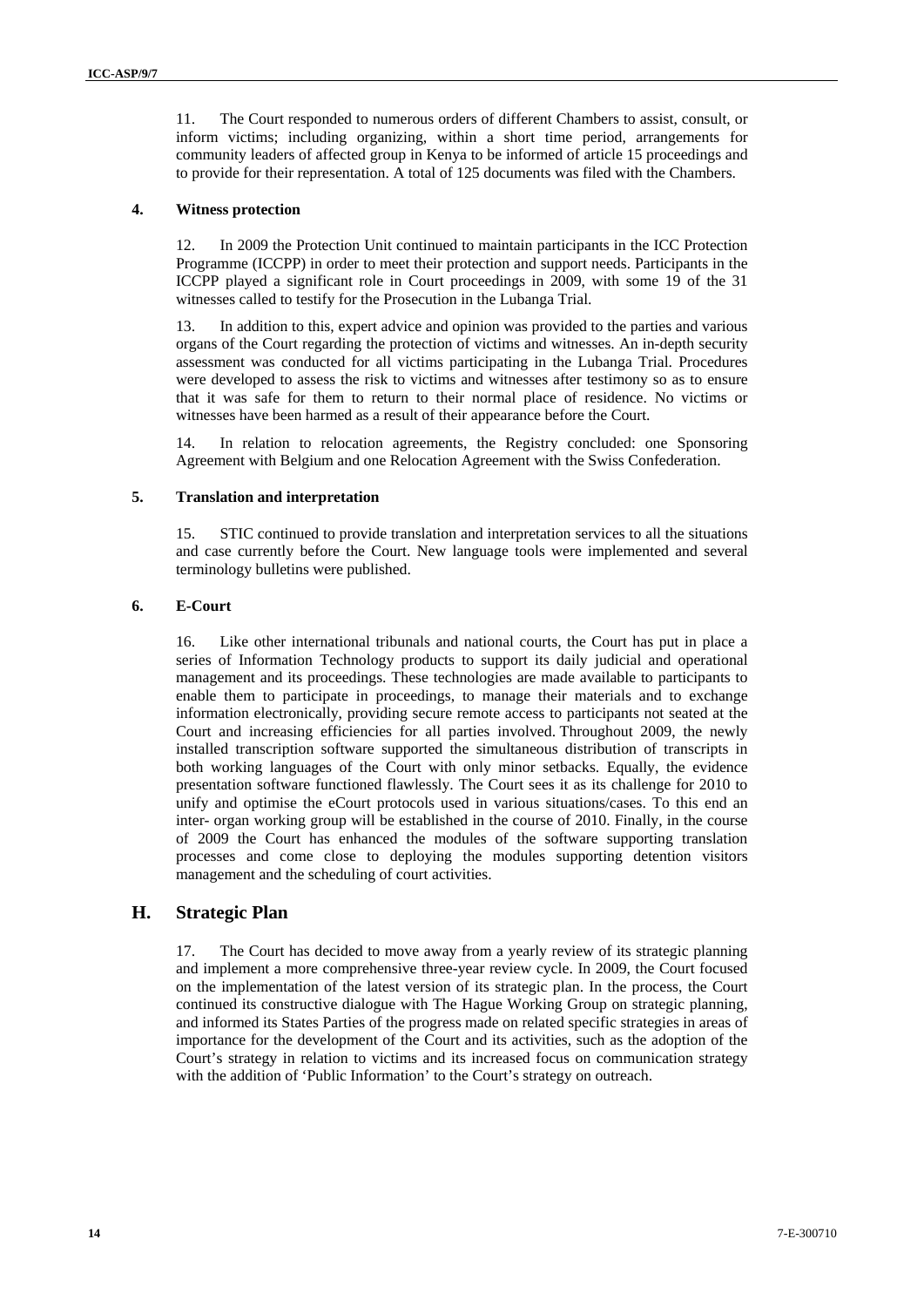## **I. Governance**

18. In August 2009, the President, in consultation with the Prosecutor, promulgated a Presidential Directive amending the structure of the Audit Committee. As a result, the Audit Committee consists of a majority of independent external members and is chaired by one of these external members. The Court initiated the process of recruiting the external members in 2009.

### **J. Human resources**

19. 2009 has been a successful year for human resources management in the Court, with all heads of organs attaching high strategic importance to the implementation of the human resources strategy. Recruitment activities yielded a record of 203 vacancies filled in established posts alone; the net increase of staff was 102. Measures to strengthen the capabilities of hiring managers and to target under-represented countries through new recruitment activities were successfully launched. Agreements were reached on the implementation of improved conditions of service for internationally-recruited professional staff working at the Court's field locations and on improvements to the Court's social security provisions. Human resources policy development and staff well-being programmes continued to receive priority attention. Particular progress could be noted in the further institutionalization of the performance management system, which now is applied on a mandatory annual cycle throughout the Court, and with regard to the development of a strategic approach to learning and training.

### **K. Risk management**

20. The risk management project of the Court is ongoing. As described earlier to the Committee<sup>3</sup>, this project consists of three phases: identification of the risks, analysis and strategy selection and risk treatment (planning and implementation).

21. The third phase of the project, risk treatment planning and implementation, was started in the second quarter of 2009 with the identification of focal points from all major programmes who work together in working groups on their assigned risks. Project management put together a work programme for these focal points to ensure coordination of actions. Each working group identified will perform a gap analysis, propose additional measures needed to be taken to ensure proper risk management (if needed), and estimate cost, timing and resources required.

22. Project management gather the results of each working group and ensure that dependencies between the risks are taken into account while implementing further required actions in 2010.

### **L. Transfers of funds**

23. €271,350 have been transferred from Victims Participation and Reparations Section (VPRS) to Defence Support Section (DSS) in contractual services. This transfer was done to advance the necessary funds to guarantee the legal assistance for Mr. Bemba who has been declared non-indigent and whose assets were not accessible.

24. VPRS additionally transferred  $E$ 25,000 to DSS in contractual services in order to cover legal aid fees for three defence teams.

25. A transfer of  $\text{\textsterling}250,000$  was effected within the Court Interpretation and Translation Section from staff costs to temporary assistance for meetings. It was implemented to cover the increased costs for interpretation services for judicial proceedings and for other interpreted events, arising from increased use of freelancers due to unfilled vacancies for English in-house interpreters.

 $\overline{a}$ 

<sup>&</sup>lt;sup>3</sup> See for example Report on programme performance of the International Criminal Court for the year 2008, ICC-ASP/8/7, para 24.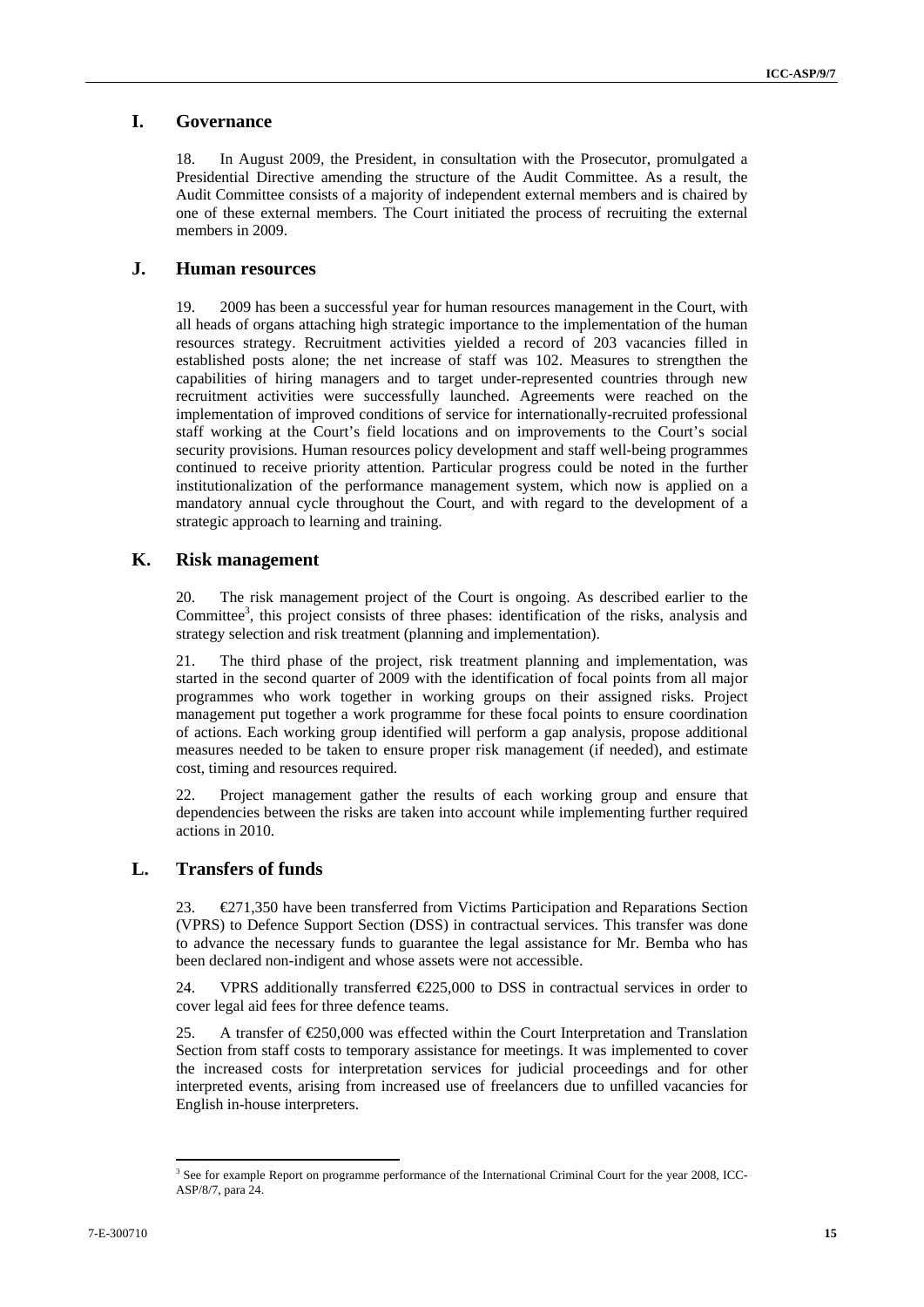26. A net transfer of €295,000 was effected within Major Programme II from Planning and Operations Section and Services Section to Prosecution Section for the purposes of supporting General Temporary Assistance (GTA) requirements. The transfer was made from within the approved GTA budget.

### **M. Annual Inventories**

27. General Services Section has conducted yearly physical checks of all equipment at Headquarters and field offices. As of 31 December 2009, the total number of assets in use is 7,635 for an amount of  $\epsilon$ 4.5 million, an increase of  $\epsilon$ 0.7 million over 2008. Of the increase, the actual acquisition of assets in 2009 amounts to  $\epsilon$ 1.1 million, and the actual write off due to obsolescence, damage, loss or theft is  $\Theta$ .4 million.

## **III. Significant achievements of the Secretariat of the Assembly of States Parties**

28. The Secretariat continued to provide substantive and conference servicing to the Assembly of States Parties (the Assembly) and its organs. Significant achievements of the Secretariat in 2009 included:

(a) Organized and serviced the first and second resumed seventh sessions of the Assembly in New York for five working days each, and the eighth session of the Assembly in The Hague;

(b) Serviced the subsidiary bodies of the Assembly, in particular, the Bureau and its Working Groups, the Special Working Group on the Crime of Aggression, the Oversight Committee on permanent premises;

(c) Organised and serviced two sessions of the Committee on Budget and Finance in The Hague;

(d) Provided legal and substantive secretariat services, such as the provision of documentation, reports and analytical summaries to the Assembly and its subsidiary bodies, including the preparation of documentation relating to the election of judges and members of the Board of Directors of the Trust Fund for Victims;

(e) Provided advice to the Assembly, the Bureau and subsidiary bodies on legal and substantive issues relating to the work of the Assembly;

(f) Discharged its mandate regarding the Plan of Action pursuant to resolutions ICC-ASP/5/Res.3, ICC-ASP/6/Res.2 and ICC-ASP/7/Res.3, resulting in the accessibility of information provided on the website of the Assembly;

(g) Secured contributions to and managed the trust fund for the participation of the least developed countries and other developing States in the work of the Assembly, thus facilitating the participation of 32 representatives in the sessions of the Assembly held in 2009;

(h) Corresponded with governments, the Court, intergovernmental organizations, non-governmental organizations and other relevant bodies and individuals on matters relating to the work of the Assembly;

(i) Started to prepare and to plan for the Review Conference in Kampala that will be held during the period 31 May to 11 June 2010; and

(j) The Secretariat serviced a total of 74 meetings distributed as follows:

- (i) Bureau ................................... 18
- (ii) Hague Working Group .......... 27
- (iii) New York Working Group...... 9
- (iv) Oversight Committee ............ 20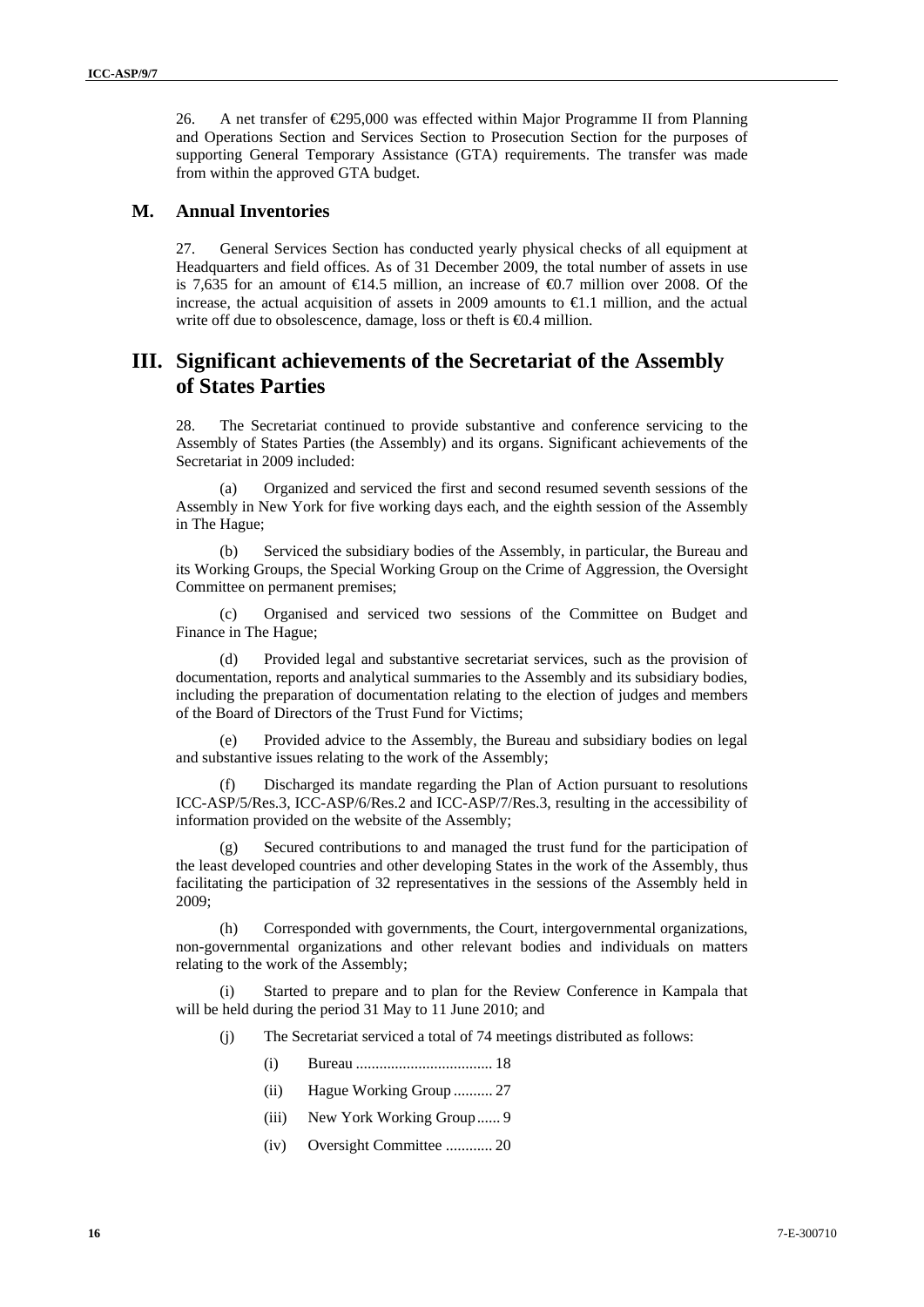## **IV. Significant achievements of the Project Director's Office for the Permanent Premises**<sup>4</sup>

(a) The selection of an architect was concluded, resulting in a decision of the Oversight Committee to finalize negotiations with Schmidt Hammer Lassen;

(b) Legal and contractual agreements were concluded between the Court and the host State on the loan agreement, the mortgage and the land lease, including the separation of ownership of the land from that of the building;

Selection and contracting of the legal adviser for both the Court and the Project Director's Office, namely the legal firm Houthoff Buruma;

(d) Selection and contracting of the Project Management firm, namely Brink Groep;

(e) Finalised the recruitment of the Deputy Project Director and the Assistant, which completes staffing of the Project Director's Office;

(f) Developed a first draft of the Project Manual, including risk management system, time management, cost management, etc;

(g) Developed a cost reporting system to the Project Board and Oversight Committee;

(h) Developed guidelines for procurement processes in the Court for the Permanent Premises; and

(i) Developed a procedure for invoicing for the Permanent Premises Project.

## **V. Budgetary performance 2009**

### **A. Overview of the budgetary performance of the International Criminal Court**

29. The overall implementation rate of the Court, including the Contingency Fund expenditure, is 92.5 per cent or a total of  $\bigoplus$ 3.6 million, against an approved budget of  $\bigoplus$  01.23 million.

30. Main issues which have influenced the Court's ability to implement fully the 2009 programme budget include the delay in trials, which has led to a significantly lower number of witnesses appearing before the Court and a reduction in the number of detention cells rented.

31. The Registry is among the major programmes affected by delayed trials, resulting in a lower number of victims and witnesses participating in trials. The delay in trials has led to an underspend in trial-related costs, witness relocation and resettlement costs, as well as staff travel costs, in an amount of €1.78 million in the Division of Court Services. Another major underspend in the Division of Court Services is for cell rental costs, which were lower by €330,000 due to a reduction in the number of rental cells from twelve to six.

32. The Court has shown an annual average vacancy rate of 10.15 per cent, which corresponds to an implementation rate of 92.0 per cent in staff salary costs and indicates an underspend of  $\bigoplus$ .4 million. The overall vacancy rate of 10.15 per cent in 2009 has significantly improved compared to 16 per cent in 2008. The Registry has achieved an annual average vacancy rate of 11.63 per cent as against the 12 per cent budgeted vacancy rate. The Office of the Prosecutor has experienced an annual average vacancy rate of 3.72 per cent as against the budgeted 10 per cent vacancy rate, which corresponds to an implementation rate of 95.6 per cent in staff salary costs.

33. The implementation rate for General Temporary Assistance (GTA) has exceeded the approved budget at 113.0 per cent for the Court, with the exception of the Office of the

 $\overline{a}$ 

<sup>&</sup>lt;sup>4</sup> Activities took place in cooperation with the Registry's Project Office Permanent Premises.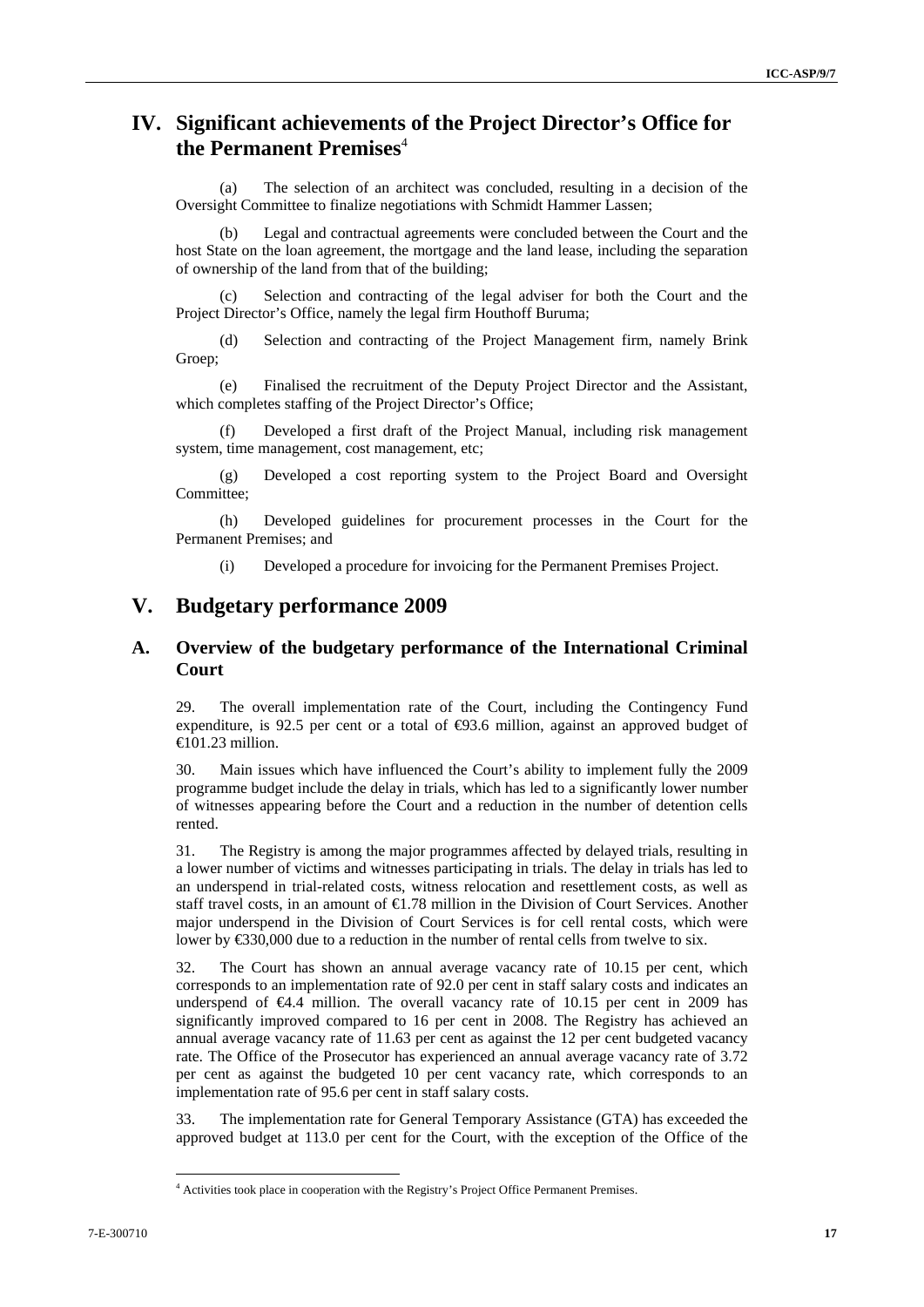Prosecutor which implemented at 94.0 per cent. The over-expenditure has decreased from last year by 22.1 per cent, due to tighter control in this area.

34. The Judiciary and Office of the Prosecutor have achieved 94.8 per cent and 94.2 per cent implementation rates respectively.

35. The Secretariat of the Assembly of State Parties has a 92.4 per cent implementation rate. The high vacancy rate due to delayed recruitment, offset by GTA usage, contributes to the lower implementation rate.

36. The Secretariat of the Trust Fund for Victims has achieved an implementation rate of 96.9 per cent.

37. For the Project Office for the Permanent Premises, the low implementation rate of 66.2 per cent is attributable to delays in the Permanent Premises processes, leading to an underspend in contractual services.

38. Table 1 provides a summary of appropriation, expenditure, variance and implementation rates by major programme and programme.

| Major Programme/Programme                            | Appropriation | Expenditure ** | Variance | Implementation<br>rate in % |
|------------------------------------------------------|---------------|----------------|----------|-----------------------------|
| <b>Major Programme I</b>                             |               |                |          |                             |
| <b>Judiciary</b>                                     | 10,332        | 9,800          | 533      | 94.8                        |
| Presidency *                                         | 2,355         | 2,377          | $-22$    | 100.9                       |
| Chambers                                             | 7,977         | 7,423          | 554      | 93.1                        |
| <b>Major Programme II</b>                            |               |                |          |                             |
| <b>Office of the Prosecutor</b>                      | 25,529        | 24,042         | 1,487    | 94.2                        |
| Prosecutor                                           | 6,201         | 5,402          | 799      | 87.1                        |
| Jurisdiction, Complementarity & Coop. Division       | 2,121         | 2,104          | 16       | 99.2                        |
| <b>Investigation Division</b>                        | 12,362        | 11,329         | 1,033    | 91.6                        |
| Prosecution Division                                 | 4,846         | 5,207          | $-361$   | 107.5                       |
| <b>Major Programme III</b>                           |               |                |          |                             |
| <b>Registry</b>                                      | 60,223        | 55,069         | 5,153    | 91.4                        |
| Office of the Registrar                              | 9,298         | 8,202          | 1,095    | 88.2                        |
| Common Administrative Services Division              | 23,431        | 23,149         | 282      | 98.8                        |
| Division of Court Services                           | 17,543        | 14,498         | 3,045    | 82.6                        |
| Public Information and Documentation Section         | 3,012         | 2,995          | 17       | 99.4                        |
| Division of Victims and Counsel                      | 6,939         | 6,225          | 715      | 89.7                        |
| <b>Major Programme IV</b>                            |               |                |          |                             |
| <b>Secretariat of the Assembly of States Parties</b> | 3,343         | 3,087          | 255      | 92.4                        |
| <b>Major Programme VI</b>                            |               |                |          |                             |
| <b>Secretariat of the Trust Fund for Victims</b>     | 1,301         | 1,262          | 40       | 96.9                        |
| <b>Major Programme VII</b>                           |               |                |          |                             |
| <b>Project Office for the Permanent Premises</b>     | 502           | 332            | 170      | 66.2                        |
| <b>Total Court</b>                                   | 101,230       | 93,592         | 7,638    | 92.5                        |

#### **Table 1: Budget Performance 2009 by Major Programme and Programme (€'000)**

\* The Presidency includes provision for the New York Liaison Office.

\*\* Expenditure is based on preliminary, unaudited figures, which are subject to change.

Note: If software maintenance were distributed from the Registry to all organs according to their respective headcount, the appropriations would be: Judiciary €10,501K; Office of the Prosecutor €26,271K ; Registry €59,243K ; Secretariat of the Assembly of States €3,377K;Secretariat of the Trust Fund for Victims €1,325K; and Project Office for the Permanent Premises €513K.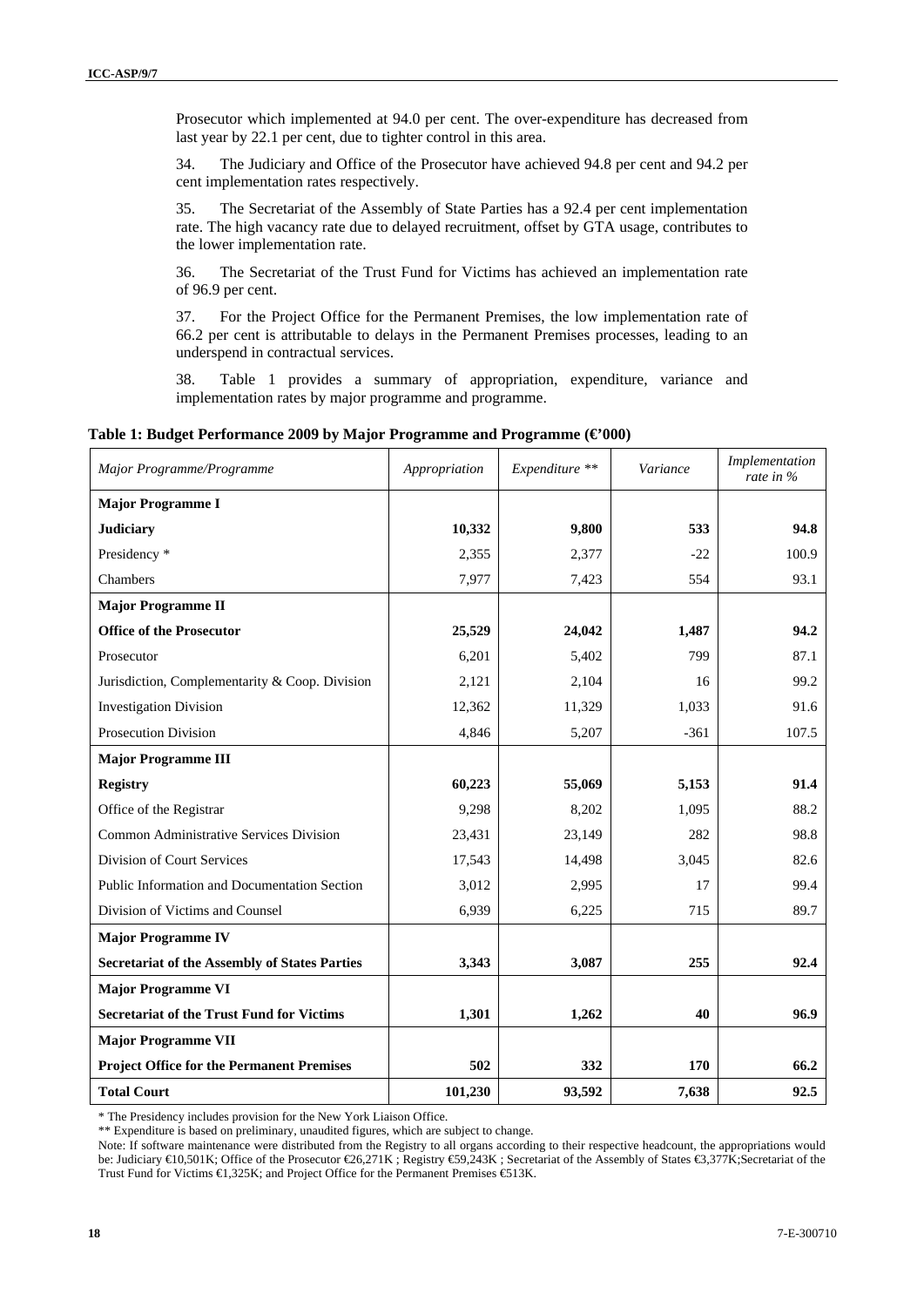39. Table 2 provides an overview split by basic and situation-related expenditure. The basic component shows a 95.4 per cent implementation rate, whereas the situation-related element is lower at 89.7 per cent. The relative unbalance in expenditure as between basic and situation-related reflects the impact of delayed trials as mentioned above, which have led to lower witness-related costs in the Registry's situation-related expenditure.

|  |  | Table 2: Budget Implementation 2009 by Basic and Situation-related Expenditure ( $\epsilon$ 000) |  |
|--|--|--------------------------------------------------------------------------------------------------|--|
|  |  |                                                                                                  |  |

|                                                                   |               | Basic       |                             |               | Situation-related |                             |
|-------------------------------------------------------------------|---------------|-------------|-----------------------------|---------------|-------------------|-----------------------------|
| Major Programme and<br>Programme                                  | Appropriation | Expenditure | Implementation<br>rate in % | Appropriation | Expenditure**     | Implementation<br>rate in % |
| <b>Major Programme I:</b><br><b>Judiciary</b>                     |               |             |                             |               |                   |                             |
| <b>Judiciary</b>                                                  | 9.672         | 9,293       | 96.1                        | 660           | 507               | 76.7                        |
| Presidency *                                                      | 2,355         | 2,377       | 100.9                       |               |                   |                             |
| Chambers                                                          | 7,317         | 6,916       | 94.5                        | 660           | 507               | 76.7                        |
| <b>Major Programme II</b>                                         |               |             |                             |               |                   |                             |
| <b>Office of the Prosecutor</b>                                   | 4,725         | 4,722       | 99.9                        | 20,804        | 19,320            | 92.9                        |
| Prosecutor                                                        | 2,861         | 2,721       | 95.1                        | 3,340         | 2,681             | 80.3                        |
| Jurisdiction,<br>Complementarity &<br>Cooperation Division        | 864           | 829         | 96.0                        | 1,257         | 1,275             | 101.5                       |
| <b>Investigation Division</b>                                     | 393           | 427         | 108.8                       | 11,969        | 10,902            | 91.1                        |
| Prosecution Division                                              | 608           | 744         | 122.5                       | 4,238         | 4,462             | 105.3                       |
| <b>Major Programme III</b>                                        |               |             |                             |               |                   |                             |
| <b>Registry</b>                                                   | 30,213        | 29,159      | 96.5                        | 30,010        | 25,910            | 86.3                        |
| Office of the Registrar                                           | 6,742         | 6,191       | 91.8                        | 2,555         | 2,011             | 78.7                        |
| Common Administrative<br>Services Division                        | 15,054        | 14,972      | 99.5                        | 8,377         | 8,177             | 97.6                        |
| Division of Court Services                                        | 5,311         | 5,044       | 95.0                        | 12,232        | 9,454             | 77.3                        |
| Public Information &<br><b>Documentation Section</b>              | 1,562         | 1,546       | 99.0                        | 1,450         | 1,449             | 100.0                       |
| Division of Victims and<br>Counsel                                | 1,544         | 1,406       | 91.1                        | 5,395         | 4,819             | 89.3                        |
| <b>Major Programme IV</b>                                         |               |             |                             |               |                   |                             |
| Secretariat of the<br><b>Assembly of States</b><br><b>Parties</b> | 3,343         | 3,087       | 92.4                        |               |                   |                             |
| <b>Major Programme VI</b>                                         |               |             |                             |               |                   |                             |
| <b>Secretariat of the Trust</b><br><b>Fund for Victims</b>        | 902           | 473         | 52.5                        | 400           | 788               | 197.2                       |
| <b>Major Programme VII</b>                                        |               |             |                             |               |                   |                             |
| <b>Project Office</b><br><b>Permanent Premises</b>                | 502           | 332         | 66.2                        |               |                   |                             |
| <b>Total Court</b>                                                | 49,356        | 47,067      | 95.4                        | 51,874        | 46,525            | 89.7                        |

\* The Presidency includes provision for the New York Liaison Office.

\*\* Expenditure is based on preliminary, unaudited figures, which are subject to change.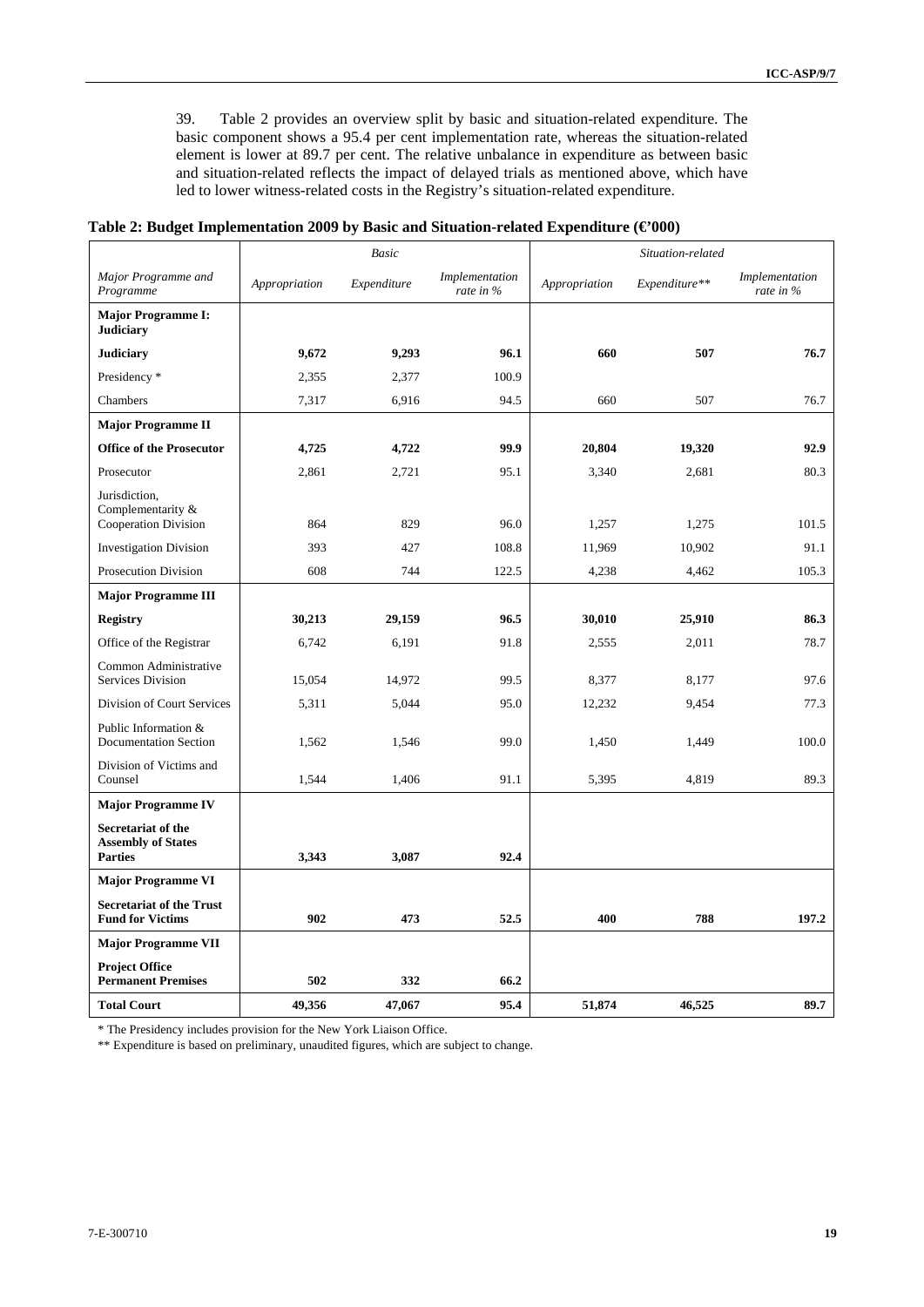40. Table 3 illustrates the implementation of the budget performance for 2009 by expenditure type. Overspend in Furniture and equipment at 151.8 per cent is due to the purchase of ICT equipment, including replacement PCs and satellite equipment in the field, and of office furniture for the Haagse Veste building. The underspend in travel at 76.0 per cent is mainly attributable to delayed trials, which resulted in lower witness and staff travel costs in the Registry. The overspend in temporary assistance for meetings is due to a severe lack of staff interpreters in the Court Interpretation and Translation Section in the first six months of 2009, with the start of the Lubanga trial, in particular, resulting in a substantial increase in the recruitment of freelance interpreters.

|                                            | Expenditure |             |                     |                             |
|--------------------------------------------|-------------|-------------|---------------------|-----------------------------|
| <b>Item</b>                                | Planned     | $Actual$ ** | <b>Unencumbered</b> | Implementation<br>Rate in % |
| Judges                                     | 5,812       | 5,517       | 296                 | 94.9                        |
| <b>Salaries &amp; allowances of Judges</b> | 5,812       | 5,517       | 296                 | 94.9                        |
| Professional staff                         | n/a         | n/a         | n/a                 | n/a                         |
| General Service staff                      | n/a         | n/a         | n/a                 | n/a                         |
| Subtotal staff                             | 55,191      | 50,769      | 4,422               | 92.0                        |
| General temporary assistance               | 8.322       | 9,407       | $-1,086$            | 113.0                       |
| Temporary assistance for meetings          | 1,237       | 1,646       | $-409$              | 133.0                       |
| Overtime                                   | 343         | 370         | $-27$               | 107.9                       |
| Consultants                                | 553         | 287         | 265                 | 52.0                        |
| <b>Subtotal other staff</b>                | 10,454      | 11,710      | $-1,256$            | 112.0                       |
| Travel *                                   | 5,053       | 3,842       | 1,211               | 76.0                        |
| Hospitality                                | 70          | 40          | 30                  | 57.0                        |
| Contractual services including training    | 8,986       | 8,222       | 764                 | 91.5                        |
| General operating expenses                 | 13,207      | 10,537      | 2,670               | 79.8                        |
| Supplies and materials                     | 1,278       | 1,168       | 111                 | 91.3                        |
| Furniture and equipment                    | 1,179       | 1,789       | $-611$              | 151.8                       |
| Subtotal non-staff                         | 29,773      | 25,597      | 4,176               | 86.0                        |
| <b>Total</b>                               | 101,230     | 93,592      | 7,638               | 92.5                        |

**Table 3: Budget Implementation 2009 by Expenditure Type (€'000)** 

\* Travel includes judges' travel.

\*\* Expenditure is based on preliminary, unaudited figures, which are subject to change.

41. Table 4 shows the staffing status as at December 2009, indicating the vacancy rate for the main major programmes at the end of the year, the number of posts under advertisement and the percentage of separations. Recruitment activities have been very positive in 2009, yielding a record of 203 vacancies filled in established posts alone; the net increase in staff was 102.

|  |  | Table 4: Staffing status as at 31 December 2009 |  |
|--|--|-------------------------------------------------|--|
|  |  |                                                 |  |

|            | Recruitment Performance * |           |              |                      |                    |  |  |
|------------|---------------------------|-----------|--------------|----------------------|--------------------|--|--|
|            | <b>Budgeted</b><br>Posts  | Headcount | Vacancy Rate | Under<br>Recruitment | Separation $(\% )$ |  |  |
| ICC        | 739                       | 679       | 10.15%       | 40                   | $9.80\%$           |  |  |
| Judiciary  | 43                        | 38        | 11.63%       | 5                    | 18.72%             |  |  |
| <b>OTP</b> | 215                       | 205       | 3.72%        | $\overline{4}$       | 8.22%              |  |  |
| Registry   | 461                       | 425       | 11.28%       | 25                   | 9.63%              |  |  |

\* Above figures exclude five budgeted posts for elected officials (three in OTP and two in the Registry).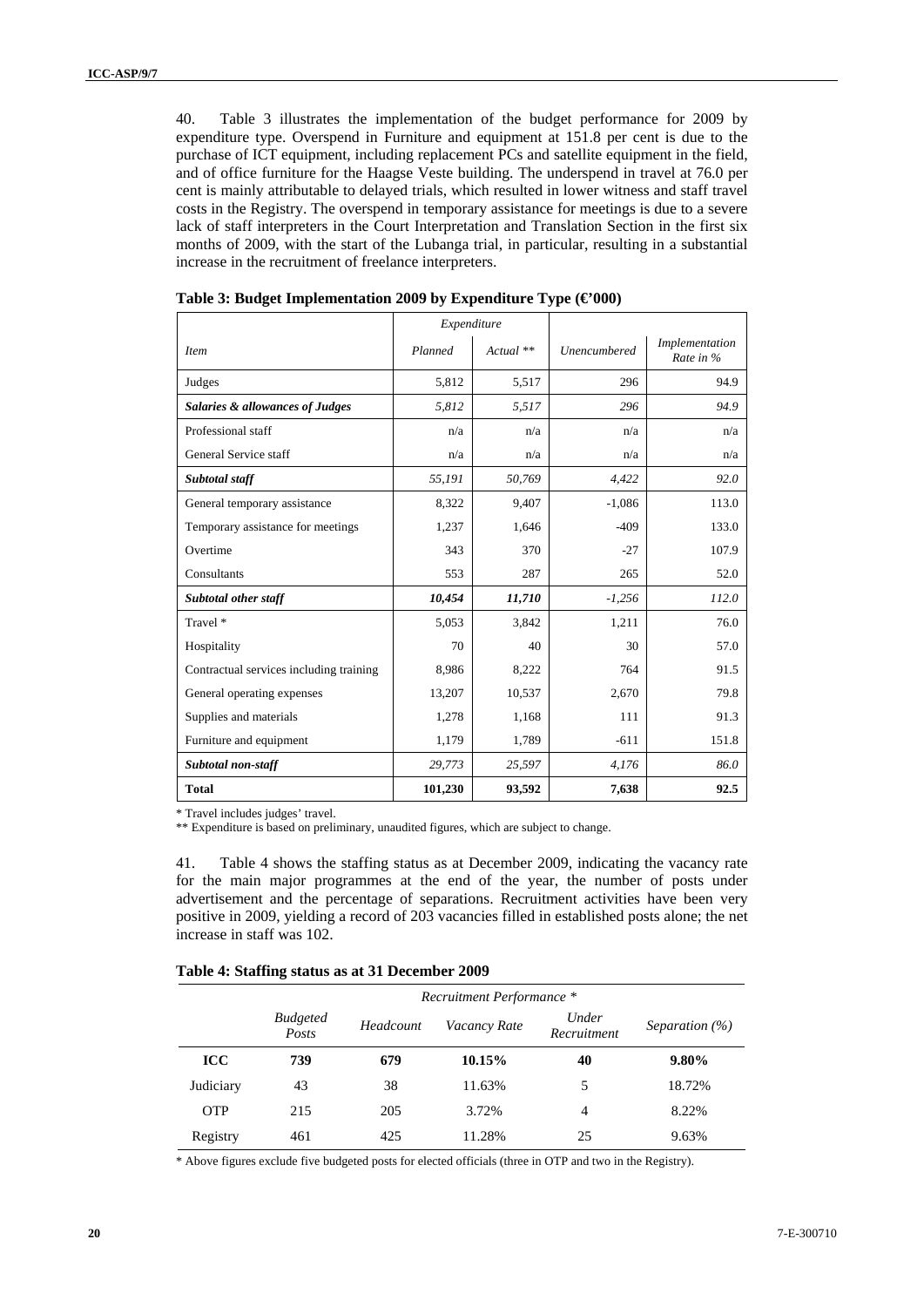## **B. Overview of the Court's trust funds**

| 2009             | <b>Trust Funds</b>                                 | Allotment | Total<br>Expenditures* | Variance |
|------------------|----------------------------------------------------|-----------|------------------------|----------|
| T <sub>001</sub> | Internship and visiting<br>professionals programme | 1,565,279 | 1,059,003              | 506,275  |
| T <sub>202</sub> | Legal tools project                                | 138,465   | 130,512                | 7,953    |
| T <sub>205</sub> | Regional Programme                                 | 64,600    | 63,928                 | 672      |
| T <sub>305</sub> | Seminar for Counsel                                | 124,045   | 110,714                | 13,331   |
| T <sub>401</sub> | Least developed countries                          | 165,369   | 101,288                | 64,081   |
|                  | <b>Total</b>                                       | 2,057,758 | 1,465,446              | 592,312  |

**Table 5: Status of trust funds at December 2009** 

\* Expenditure 2009 is based on preliminary, unaudited figures which are subject to change.

(a) T001 Programme to support interns and visiting professional in Judiciary, Office of the Prosecutor and Registry. This programme runs from April through March of the following year. Allotment covers two periods: January-March and April-December. The remaining balance will be carried forward to the period of January through March 2010.

(b) T202 Project run by the Office of the Prosecutor to facilitate and coordinate the introduction, implementation and use of the Legal tools project, in particular the Case matrix, by users outside the Court.

(c) T205 Programme run by the Court to support the organisation of Regional seminars for targeted audiences (judges, ministry officials, NGOs) to raise awareness and knowledge of the Court and to create an effective network of cooperation. The first seminar took place in Senegal at the end of 2009.

(d) T305 Seminar run by the Registry to finance consultations between the Court and the legal profession as represented by the counsel on the Court's List of Counsel.

(e) T401 Programme run by the Secretariat of the Assembly of State Parties, covers travel costs related to the participation of representatives of least developed countries and other developing States at the Assembly. Since this is an ongoing programme, any remaining balance will be carried forward to next year.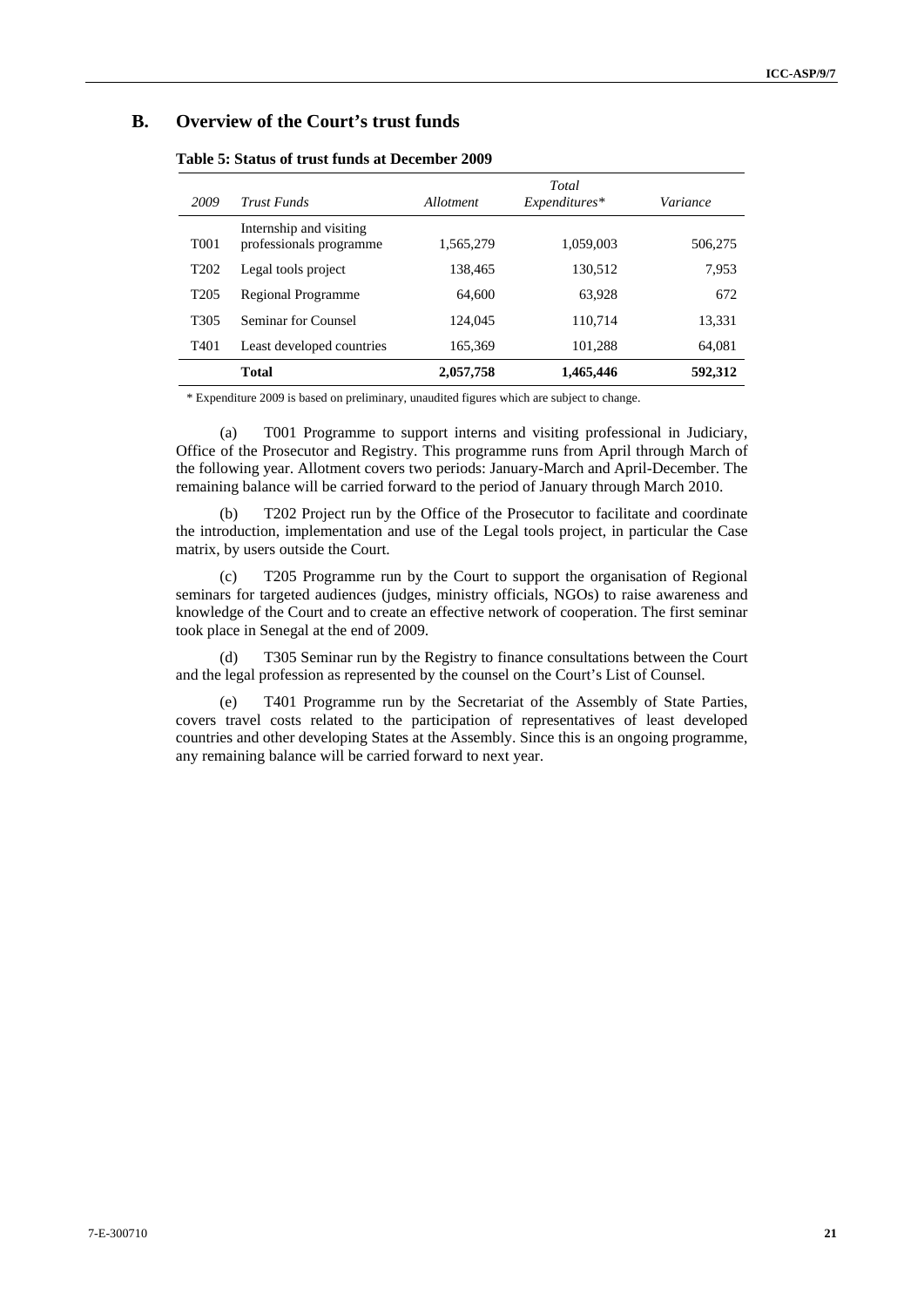## **Annex I**

# **Major programme I: Judiciary**

## **Programme 1100: Presidency**

| <i><b>Objectives</b></i>                                                                                          | Expected results                                                                                                      | Performance indicators               | Target<br>2009          | Achievements                        |
|-------------------------------------------------------------------------------------------------------------------|-----------------------------------------------------------------------------------------------------------------------|--------------------------------------|-------------------------|-------------------------------------|
| Conduct five<br>investigations into cases<br>and one trial, subject to<br>external cooperation<br>received (SO 1) | Improved awareness<br>and understanding of<br>the Court through<br>communication with<br>the diplomatic<br>community. | Number of briefings<br>and meetings. | diplomatic<br>briefings | Two in the Hague<br>One in Brussels |

## **Programme 1200: Chambers**

| <i><b>Objectives</b></i>                                                                                          | Expected results                       | Performance indicators                                                                  | Target<br>2009 | Achievements                                                                                                                                                                                                                                                                                             |
|-------------------------------------------------------------------------------------------------------------------|----------------------------------------|-----------------------------------------------------------------------------------------|----------------|----------------------------------------------------------------------------------------------------------------------------------------------------------------------------------------------------------------------------------------------------------------------------------------------------------|
| Conduct five<br>investigations into cases<br>and one trial, subject to<br>external cooperation<br>received (SO 1) | Improved efficiency of<br>proceedings. | Number of measures<br>taken to improve<br>efficiency of<br>proceedings and<br>workflow. | 3              | Implemented preliminary<br>pooling of resources<br>within Divisions.<br>Reduced number of legal<br>representatives for victims<br>appearing in a given case<br>by ordering common legal<br>representation.<br>Increased expeditiousness<br>of proceedings by<br>imposing strict disclosure<br>deadlines. |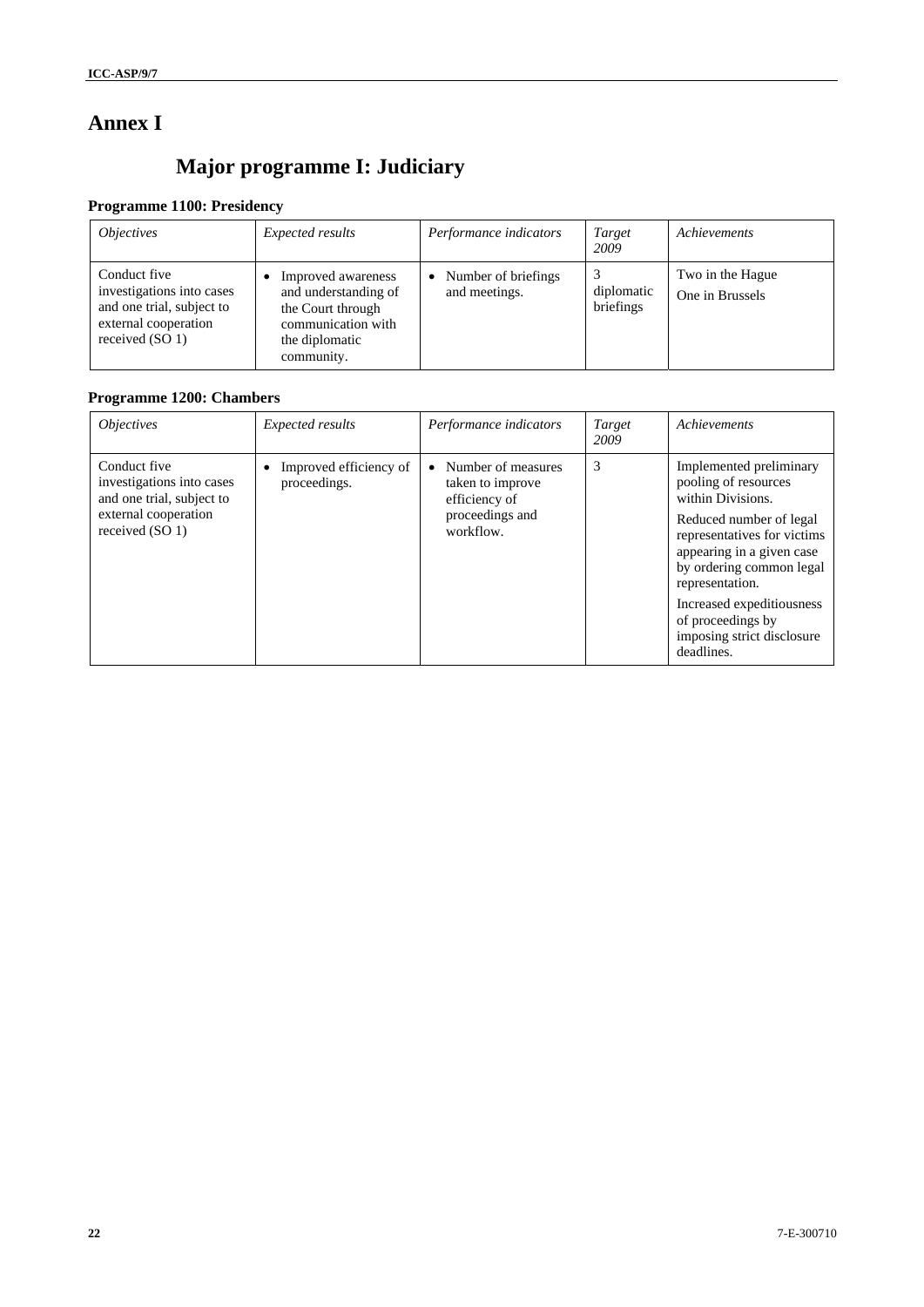## **Annex II**

# **Major programme II: Office of the Prosecutor**

## **Program 2100: The Prosecutor**

| <i><b>Objectives</b></i>                                                                                                                                                                                                                                                                                                | Expected results                                                                                                                                                  | Performance indicators                                                                                                             | Target<br>2009          | Achievements                                                                                                                                                |
|-------------------------------------------------------------------------------------------------------------------------------------------------------------------------------------------------------------------------------------------------------------------------------------------------------------------------|-------------------------------------------------------------------------------------------------------------------------------------------------------------------|------------------------------------------------------------------------------------------------------------------------------------|-------------------------|-------------------------------------------------------------------------------------------------------------------------------------------------------------|
| Develop policies for<br>implementing the quality<br>standards specified in the<br>Statute and the Rules of<br>Procedure and Evidence<br>with respect to all<br>participants in<br>proceedings and persons<br>otherwise affected by the<br>Court's activities, in a<br>manner that is respectful<br>of diversity. (SO 3) | Objective 1<br>$\bullet$<br>All protocols and<br>standard operating<br>procedures planned<br>for 2009 finalized and<br>implemented.                               | Actual proportion of<br>$\bullet$<br>planned<br>protocols/standard<br>operating procedures<br>(SOPs) developed and<br>implemented. | 100%                    | All protocols and<br><b>Standard Operating</b><br>procedures (SOPs)<br>developed, implemented<br>and consolidated into the<br><b>Operations Manual.</b>     |
| Become a non-<br>bureaucratic<br>administration focused<br>on results rather than<br>processes, relying on<br>rules where necessary to<br>guarantee rights and<br>minimize risks. (SO 11)                                                                                                                               | Objective 2<br>Delivery of at least the<br>$\bullet$<br>level of service<br>indicated in the<br>service-level<br>agreements (SLAs)<br>relevant to the units.      | Actual service standards<br>$\bullet$<br>compared to published<br>service standards.                                               | $100\% >$<br><b>SLA</b> | Service level agreements<br>pending establishment.<br>Services provided at or<br>above standard service<br>levels for all Units of the<br>Services Section. |
|                                                                                                                                                                                                                                                                                                                         | All OTP-specific<br>$\bullet$<br>language,<br>administrative.<br>budgetary and<br>technical development<br>and improvement<br>objectives for 2009<br>implemented. | Actual proportion of<br>improvements/developm<br>ents implemented.                                                                 | 100%                    | All improvement<br>initiatives were<br>implemented in<br>accordance with plans.                                                                             |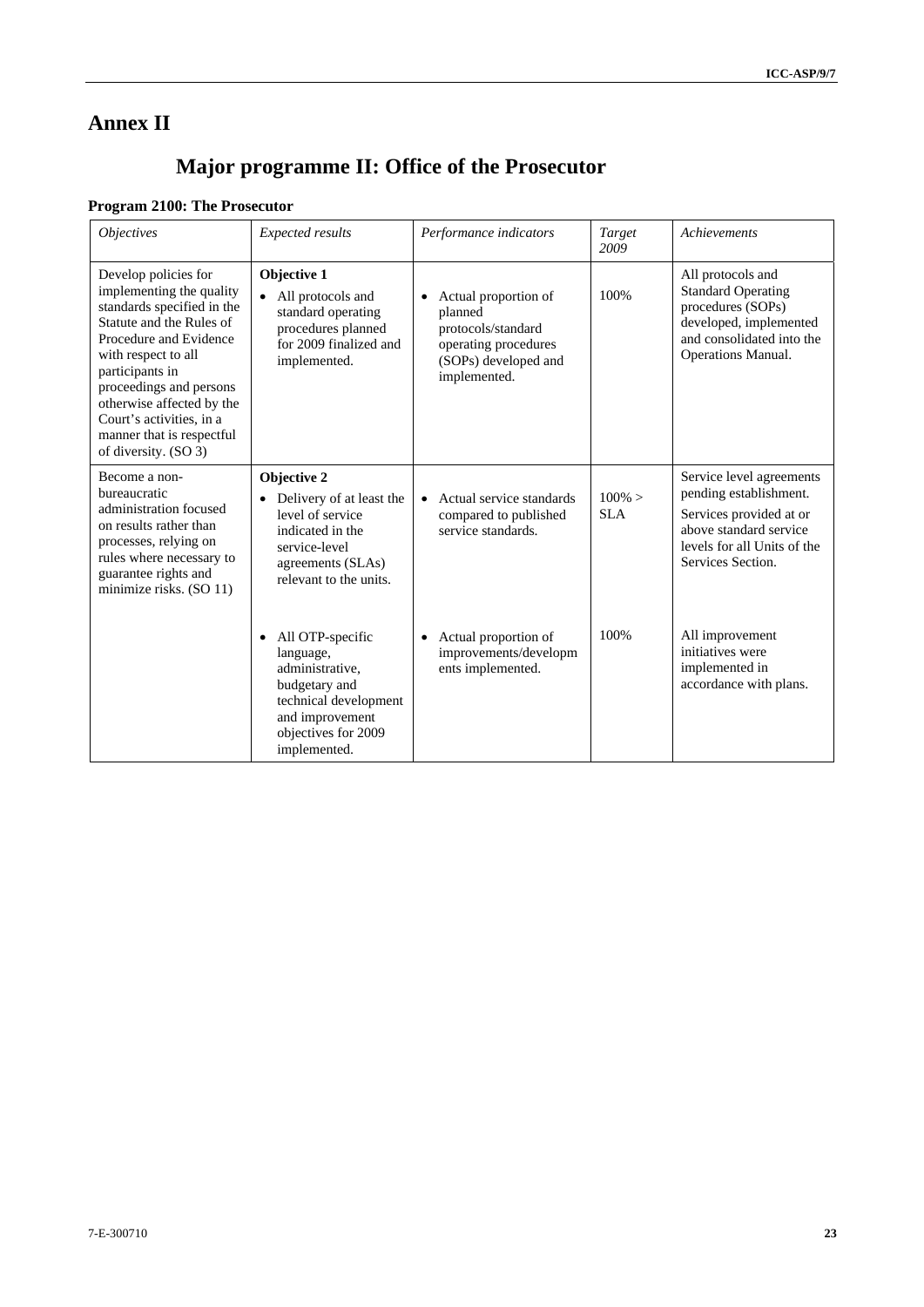| <b>Objectives</b>                                                                                                                                                                                     | <b>Expected results</b>                                                                                                                                                                                                                                         | Performance indicators                                                                                                             | Target<br>2009      | Achievements                                                                                                                                                     |
|-------------------------------------------------------------------------------------------------------------------------------------------------------------------------------------------------------|-----------------------------------------------------------------------------------------------------------------------------------------------------------------------------------------------------------------------------------------------------------------|------------------------------------------------------------------------------------------------------------------------------------|---------------------|------------------------------------------------------------------------------------------------------------------------------------------------------------------|
| Conduct investigations<br>into cases and trials,<br>subject to external<br>cooperation received.<br>(SO <sub>1</sub> )                                                                                | Objective 1<br>• All requested and<br>periodic analytical<br>reports on situations of<br>interest or admissibility<br>or interests of justice<br>for situations under<br>investigation delivered<br>on time and<br>substantiated by the<br>Executive Committee. | Actual percentage of<br>reports delivered on<br>time and substantiated<br>by the Executive<br>Committee.                           | 100%                | All reports delivered on<br>time and substantiated.                                                                                                              |
|                                                                                                                                                                                                       | Efficient and compliant<br>$\bullet$<br>requests for assistance.                                                                                                                                                                                                | Proportion of requests<br>$\bullet$<br>that are not timely or<br>where conformity<br>issues are identified;<br>rate of compliance. | $< 5\%$             | 0.5%                                                                                                                                                             |
|                                                                                                                                                                                                       | • Expanded range of<br>providers of<br>information and other<br>support (through<br>general and situation-<br>specific agreements)<br>including assistance for<br>investigative/trial<br>purposes.                                                              | Range available in<br>$\bullet$<br>2009 vs. range in<br>2008.                                                                      | $>10\%$<br>increase | 16% increase (due to<br>requests addressed to<br>countries outside of<br>Europe and Africa)<br>50% increase in the<br>number of organizations<br>(non-UN organs) |
|                                                                                                                                                                                                       | Conclusion of expected<br>$\bullet$<br>2009 cooperation<br>agreements.                                                                                                                                                                                          | Proportion of expected<br>$\bullet$<br>cooperation<br>agreements<br>established.                                                   | 100%                | 100%                                                                                                                                                             |
| Develop situation-specific<br>mechanisms to provide<br>for all necessary<br>cooperation, in particular<br>the arrest and surrender of<br>persons. (SO 7)                                              | Objective 2<br>• Adequate progress<br>made in the<br>implementation of<br>cooperation and arrest<br>strategies developed<br>for each situation.                                                                                                                 | Actual implementation<br>$\bullet$<br>vs. planned<br>implementation.                                                               | 100%                | 90%                                                                                                                                                              |
| Constantly increase<br>support for the Court<br>through enhancing<br>communication and<br>mutual understanding<br>with stakeholders,<br>stressing the Court's role<br>and its independence.<br>(SO 8) | Objective 3<br>• At least $85%$<br>implementation of<br>annual objectives<br>contained within<br>cooperation and<br>external relations<br>strategies directly<br>involving OTP.                                                                                 | Actual implementation<br>$\bullet$<br>rate of annual<br>objectives.                                                                | >85%                | 85%                                                                                                                                                              |

## **Programme 2200: Jurisdiction, Complementarity and Cooperation Division**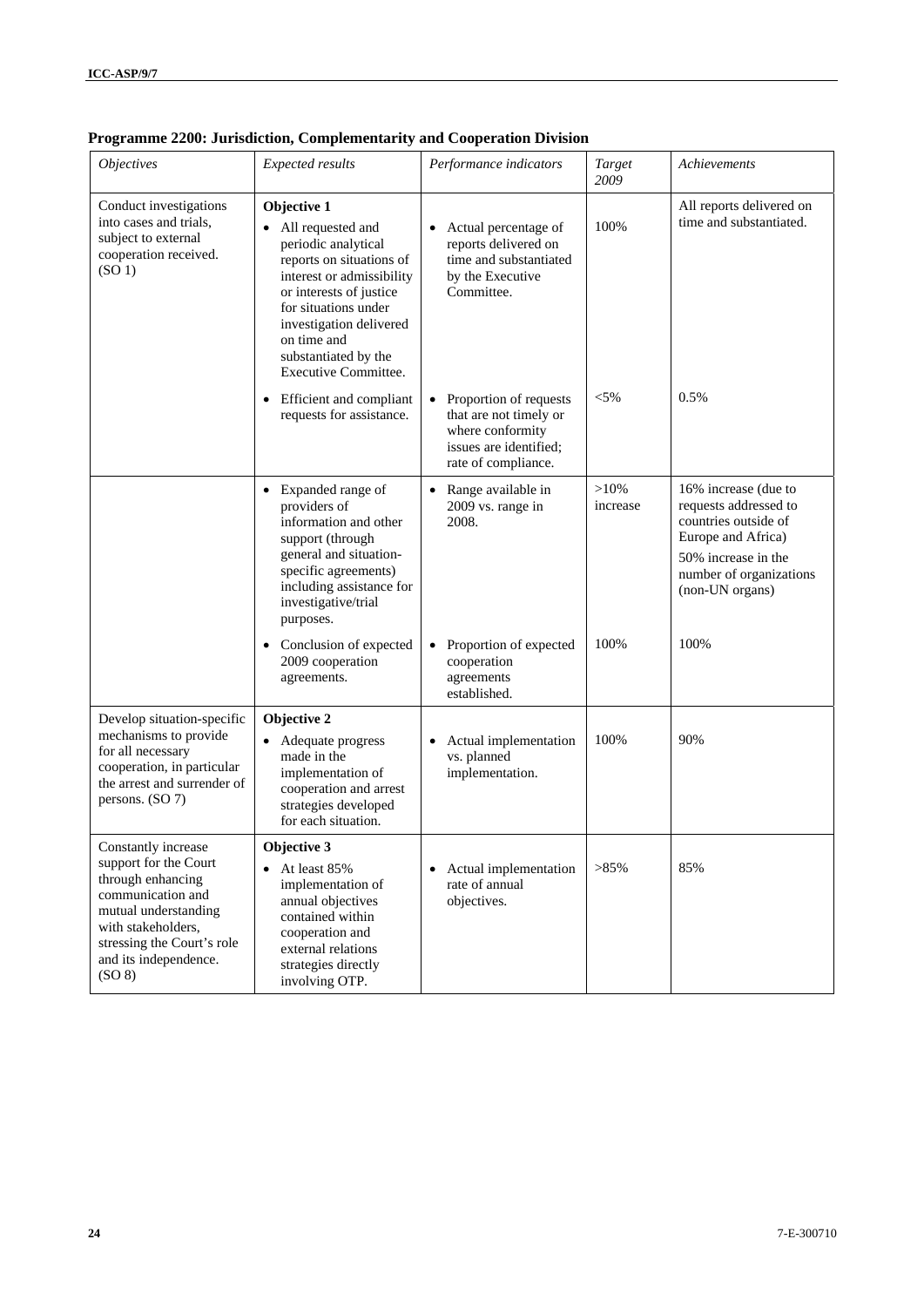| <i><b>Objectives</b></i>                                                                                                 | Expected results                                                                                                                                 | Performance indicators                                                                                                                                                                                       | Target 2009             | Achievements                                                                                                                                                                                    |
|--------------------------------------------------------------------------------------------------------------------------|--------------------------------------------------------------------------------------------------------------------------------------------------|--------------------------------------------------------------------------------------------------------------------------------------------------------------------------------------------------------------|-------------------------|-------------------------------------------------------------------------------------------------------------------------------------------------------------------------------------------------|
| • Conduct investigations<br>into cases and trials,<br>subject to external<br>cooperation received.<br>(SO <sub>1</sub> ) | Collection and<br>$\bullet$<br>analysis objectives set<br>out in the joint team<br>investigation plan<br>reached for the five<br>investigations. | Planned collection vs.<br>$\bullet$<br>actual collection.                                                                                                                                                    | 0%<br>deviation         | Investigations conducted<br>as planned, with 206<br>missions carried out for<br>witness interviews and<br>collection of evidence.                                                               |
|                                                                                                                          | Provision of support to<br>trial provided with<br>satisfactory timeliness<br>and quality.                                                        | Half-yearly survey of<br>$\bullet$<br>satisfaction<br>(Prosecution)<br>Division): number of<br>collection products<br>requested vs. number<br>of products delivered<br>in time and with<br>required quality. | $>90\%$<br>satisfaction | The development of<br>products, collection &<br>analysis of evidence, and<br>support to trials provided<br>to the Prosecution<br>Division were considered<br>satisfactory and within<br>target. |

## **Programme 2300: Investigation Division**

## **Programme 2400: Prosecution Division**

| <i><b>Objectives</b></i>                                                                                                        | Expected results                                                                                                                                                  | Performance indicators                                                                                                                                | Target<br>2009 | Achievements                                                                    |
|---------------------------------------------------------------------------------------------------------------------------------|-------------------------------------------------------------------------------------------------------------------------------------------------------------------|-------------------------------------------------------------------------------------------------------------------------------------------------------|----------------|---------------------------------------------------------------------------------|
| Conduct<br>1.<br>investigations into<br>cases and trials,<br>subject to external<br>cooperation received.<br>(SO <sub>1</sub> ) | High-quality and<br>compact applications<br>delivered within the<br>stipulated time<br>frames (on time and<br>approved by peer<br>review / Deputy<br>Prosecutor). | Proportion of draft<br>$\bullet$<br>submissions approved by a<br>peer review board and<br>delivered on time.                                          | 100%           | All draft submissions were<br>approved by peer review<br>and delivered on time. |
|                                                                                                                                 | Efficient<br>presentation of<br>evidence before the<br>Pre-Trial and Trial<br>Chambers.                                                                           | Proportion of bi-monthly<br>٠<br>reviews of case progress<br>and updates to case-<br>approach approved by the<br>Prosecutor and Deputy<br>Prosecutor. | 100\%          | All bi-monthly reviews<br>were approved by the<br>Prosecutor.                   |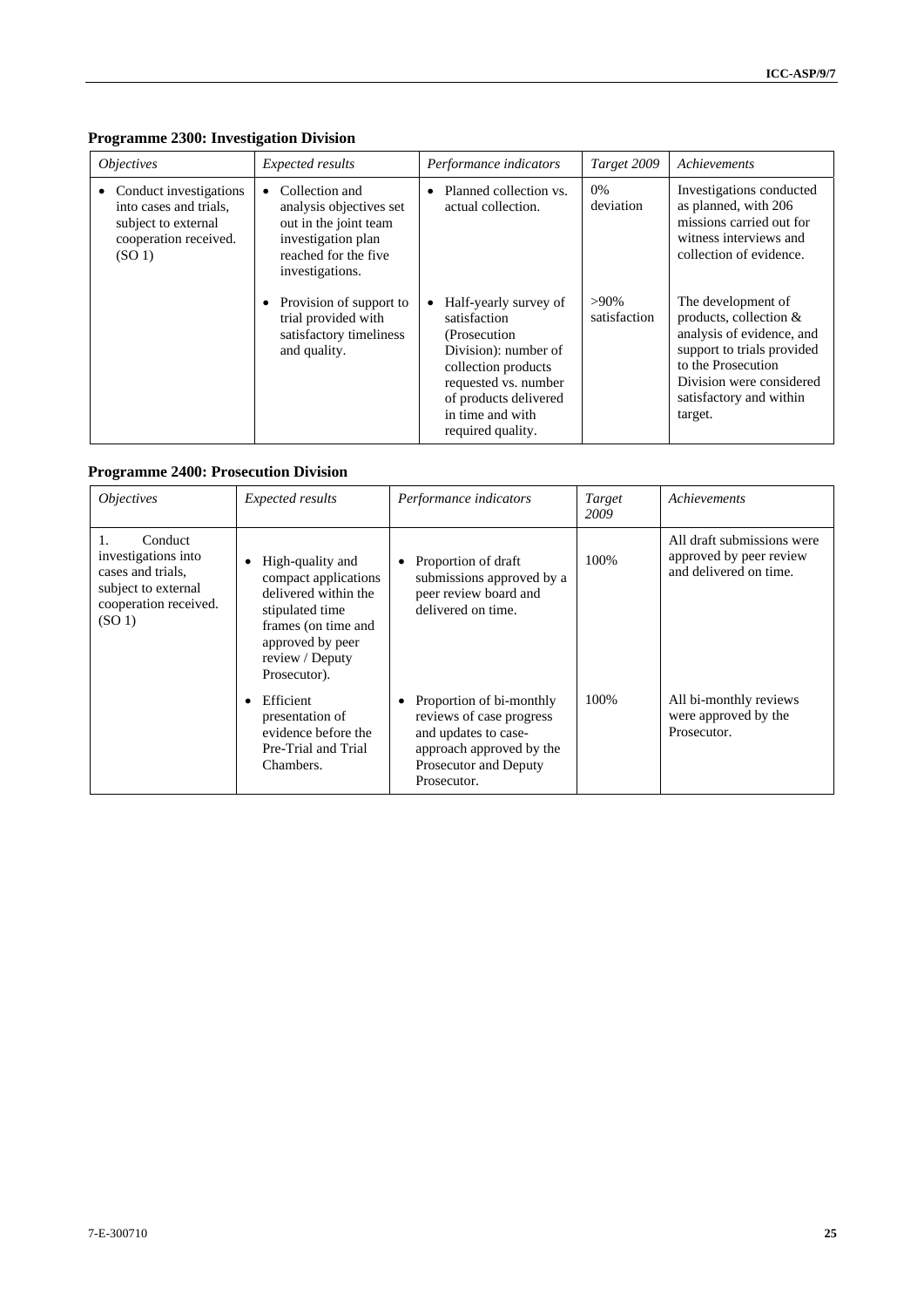## **Annex III**

# **Major Programme III: Registry**

## **Programme 3100: Office of the Registrar**

| <b>Objectives</b>                                                                                                                           | Expected results                                                                                                 | Performance indicators                                                                                                                                             | Target<br>2009 | Achievements                                                                                                                                                                                                                                  |
|---------------------------------------------------------------------------------------------------------------------------------------------|------------------------------------------------------------------------------------------------------------------|--------------------------------------------------------------------------------------------------------------------------------------------------------------------|----------------|-----------------------------------------------------------------------------------------------------------------------------------------------------------------------------------------------------------------------------------------------|
| Conduct investigations<br>into cases and trials,<br>subject to external<br>cooperation received.<br>(SO <sub>1</sub> )                      | Support of<br>$\bullet$<br>investigations and<br>trials delivered in<br>keeping with the<br>statutory framework. | • Regular assessments<br>with stakeholders<br>conducted as foreseen<br>in the bi-annual plan.                                                                      | $(*)$          | 3 Diplomatic briefings, 2<br>in The Hague and 1 in<br>Brussels were conducted<br>in 2009. Also, 2 NGO<br>roundtables were<br>conducted. All<br>stakeholders were<br>satisfactorily engaged and<br>provided positive<br>feedback.              |
| Put in place a system to<br>address all security risks,<br>striving for maximum<br>security of all participants<br>consistent with the Rome | • Maintenance of a<br>secure and safe<br>environment at the seat<br>of the Court.                                | Screening of all<br>$\bullet$<br>persons and items<br>entering the Court's<br>premises.                                                                            | 100%           | 100%                                                                                                                                                                                                                                          |
| Statute. (SO 2)                                                                                                                             |                                                                                                                  | • Response by a security<br>officer to all<br>emergencies within<br>two minutes.                                                                                   | 100%           | 98.6 % response in time<br>to all qualifying incidents.                                                                                                                                                                                       |
|                                                                                                                                             | • Field security<br>management system in<br>accordance with<br>UN/international<br>standards.                    | Compliance with UN<br>$\bullet$<br>Field Security training<br>programmes (both<br><b>Basic and Advanced</b><br>Security in the Field).                             | 100%           | 85%                                                                                                                                                                                                                                           |
|                                                                                                                                             |                                                                                                                  | • Compliance with<br>Minimum Operating<br><b>Security Standards</b><br>(MOSS) and Minimum<br><b>Operating Residential</b><br><b>Security Standards</b><br>(MORSS). | 100%           | $85 - 94$ % in the field<br>depending on location.<br>98 % at Headquarters.                                                                                                                                                                   |
|                                                                                                                                             | Controlled and<br>$\bullet$<br>consistent information<br>security management                                     | Increased maturity<br>$\bullet$<br>score during periodic<br>ISO 27001 assessment.                                                                                  | $(\ast)$       | Assessed all Field Offices<br>Rollout training to whole<br><b>OTP</b>                                                                                                                                                                         |
|                                                                                                                                             | process.                                                                                                         |                                                                                                                                                                    |                | Participated in high<br>profile investigations                                                                                                                                                                                                |
|                                                                                                                                             |                                                                                                                  |                                                                                                                                                                    |                | Organised security tests<br>for ICTS<br><b>Introduced Internet</b>                                                                                                                                                                            |
|                                                                                                                                             |                                                                                                                  |                                                                                                                                                                    |                | content filter.                                                                                                                                                                                                                               |
| (Objectives above)                                                                                                                          | • Protection of the<br>Court's legal interests.                                                                  | Number of framework<br>$\bullet$<br>agreements concluded<br>in support of the<br>Court's operations.                                                               | 10             | 3 agreements concluded.<br>While there has been<br>increased awareness of<br>the need for cooperation,<br>financial and<br>infrastructure resource<br>constraints continue to<br>militate against<br>conclusion of cooperation<br>agreements. |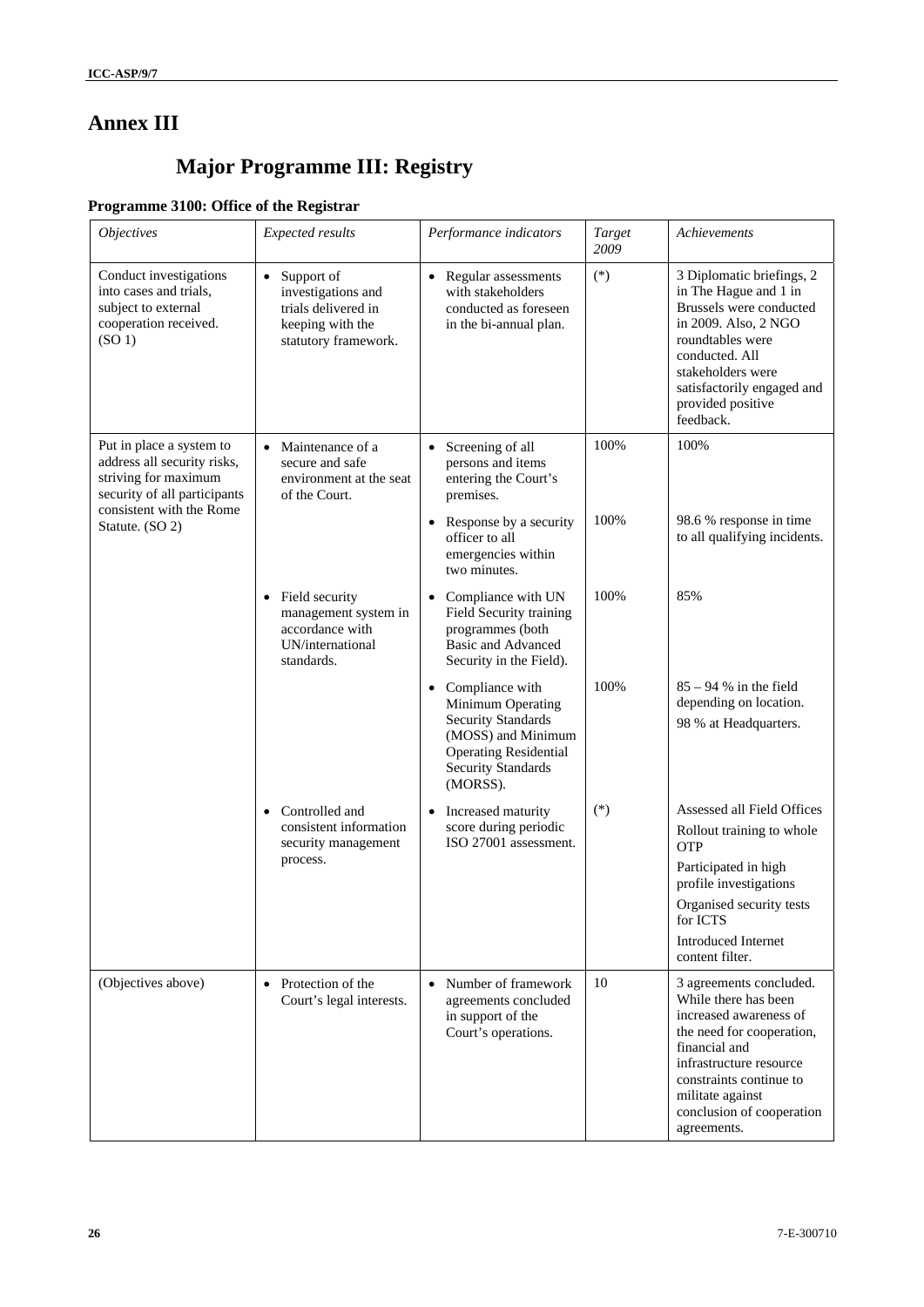|                                                                                                                                                                                          |                                          | • Number of cases<br>resolved satisfactorily.                                                                                                                                                       | 50                | 15 Review cases were<br>handled, 9 appeals to the<br>Appeals Board, 1 appeal<br>to ILOAT and 5<br>disciplinary cases; 20<br>cases of general staff<br>issues involving<br>entitlements and benefits<br>were satisfactorily<br>resolved. |
|------------------------------------------------------------------------------------------------------------------------------------------------------------------------------------------|------------------------------------------|-----------------------------------------------------------------------------------------------------------------------------------------------------------------------------------------------------|-------------------|-----------------------------------------------------------------------------------------------------------------------------------------------------------------------------------------------------------------------------------------|
| Become a non-<br>bureaucratic<br>administration focused on<br>results rather than<br>processes, relying on rules<br>where necessary to<br>guarantee rights or<br>minimize risks. (SO 11) | Reduced financial<br>$\bullet$<br>risks. | Percentage of issues<br>$\bullet$<br>identified by internal<br>audit.<br>Delivery of<br>$\bullet$<br>independent,<br>assurance-based<br>performance audits,<br>objective information<br>and advice. | $\Omega$<br>$(*)$ | 100%                                                                                                                                                                                                                                    |

(\*) The Court is continuing its work to develop realistic baselines for these objectives.

## **Programme 3200: Common Administrative Services Division**

| <i><b>Objectives</b></i>                                                                                                                                                                                   | Expected results                                                                                                                             | Performance<br><i>indicators</i>                                                                                                                                      | Target<br>2009              | Achievements                                                                                                                                                                                                                                                                                                                              |
|------------------------------------------------------------------------------------------------------------------------------------------------------------------------------------------------------------|----------------------------------------------------------------------------------------------------------------------------------------------|-----------------------------------------------------------------------------------------------------------------------------------------------------------------------|-----------------------------|-------------------------------------------------------------------------------------------------------------------------------------------------------------------------------------------------------------------------------------------------------------------------------------------------------------------------------------------|
| Become a non-<br>bureaucratic<br>administration<br>focused on results<br>rather than processes,<br>relying on rules where<br>necessary to<br>guarantee rights or<br>minimize risks.<br>(SO <sub>11</sub> ) | Implement<br>$\bullet$<br>integrated<br>management<br>information<br>systems with<br>$100\%$ use of<br><b>Business</b><br>Intelligence (BI). | • Number of<br>information system<br>modules available.<br>Number of<br>$\bullet$<br>available accepted<br>reports.                                                   | 38<br>30                    | 57<br>47 reports available. 5 pilot reports<br>were integrated with BI.                                                                                                                                                                                                                                                                   |
| Develop and<br>implement a structure<br>to ensure publicity of<br>all proceedings for<br>local and global<br>audiences. (SO 9)                                                                             | Implement<br>complete<br>communication<br>infrastructure for<br>all field offices.                                                           | • Number of field<br>offices allowing<br>public access and<br>use.<br>Number of field<br>offices technically<br>set up for all<br>required<br>communication<br>types. | 5<br>5                      | 5<br>5                                                                                                                                                                                                                                                                                                                                    |
| Offer development<br>and advancement<br>opportunities to well-<br>performing staff.<br>(SO 17)                                                                                                             | • Implement strategy<br>for advancement<br>opportunities.                                                                                    | $\bullet$ Number of<br>objectives<br>implemented with<br>no budgetary<br>implications.                                                                                | $80\%$ of all<br>objectives | Annual performance appraisal system<br>now mandatory in all organs of the<br>Court:<br>Performance rebuttal guidelines issued;<br>New strategic approach to training and                                                                                                                                                                  |
|                                                                                                                                                                                                            |                                                                                                                                              | $\bullet$ Number of<br>objectives<br>implemented with<br>budgetary<br>implications.                                                                                   | 20% of all<br>objectives    | learning, resulting in a yearly ICC<br>Learning Plan;<br>Review of duration of appointments,<br>including longer-term appointments;<br>Review of conditions of service for<br>professional staff working in the field;<br>Improvements in the social security<br>provisions; and<br>100% of objectives without budgetary<br>implications. |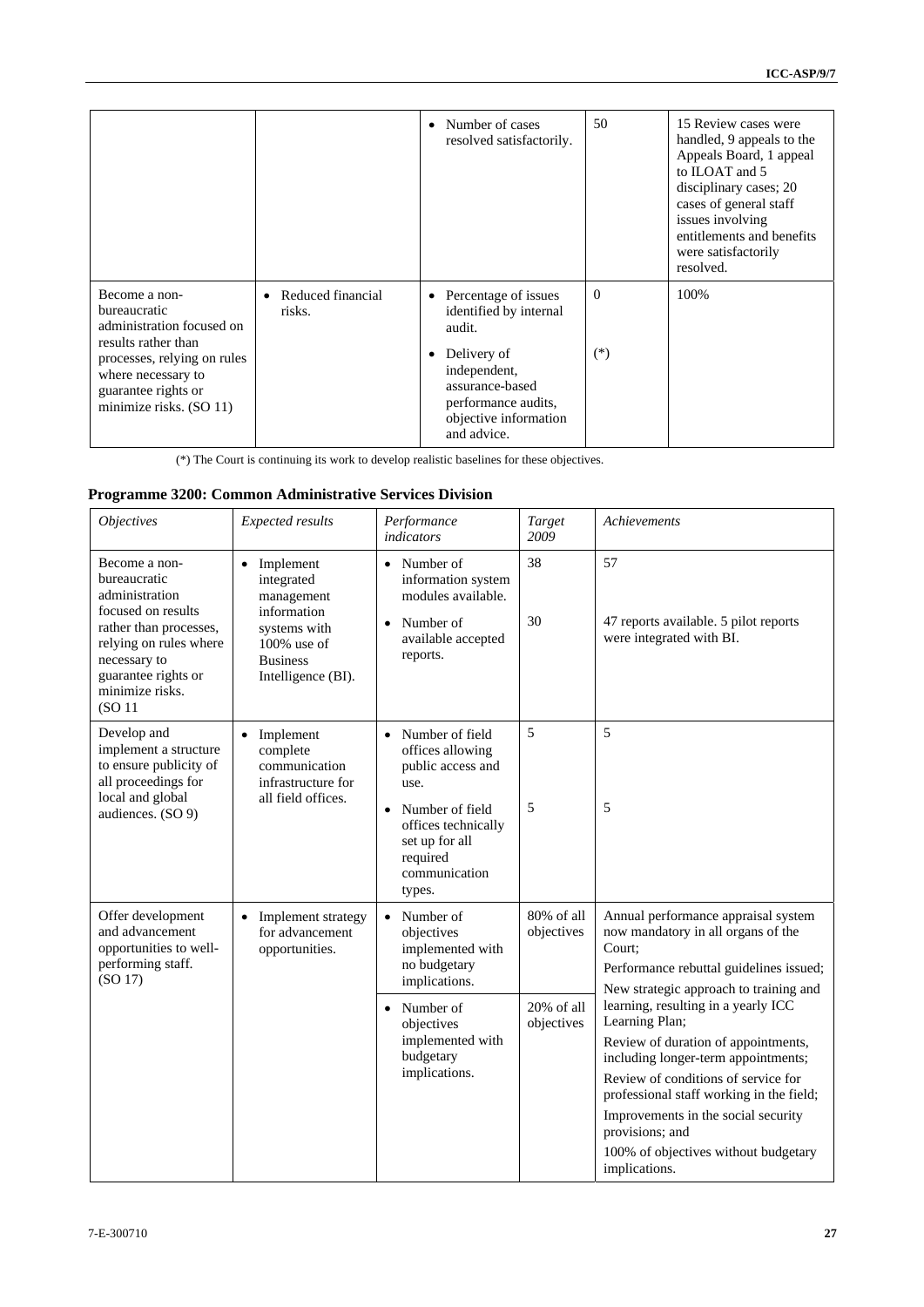| <i><b>Objectives</b></i>                                                                                                                                                            | Expected results                                                                | Performance<br>indicators                             | Target<br>2009 | Achievements |
|-------------------------------------------------------------------------------------------------------------------------------------------------------------------------------------|---------------------------------------------------------------------------------|-------------------------------------------------------|----------------|--------------|
| Formulate options for<br>different geographical<br>locations of the<br>Court's resources and<br>activities, including<br>the requirements for<br>the permanent<br>premises. $(SO5)$ | Secure sufficient<br>workspace to<br>support all<br>activities of the<br>Court. | Number of<br>$\bullet$<br>workspaces<br>provided for. | 1,020          | 100%         |

### **Programme 3300: Division of Court Services**

| <i><b>Objectives</b></i>                                                                                                                | Expected results                                                                                                                                                                                   | Performance indicators                                                                                   | Target 2009   | <b>Achievements</b>                                                                                                                                                                                                                                                                                                      |
|-----------------------------------------------------------------------------------------------------------------------------------------|----------------------------------------------------------------------------------------------------------------------------------------------------------------------------------------------------|----------------------------------------------------------------------------------------------------------|---------------|--------------------------------------------------------------------------------------------------------------------------------------------------------------------------------------------------------------------------------------------------------------------------------------------------------------------------|
| Conduct investigations<br>into cases and trials,<br>subject to external<br>cooperation received.<br>(SO <sub>1</sub> )                  | Support to Court<br>$\bullet$<br>sessions in<br>accordance with the<br>Regulations of the<br>Court and the<br>Regulations of the<br>Registry. Support of<br>200 court days for<br>2009.            | • Number of trial days<br>successfully<br>completed.                                                     | 100%          | All requested support<br>was successfully<br>provided.                                                                                                                                                                                                                                                                   |
|                                                                                                                                         | <b>Efficient</b> and<br>$\bullet$<br>effective services to<br>requesting parties<br>and to Chambers.                                                                                               | Requests responded<br>$\bullet$<br>to within a week.                                                     | 90%           | All requested services<br>have been provided<br>within the established<br>time frame.                                                                                                                                                                                                                                    |
| Put in place a system to<br>address all security<br>risks, striving for<br>maximum security of all<br>participants consistent           | A well-ordered and<br>$\bullet$<br>safe detention<br>community.                                                                                                                                    | Number of incidents<br>$\bullet$<br>involving serious<br>injuries due to<br>negligence of<br>management. | 0%            | There were no incidents<br>involving serious<br>injuries due to<br>negligence of<br>management.                                                                                                                                                                                                                          |
| with the Rome Statute.<br>$(SO 2)^1$                                                                                                    | • Efficient and<br>effective support,<br>protection and<br>operational/logistical<br>services to victims.<br>witnesses and others<br>at risk, regardless of<br>location, subject to<br>assessment. | Number of<br>$\bullet$<br>successfully<br>protected witnesses<br>and victims.                            | 100%          | Safe and timely<br>appearance of victims<br>and witnesses for trial.<br>There were 31<br>witnesses/experts in<br>DRC1, 2 witnesses in<br>DRC2 and 4<br>witnesses/experts in<br>DAR3 COC.<br>All requested procedural<br>protective measures<br>were successfully<br>implemented by the<br>relevant registry<br>services. |
| Develop policies for<br>implementing the<br>quality standards<br>specified in the Statute<br>and the Rules of<br>Procedure and Evidence | • Terminological<br>accuracy and<br>consistency in<br>translated texts and<br>interpreted events in<br>all used languages.                                                                         | Number of searches<br>$\bullet$<br>performed in<br>language tools per<br>month by active<br>users.       | 200 (minimum) | 17,900 searches<br>performed by 50 active<br>users per month.                                                                                                                                                                                                                                                            |

 1 The Court's operations carry an inherent risk and are conducted under certain constraints, not least the general security situation in its area of operations and the fact that it has no police or army of its own. A degree of risk will therefore always remain. However, the Court can put in place a system to minimize and mitigate security risks to an acceptable degree through a variety of measures, striving for security of all participants consistent with the Rome Statute.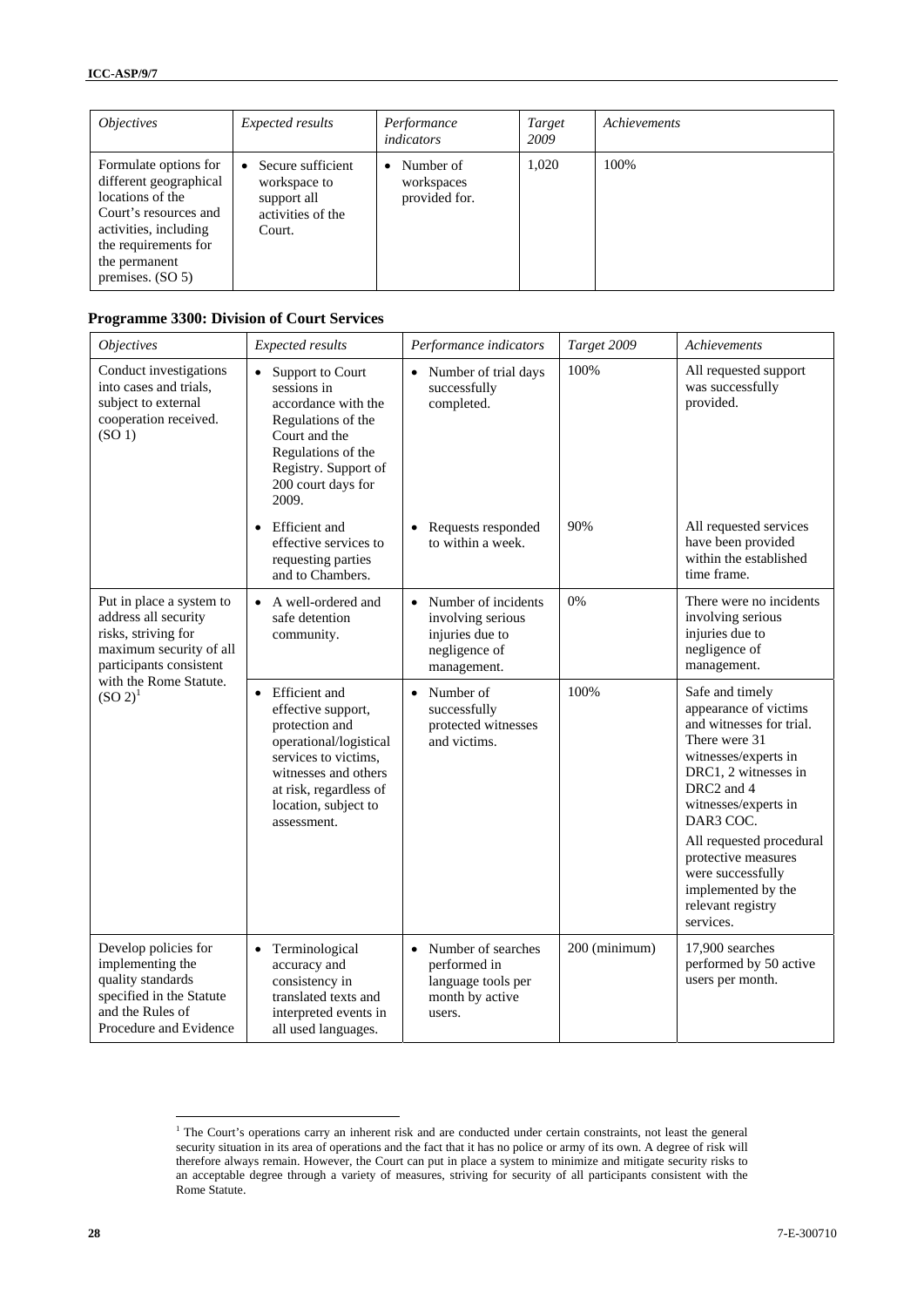| <i><b>Objectives</b></i>                                                                                                                                                                         | <b>Expected results</b>                                                                                           | Performance indicators                                                                       | Target 2009 | <b>Achievements</b>                                         |
|--------------------------------------------------------------------------------------------------------------------------------------------------------------------------------------------------|-------------------------------------------------------------------------------------------------------------------|----------------------------------------------------------------------------------------------|-------------|-------------------------------------------------------------|
| with respect to all<br>participants in<br>proceedings and persons<br>otherwise affected by<br>the Court's activities, in                                                                         | Comprehensive and<br>resource-effective<br>use of all translation<br>services.                                    | Number of<br>$\bullet$<br>duplicated requests in<br>the workflow.                            | 0%          | There were no request<br>duplicated.                        |
| a manner that is<br>respectful of diversity.<br>(SO <sub>3</sub> )                                                                                                                               | Adequate number of<br>staff and freelance<br>interpreters and field<br>interpreters available<br>for assignments. | Number of fulfilled<br>$\bullet$<br>interpretation and<br>field interpretation<br>requests.  | 90%         | 97 % of all request were<br>executed.                       |
|                                                                                                                                                                                                  | High standards<br>$\bullet$<br>regarding conditions<br>of detention and<br>management of the<br>detention centre. | Number of positive<br>$\bullet$<br>reviews.                                                  | 100%        | There was a 100%<br>positive review.                        |
| Develop mechanisms to<br>provide for all necessary<br>cooperation, in<br>particular the arrest and<br>surrender of persons,<br>witness protection and<br>the enforcement of<br>sentences. (SO 7) | Successful arrest and<br>transfer operations.                                                                     | Number of actions<br>$\bullet$<br>undertaken by States<br>as a result of a Court<br>request. | 80%         | No arrest and transfer<br>operations took place in<br>2009. |

## **Programme 3400: Public Information and Documentation Section**

| <i><b>Objectives</b></i>                                                                                                                                           | Expected results                                                                                                                        | Performance indicators                                                                                                                                | Target<br>2009                                               | Achievements                                                                                                                                                                                                                                                                                                                                                |
|--------------------------------------------------------------------------------------------------------------------------------------------------------------------|-----------------------------------------------------------------------------------------------------------------------------------------|-------------------------------------------------------------------------------------------------------------------------------------------------------|--------------------------------------------------------------|-------------------------------------------------------------------------------------------------------------------------------------------------------------------------------------------------------------------------------------------------------------------------------------------------------------------------------------------------------------|
| Cultivate a level of<br>awareness and<br>understanding of the<br>Court appropriate to the<br>stage of the Court's<br>activities in affected<br>communities. (SO 6) | Increased awareness<br>$\bullet$<br>and understanding of<br>judicial activities<br>among key<br>stakeholders and the<br>general public. | Number of outreach<br>$\bullet$<br>face-to-face activities<br>conducted.<br>Estimated population<br>$\bullet$<br>reached via radio and<br>television. | 24 per<br>situation<br>80% of<br>affected<br>communiti<br>es | DRC:192, UG:162;<br>CAR:89; DARFUR:13<br>(Staff recruited in Oct.<br>2009).<br>Target met according to<br>estimated audiences<br>reached per month in<br>areas where affected<br>communities live. DRC:<br>25 million; UG: 8 million;<br>CAR: 700,000;<br>DARFUR: 11.2 million                                                                              |
|                                                                                                                                                                    | Increased applications<br>$\bullet$<br>by victims to<br>participate in<br>proceedings.                                                  | Proportion of victims'<br>$\bullet$<br>applications submitted<br>properly.                                                                            | 75%                                                          | $-$ DRC: 60%<br>$-CAR: 70%$<br>- Uganda: 35%<br>- Darfur: 77.5%<br>In some cases<br>clarification or<br>supplementary<br>information was required.<br>Note: As of to date, a total<br>of 2095 applications have<br>been received. Judges<br>have recognized the status<br>of participants to 760<br>victims who are<br>represented by 22 legal<br>councils. |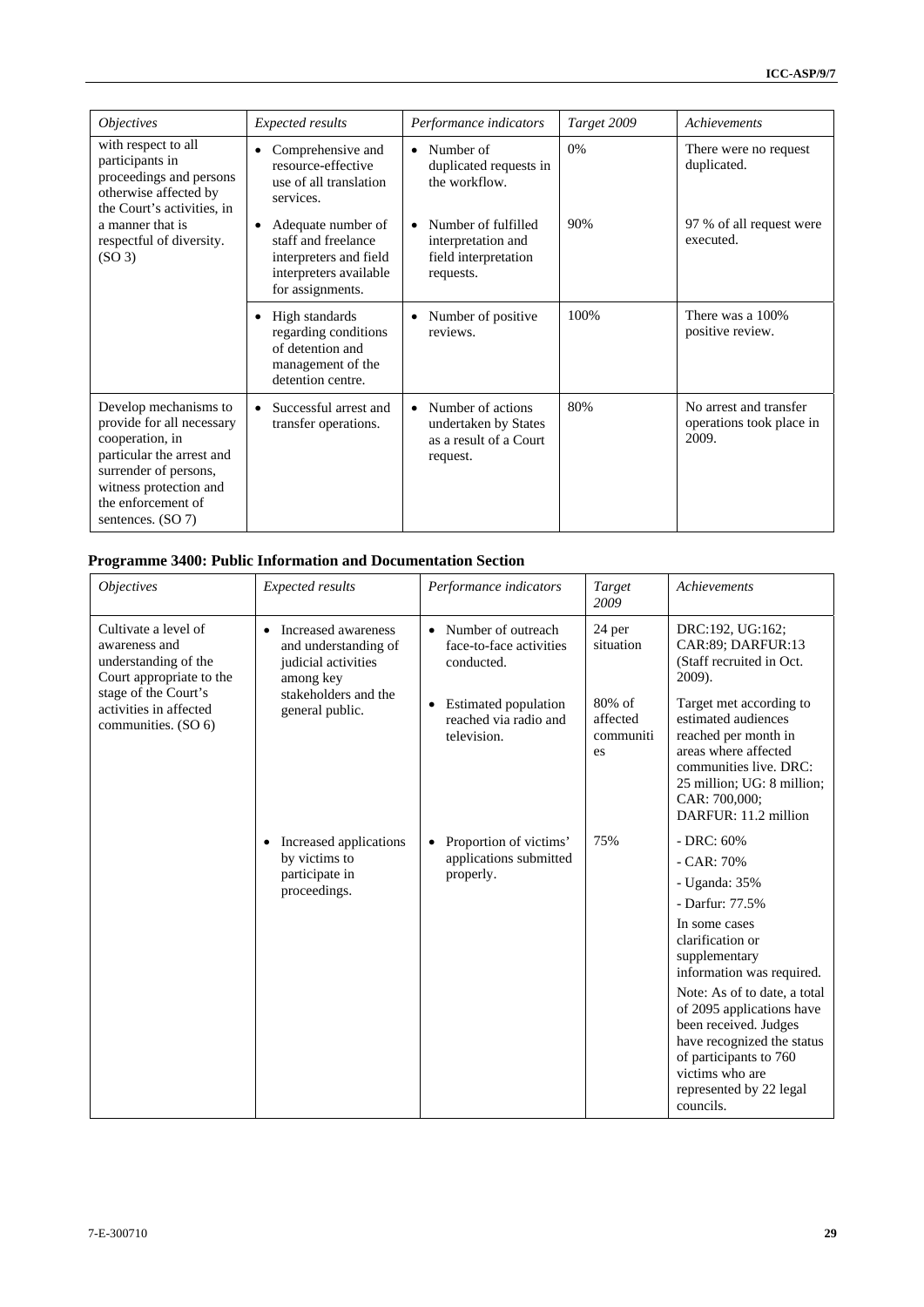| <i><b>Objectives</b></i>                                                                                                                                                                               | <b>Expected results</b>                                                            | Performance indicators                                                                                                                                                                      | Target<br>2009 | Achievements                                                                                                                                                                                                                                                      |
|--------------------------------------------------------------------------------------------------------------------------------------------------------------------------------------------------------|------------------------------------------------------------------------------------|---------------------------------------------------------------------------------------------------------------------------------------------------------------------------------------------|----------------|-------------------------------------------------------------------------------------------------------------------------------------------------------------------------------------------------------------------------------------------------------------------|
|                                                                                                                                                                                                        | • Realistic expectations<br>about the scope of the<br>work of the Court.           | • Number of<br>publications and<br>outreach materials<br>distributed.                                                                                                                       | 70,000         | 45,623 (66% of target<br>met)<br>In situation-related<br>countries where the Court<br>is operating, distribution<br>of printing materials has<br>decreased. Main target<br>groups have already<br>received basic outreach<br>and public information<br>materials. |
| Constantly increase<br>support for the Court<br>through enhancing<br>communications and<br>mutual understanding<br>with stakeholders.<br>stressing the Court's role<br>and its independence. (SO<br>8) | Increased knowledge<br>and credibility of the<br>work of the Court.                | Performance indicators<br>used to assess Objective 1<br>will also serve to measure<br>Objective 2 (cross<br>information).<br>Number of visitors<br>$\bullet$<br>briefed at<br>Headquarters. | 10,000         | 3,379 (34% of target met)<br>The actual number<br>reflects decision made to<br>rationalize number of<br>visits organised.                                                                                                                                         |
| Develop and implement a<br>structure to ensure<br>publicity of all<br>proceedings for local and                                                                                                        | Increased access to<br>Court judicial<br>proceedings.                              | • Number of video and<br>audio court<br>summaries/programme<br>s produced.                                                                                                                  | 40             | 176                                                                                                                                                                                                                                                               |
| global audiences. (SO 9)                                                                                                                                                                               |                                                                                    | • Number of 'mobile<br>viewing' sites.                                                                                                                                                      | 40             | 106 (DRC:32 and<br>CAR:74)                                                                                                                                                                                                                                        |
|                                                                                                                                                                                                        |                                                                                    | • Number of projections<br>of video summaries in<br>countries concerned.                                                                                                                    | 50             | 364 (DRC: 68 and CAR:<br>296)                                                                                                                                                                                                                                     |
|                                                                                                                                                                                                        |                                                                                    | Increased number of<br>$\bullet$<br>visitors to the Court's<br>website video-<br>streaming service.                                                                                         | 30%            | 761,957 (2009 visitors to<br>the Court website). No<br>information is available<br>with respect to the Court's<br>website video streaming.                                                                                                                        |
| Put in place a system of<br>programmes to achieve<br>identified optimal levels<br>of quality with maximum<br>efficiency. (SO 12)                                                                       | Legal and other<br>information resources<br>readily available from the<br>Library. | Number of users of the<br>$\bullet$<br>Library services;<br>reference queries,<br>circulation statistics,<br>and usage of electronic<br>services.                                           | 1,500          | Number of users of the<br>Library services: 5360<br>recorded visits to Library<br>Reference queries: 3450<br>Circulation statistics:<br>6519<br>Usage of electronic<br>services via the<br>"Services" Intranet launch<br>page: 14,729                             |
|                                                                                                                                                                                                        |                                                                                    | User satisfaction of<br>$\bullet$<br>Library services.                                                                                                                                      | 90%            | 80%                                                                                                                                                                                                                                                               |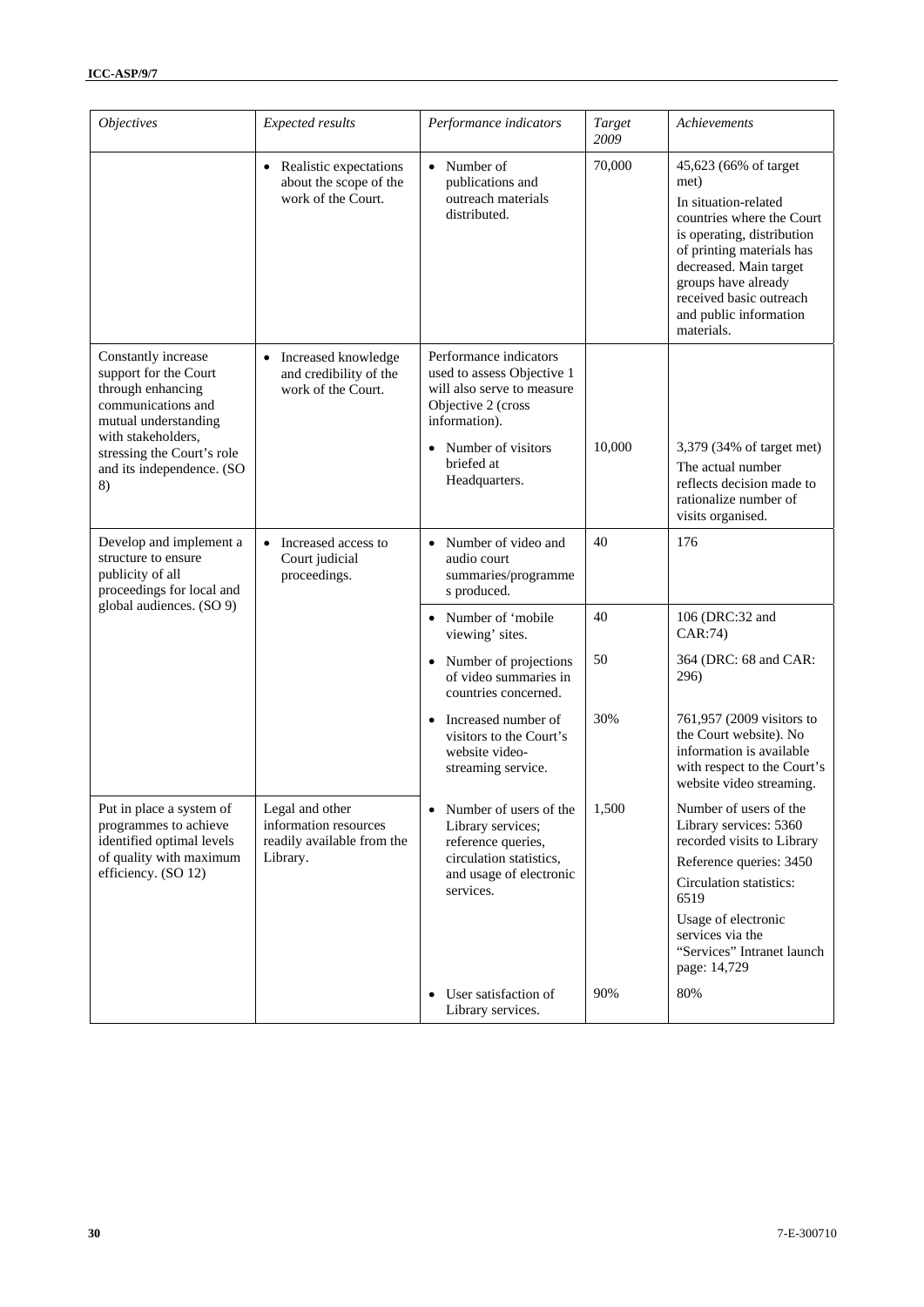## **Programme 3500: Division of Victims and Counsel**

| <i><b>Objectives</b></i>                                                                                                                                    | Expected results                                                                                                                    | Performance indicators                                                                                                                         | Target<br>2009 | Achievements                                                                   |
|-------------------------------------------------------------------------------------------------------------------------------------------------------------|-------------------------------------------------------------------------------------------------------------------------------------|------------------------------------------------------------------------------------------------------------------------------------------------|----------------|--------------------------------------------------------------------------------|
| Develop policies for<br>implementing the quality<br>standards specified in the<br>Statute and the Rules of<br>Procedure and Evidence<br>with respect to all | • Provision of legal<br>representations and/or<br>advice for the purpose<br>of proceedings before<br>the Court.                     | • Number of<br>appointments of legal<br>representatives.                                                                                       | 30             | 22<br>Total number of external<br>LRV and Defence teams<br>assisted:<br>36     |
| participants in<br>proceedings and persons<br>otherwise affected by the                                                                                     | Preparation of suitable<br>material for legal<br>representatives' teams                                                             | Number of legal<br>$\bullet$<br>advisory services<br>provided.                                                                                 | 300            | To external counsel for<br>defence and victims: 633<br>To victims directly: 22 |
| Court's activities, in a<br>manner that is respectful<br>of diversity. (SO 3)                                                                               | or for defence teams.                                                                                                               | Number of reports,<br>$\bullet$<br>submissions and other<br>applicable documents.                                                              | 150            | 239                                                                            |
|                                                                                                                                                             |                                                                                                                                     | • Number of justified<br>claims in relation to<br>actions carried out by<br>the Offices on behalf<br>of legal<br>representatives' teams.       | None           | None                                                                           |
|                                                                                                                                                             |                                                                                                                                     | • Policy document<br>prepared.                                                                                                                 | 95%            | N/A                                                                            |
|                                                                                                                                                             | Compliance with strict<br>$\bullet$<br>confidentiality rules by<br>all staff members of<br>the units within the                     | • Number of incidents of<br>improper handling of<br>confidential<br>information.                                                               | None           | None                                                                           |
|                                                                                                                                                             | programme.                                                                                                                          | Number of justified<br>$\bullet$<br>claims in relation to<br>breach of<br>confidentiality.                                                     | None           | None                                                                           |
|                                                                                                                                                             | Availability of<br>$\bullet$<br>transparent criteria for<br>providing legal support<br>to legal teams.                              | Policy document<br>$\bullet$<br>prepared.                                                                                                      | 95%            | 100%. Two reports for<br>CBF/ASP on legal aid<br>system.                       |
| Cultivate a level of<br>awareness and<br>understanding of the<br>Court appropriate to the<br>stage of the Court's<br>activities in affected                 | Suspects, accused<br>$\bullet$<br>persons, and victims'<br>communities are made<br>aware of their rights<br>relating to fair trial, | • Number of<br>applications from<br>victims using the<br>standard applications<br>forms.                                                       | >75%           | 100%                                                                           |
| communities. (SO 6)                                                                                                                                         | participation and<br>reparations.                                                                                                   | Number of suspect and<br>$\bullet$<br>accused persons using<br>the relevant<br>application forms for<br>legal assistance paid<br>by the Court. | $>95\%$        | 100%                                                                           |
|                                                                                                                                                             |                                                                                                                                     | Number of<br>$\bullet$<br>intermediaries.                                                                                                      | 10             | Total of approximately<br>60.                                                  |
|                                                                                                                                                             | • Effective system for<br>legal assistance paid<br>by the Court.                                                                    | Number of requests for<br>$\bullet$<br>legal assistance paid<br>by the Court.                                                                  | $(*)$          | 444 victims and 1 accused<br>have applied for legal aid.                       |
|                                                                                                                                                             |                                                                                                                                     | Number of lawyers in<br>٠<br>good standing in their<br>national systems.                                                                       | 200            | 326                                                                            |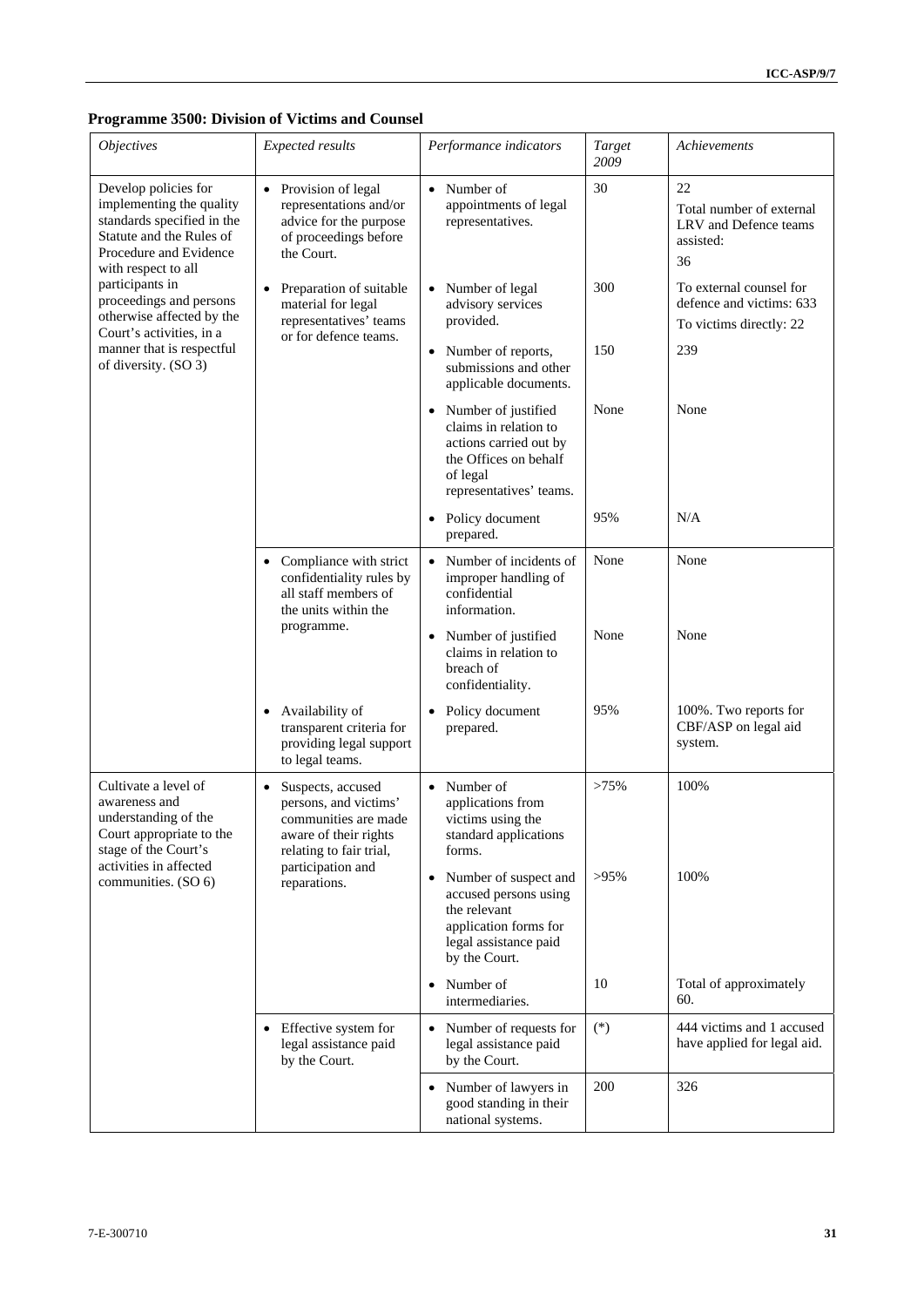| <i><b>Objectives</b></i> | Expected results                                                                                                  | Performance indicators                                                                                                                                        | Target<br>2009 | Achievements                                                                                                                                    |
|--------------------------|-------------------------------------------------------------------------------------------------------------------|---------------------------------------------------------------------------------------------------------------------------------------------------------------|----------------|-------------------------------------------------------------------------------------------------------------------------------------------------|
|                          |                                                                                                                   | Proportion of<br>$\bullet$<br>payments for legal<br>assistance made within<br>one month.                                                                      | 95%            | 100%                                                                                                                                            |
|                          | Effective system to<br>process applications<br>from victims.                                                      | Number of<br>٠<br>applications from<br>victims registered and<br>acknowledged within<br>seven days of receipt.                                                | 95%            | 80 % Forms are<br>acknowledged from Court<br>headquarters only where a<br>legal representative is<br>representing the interest<br>of applicant. |
|                          | Training of legal<br>professionals and<br>lawyers in targeted<br>countries on<br>proceedings before the<br>Court. | Number of lawyers<br>trained per annum.<br>Number of<br>٠<br>international<br>associations receiving<br>briefings from Court<br>representatives per<br>annum. | >40<br>>5      | 100<br>7                                                                                                                                        |

(\*) As all victims applying for participation in the proceedings are likely to apply for legal assistance, it is not currently possible to reasonably estimate the number of requests.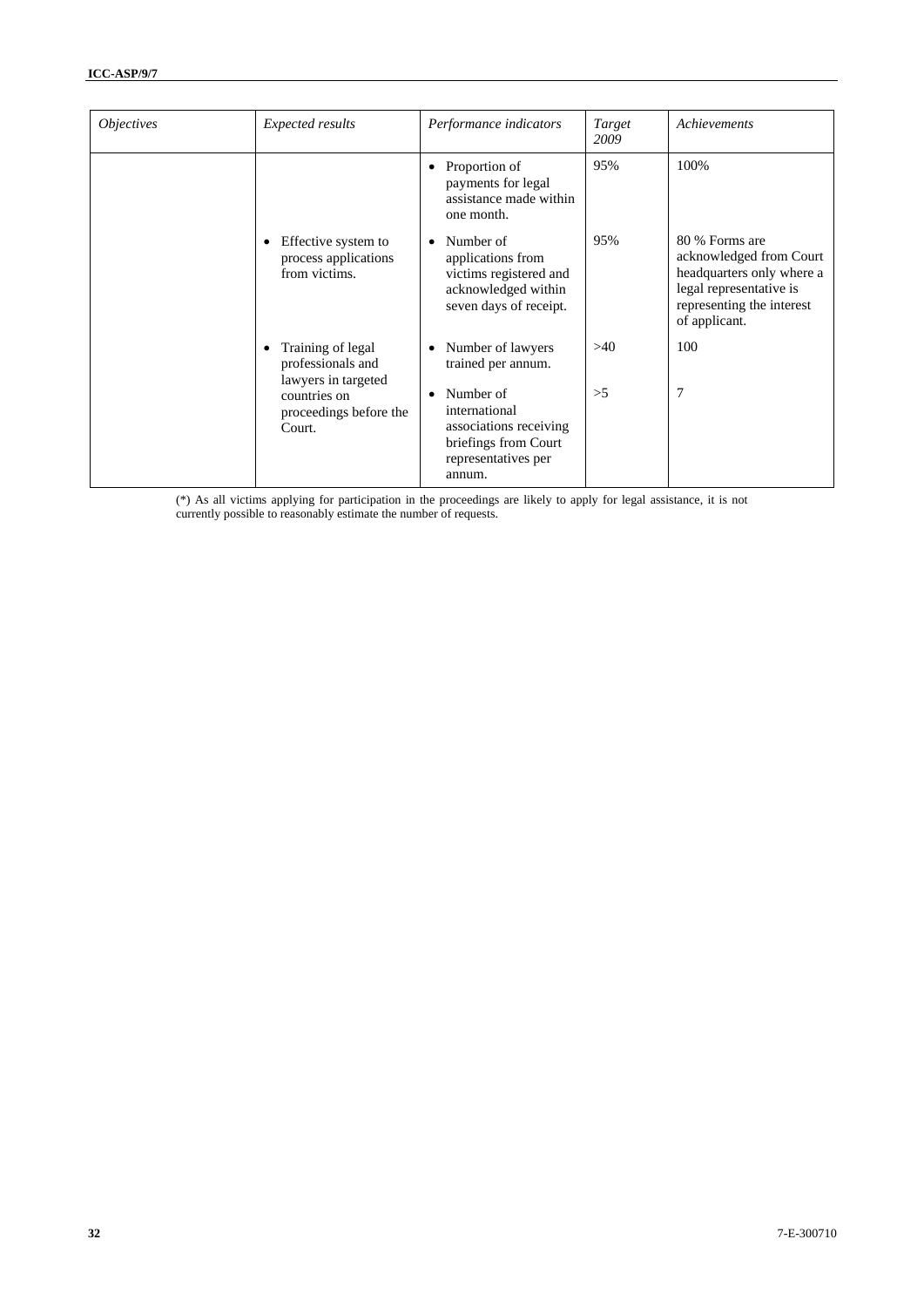## **Annex IV**

## **Major Programme IV: Secretariat of the Assembly of States Parties**

| <b>Objectives</b>                                                                                                                                                                                                                                                                                                                                                                                                                                                                                                                                                                                                                                                                                                     | Expected results                                                                                                                                   | Performance indicators                                                                                                                                                                                                                                                                                                                                                                                         | Target<br>2009 | Achievements                                                                                                                                                                                                                                                                                                                                                                                                                                                                                                                                                                                                                                                                                                                                                                                                                             |
|-----------------------------------------------------------------------------------------------------------------------------------------------------------------------------------------------------------------------------------------------------------------------------------------------------------------------------------------------------------------------------------------------------------------------------------------------------------------------------------------------------------------------------------------------------------------------------------------------------------------------------------------------------------------------------------------------------------------------|----------------------------------------------------------------------------------------------------------------------------------------------------|----------------------------------------------------------------------------------------------------------------------------------------------------------------------------------------------------------------------------------------------------------------------------------------------------------------------------------------------------------------------------------------------------------------|----------------|------------------------------------------------------------------------------------------------------------------------------------------------------------------------------------------------------------------------------------------------------------------------------------------------------------------------------------------------------------------------------------------------------------------------------------------------------------------------------------------------------------------------------------------------------------------------------------------------------------------------------------------------------------------------------------------------------------------------------------------------------------------------------------------------------------------------------------------|
| Organize quality conferences<br>by organizing the eighth session<br>of the Assembly in The Hague,<br>as well as the first and second<br>resumptions of the seventh<br>session of the Assembly in New<br>York and two sessions of the<br>Committee on Budget and<br>Finance in The Hague. In<br>addition, the Secretariat will<br>service meetings of a number of<br>subsidiary bodies of the<br>Assembly, in particular, the<br>Special Working Group on the<br>Crime of Aggression and the<br>Oversight Committee for the<br>Permanent Premises. The<br>Secretariat will also be involved<br>in facilitating preparatory work<br>for the Review Conference,<br>scheduled for the first semester<br>of 2010.          | • Conference held<br>as planned.                                                                                                                   | • Meetings run<br>smoothly, end on time<br>and adopt reports.<br>All agenda items are<br>$\bullet$<br>considered.<br>Participants are<br>supported<br>substantively and<br>logistically at<br>meetings, including<br>with registration,<br>provision of<br>documentation and<br>language services.<br>Session participants<br>$\bullet$<br>are satisfied with the<br>arrangements and<br>information provided. | n/a            | High-quality conference<br>services were provided to the<br>Assembly and its subsidiary<br>bodies. All pre-session<br>documents, in-session and post-<br>session documents were edited,<br>translated and made available to<br>States in a timely manner,<br>despite delays in receipt of<br>some documents.<br>Positive feedback from<br>participants was received.                                                                                                                                                                                                                                                                                                                                                                                                                                                                     |
| Enable the Assembly and its<br>subsidiary organs to carry out<br>its mandate more effectively by:<br>providing it with quality<br>servicing and support, such as<br>planning and coordinating<br>conference services; preparing,<br>coordinating and submitting<br>documentation; monitoring the<br>compliance of various organs of<br>the Court with regulations<br>governing the timely<br>preparation and submission of<br>documents; identifying and<br>acquiring additional resources<br>to enable the Secretariat to<br>carry out its mandate effectively<br>and efficiently; and ensuring<br>that States Parties have access<br>to conference and<br>documentation services in<br>accordance with the Statute. | Quality edited<br>$\bullet$<br>and translated<br>documents<br>released for<br>processing,<br>production and<br>distribution in a<br>timely manner. | States are provided and<br>satisfied with quality<br>conference services<br>and with the editing,<br>translation and timely<br>issuance of documents,<br>in the six official<br>languages, which fully<br>support them in their<br>functions.                                                                                                                                                                  | n/a            | For the twelfth and thirteenth<br>sessions of the Committee on<br>Budget and Finance, the<br>Secretariat processed, for each<br>language the following<br>documentation: <sup>1</sup> 51 documents<br>(450 pages) and 60 documents<br>(498 pages), respectively.<br>For the resumed seventh<br>session, the Secretariat<br>processed for each language <sup>2</sup><br>the following documentation:<br>- Pre-session: 30 documents<br>(402 pages);<br>- In-session: 36 documents (180<br>pages); and<br>- Post-session: 6 documents<br>$(240$ pages).<br>For the eighth session of the<br>Assembly, the Secretariat<br>processed the following<br>$\alpha$ documentation: <sup>3</sup><br>- Pre-session: 30 documents<br>(402 pages);<br>- In-session: 36 documents (180<br>pages); and<br>- Post-session: 6 documents<br>$(240$ pages). |

<sup>&</sup>lt;sup>1</sup> Spanish, English and French.<br><sup>2</sup> All six official languages.<br><sup>3</sup> All six official languages.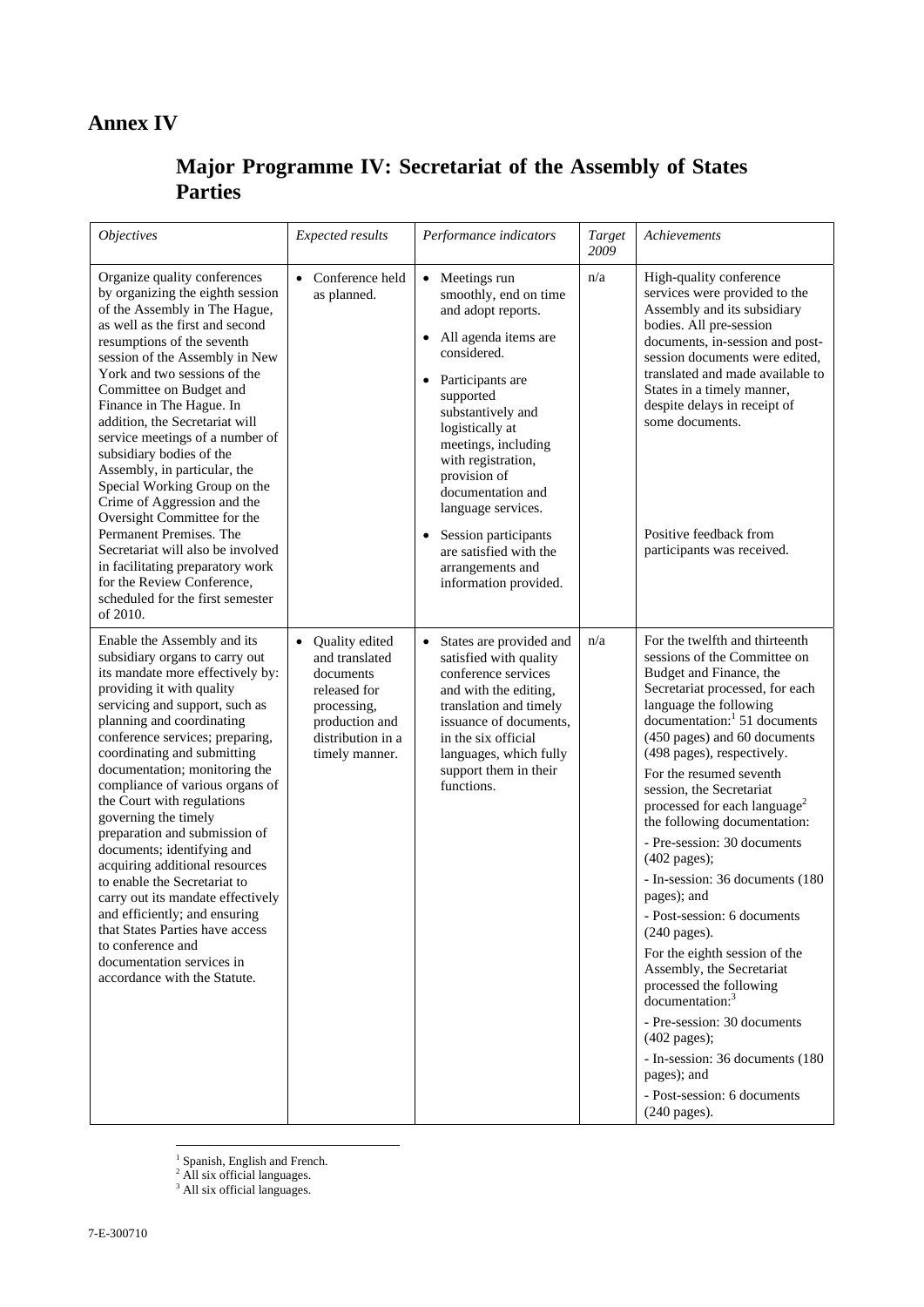| <i><b>Objectives</b></i>                                                                                                                                                          | <b>Expected results</b>                                                                                                                             | Performance indicators                                                                                                                                                                                                                                                      |     | Achievements                                                                                                                                                                                                                                                                                                                                                                                                                  |
|-----------------------------------------------------------------------------------------------------------------------------------------------------------------------------------|-----------------------------------------------------------------------------------------------------------------------------------------------------|-----------------------------------------------------------------------------------------------------------------------------------------------------------------------------------------------------------------------------------------------------------------------------|-----|-------------------------------------------------------------------------------------------------------------------------------------------------------------------------------------------------------------------------------------------------------------------------------------------------------------------------------------------------------------------------------------------------------------------------------|
|                                                                                                                                                                                   |                                                                                                                                                     | • States are assisted as<br>required, in particular<br>with the provision of<br>information and<br>documentation<br>regarding the<br>Assembly and Court.                                                                                                                    |     | All available information and<br>documentation requested<br>regarding the work of the<br>Assembly and the Court were<br>provided upon request. States<br>were thus facilitated in<br>fulfilling their role. Positive<br>feedback from participants was<br>received.                                                                                                                                                           |
| Research and prepare analytical<br>studies on the application and<br>interpretation of the provisions<br>of the Statute relating to the<br>Assembly and its subsidiary<br>bodies. | <b>Quality legal</b><br>$\bullet$<br>advice provided<br>to the Assembly<br>and its<br>subsidiary<br>bodies.                                         | $\bullet$<br>States are provided<br>with substantive legal<br>services, especially in<br>the form of<br>documentation, which<br>facilitate and support<br>their work.<br>Members of the<br>$\bullet$<br>Assembly and relevant<br>bodies are satisfied<br>with the sessions. | n/a | This year the Secretariat<br>distributed to the delegations at<br>the Assembly USB flash drives<br>that contained the majority of<br>available pre-session<br>documents, reducing the<br>300,000 pages of printed<br>documents normally<br>distributed. The Secretariat will<br>continue to adopt all measures<br>and ways to achieve efficiency<br>in documentation.<br>Positive feedback from<br>participants was received. |
| Enable effective dissemination<br>of documentation and<br>information to States Parties<br>and other interested<br>organizations via, inter alia, the<br>Internet.                | Effective<br>$\bullet$<br>dissemination<br>$\alpha$ f<br>documentation<br>and information<br>to States Parties<br>via, inter alia,<br>the Internet. | • Website and Assembly<br>extranet are used<br>frequently.<br>• Information and<br>documentation can be<br>accessed without<br>delays.                                                                                                                                      | n/a | All official documents and<br>useful information were<br>uploaded to the website. In<br>addition, extranet is available<br>for use at all times for ASP and<br>CBF members.                                                                                                                                                                                                                                                   |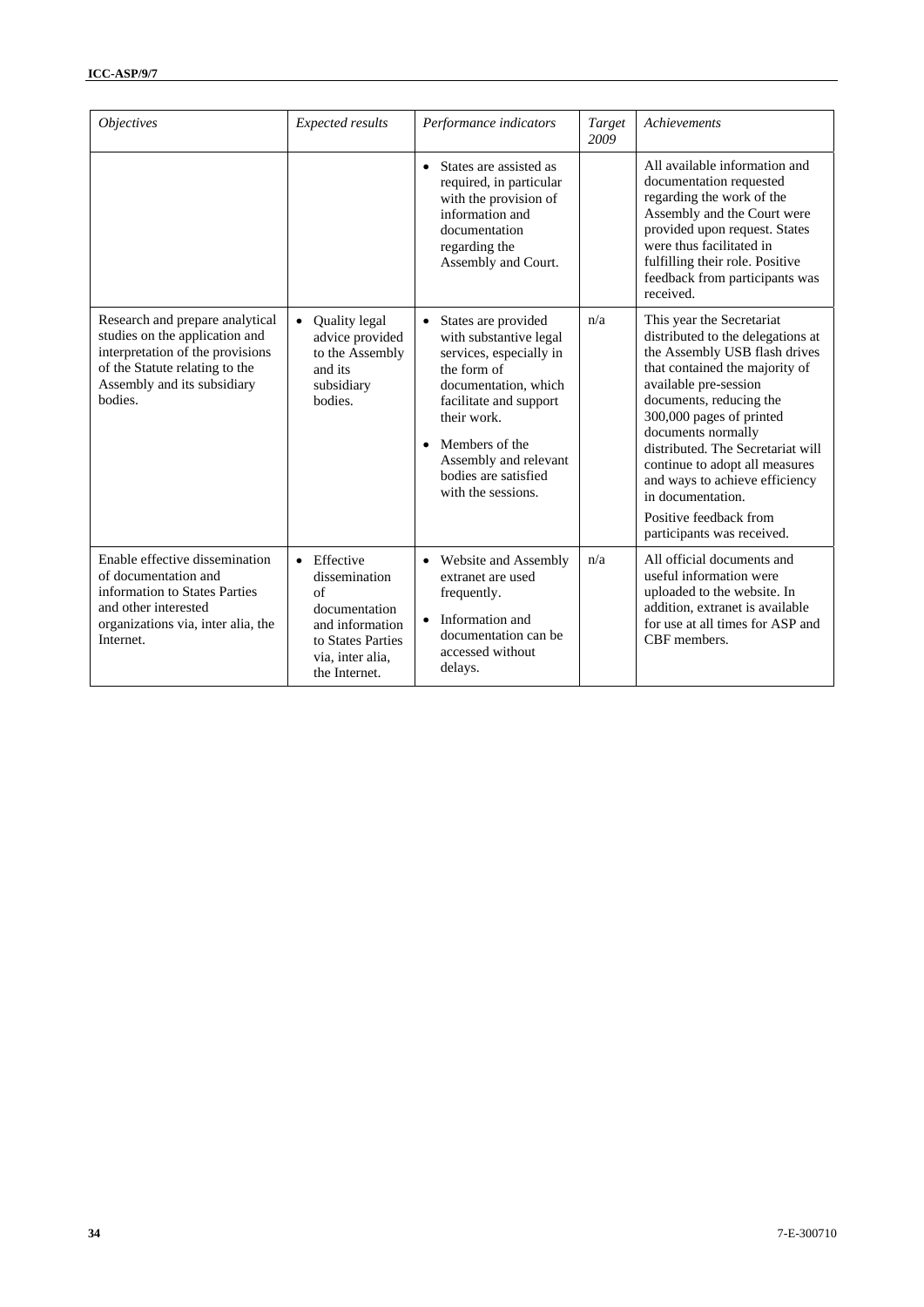## **Annex V**

## **Major Programme VI: Secretariat of the Trust Fund for Victims**

| <i><b>Objectives</b></i>                                                                                                                                                                         | Expected results                                                                             | Performance indicators                                                                                                                                                                                                                 | Target<br>2009           | Achievements                                                                                                                                                 |
|--------------------------------------------------------------------------------------------------------------------------------------------------------------------------------------------------|----------------------------------------------------------------------------------------------|----------------------------------------------------------------------------------------------------------------------------------------------------------------------------------------------------------------------------------------|--------------------------|--------------------------------------------------------------------------------------------------------------------------------------------------------------|
| Formulate options for<br>different geographical<br>allocations of the Court's<br>resources and activities,<br>including the<br>requirements for the<br>permanent premises.<br>(SO <sub>5</sub> ) | • TFV staff in place both<br>in the field and at HQ.                                         | • All staff on board.                                                                                                                                                                                                                  | 100%                     | 65%                                                                                                                                                          |
|                                                                                                                                                                                                  | • Grant management<br>systems, performance<br>monitoring systems,<br>and reporting in place. | Grants management<br>$\bullet$<br>strengthened and<br>donor reporting<br>procedures put in place<br>by the TFV.                                                                                                                        | $(*)$                    | The SAP Grants<br>management system has<br>been delayed for reasons<br>beyond the control of the<br>Secretariat.<br>Project grants systems                   |
|                                                                                                                                                                                                  |                                                                                              |                                                                                                                                                                                                                                        |                          | strengthened with draft<br>manual and revised<br>reporting and proposal<br>formats in place.                                                                 |
|                                                                                                                                                                                                  | • Strategic planning<br>process completed and<br>annual work plan<br>developed.              | Open tender and<br>$\bullet$<br>proposal review<br>strengthened.                                                                                                                                                                       | $(*)$                    | Annual strategic planning<br>meeting conducted w/all<br>staff, annual work plan<br>completed.                                                                |
|                                                                                                                                                                                                  | • Resources allocated to<br>projects based on the<br>above frameworks.                       | Number of grants<br>$\bullet$<br>issued.                                                                                                                                                                                               | $(*)$                    | $DRC - 2$ new, 7 cost-<br>extensions; N. Uganda $-3$<br>new, 5 cost extensions.                                                                              |
|                                                                                                                                                                                                  |                                                                                              | Level of funding<br>$\bullet$<br>earmarked for<br>approved projects.                                                                                                                                                                   | $(*)$                    | €509,200 earmarked cash<br>contributions received<br>during 2009.                                                                                            |
|                                                                                                                                                                                                  |                                                                                              | Development of<br>$\bullet$<br>projects proposed by<br>the Board of Directors<br>to use resources for the<br>benefit of victims<br>under the jurisdiction<br>of the Court (rule 98.5<br>of the Rules of<br>Procedure and<br>Evidence). | $(*)$                    | New situation country<br>approved, open tender for<br>victims of sexual violence<br>support projects in<br>Central African Republic<br>drafted and approved. |
|                                                                                                                                                                                                  |                                                                                              | Three-year strategic<br>$\bullet$<br>plan with performance<br>monitoring plan, and<br>annual work plan in<br>place.                                                                                                                    |                          | 2009-2011 strategic plan<br>with performance<br>monitoring plan, and<br>annual work plan<br>completed.                                                       |
| Develop situation-specific<br>mechanisms to provide                                                                                                                                              | • Regular forums with<br>partners.                                                           | • Number of<br>forums/participants.                                                                                                                                                                                                    | $(*)$                    | 12                                                                                                                                                           |
| for all necessary<br>cooperation, in particular<br>the arrest and surrender of<br>persons. (SO 7)                                                                                                | Expansion of the<br>network of partners.                                                     | Number of partners.<br>$\bullet$                                                                                                                                                                                                       | $(*)$                    | 100%                                                                                                                                                         |
|                                                                                                                                                                                                  | • Increased resource<br>mobilization levels.                                                 | Amount of<br>$\bullet$<br>contributions received.                                                                                                                                                                                      | Double<br>Funds<br>Value | €1,226,253 total cash<br>income received in 2009<br>(compared to €1,064,643<br>in 2008).                                                                     |
|                                                                                                                                                                                                  | • New communication<br>materials and website<br>launched.                                    | Transparent and open<br>$\bullet$<br>communication<br>ensured with the<br>general public.                                                                                                                                              | $(*)$                    | New TFV website<br>launched in November<br>2009; two public<br>programme reports<br>released.                                                                |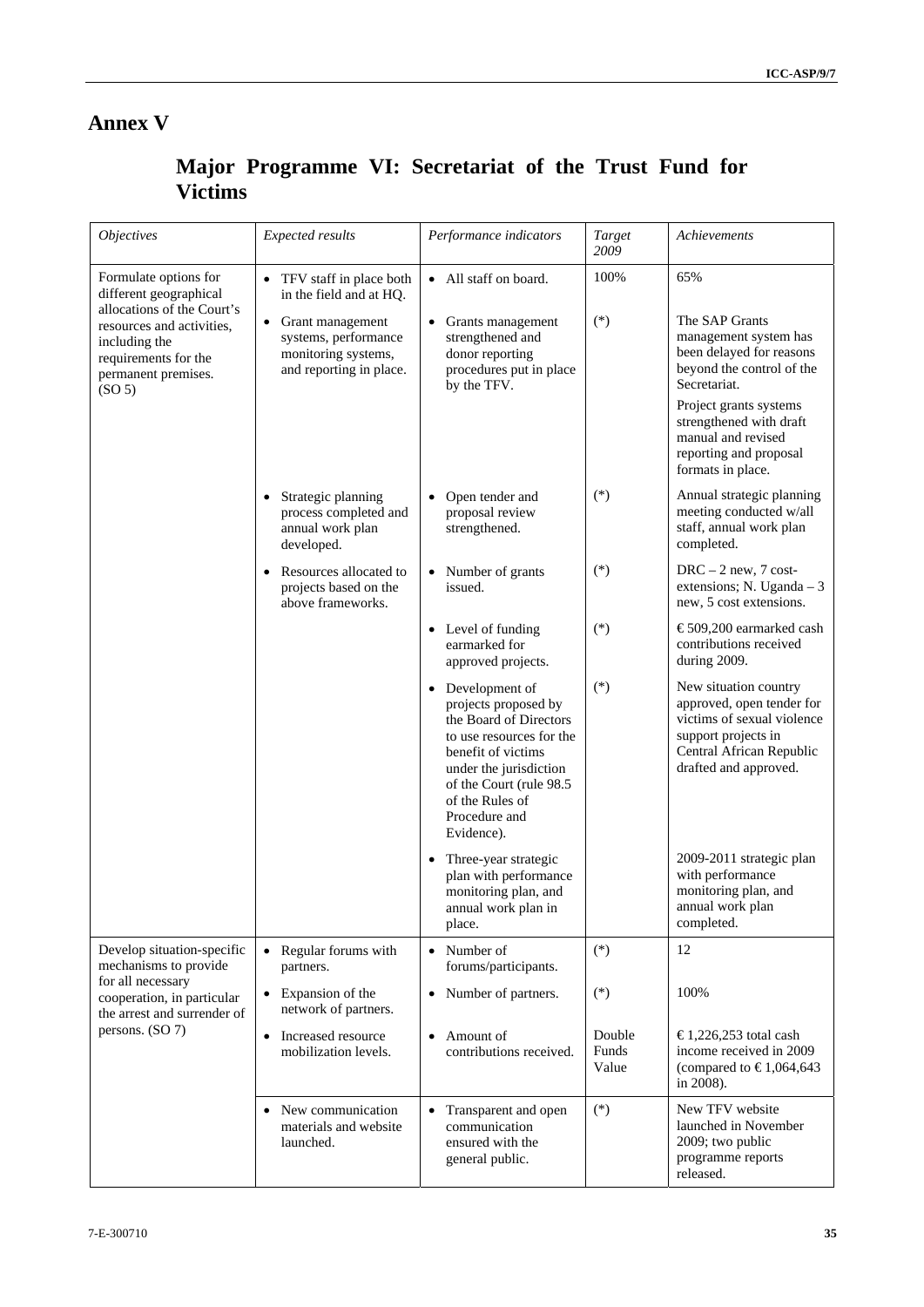| <i><b>Objectives</b></i><br>Expected results                                                                                    |                                                                                                                                                                     | Performance indicators                                                                                                                      | Target<br>2009 | Achievements                                                                                               |
|---------------------------------------------------------------------------------------------------------------------------------|---------------------------------------------------------------------------------------------------------------------------------------------------------------------|---------------------------------------------------------------------------------------------------------------------------------------------|----------------|------------------------------------------------------------------------------------------------------------|
|                                                                                                                                 | • Effective cooperation<br>between the Fund and<br>the Court.                                                                                                       | • Implementation of<br>effective systems and<br>procedures for<br>cooperation with the<br>Court.                                            | $(*)$          | All procurement, staffing,<br>financial management &<br>contracts administered<br>through Court's systems. |
| Constantly increase<br>support for the Court<br>through enhancing<br>communication and<br>mutual understanding                  | • Increase advocacy for<br>the TFV and victims<br>issues through<br>electronic, traditional,<br>political and others                                                | • Effective publicity for<br>the Trust Fund.                                                                                                | $(*)$          | New TFV website<br>launched in November<br>2009; two public<br>programme reports<br>released.              |
| with stakeholders,<br>stressing the Court's role<br>and its independence. (SO                                                   | forums.                                                                                                                                                             | Effective social<br>mobilization.                                                                                                           | $(*)$          | 100%                                                                                                       |
| 8)                                                                                                                              |                                                                                                                                                                     | • Number of individuals<br>reached.                                                                                                         | $(*)$          | $226,000 -$ direct &<br>indirect.                                                                          |
| Put in place a system of<br>programmes to achieve<br>identified optimal level of<br>quality with maximum<br>efficiency. (SO 12) | • Direct participation of<br>victims in the<br>determination of their<br>needs and in the<br>implementation of the<br>solutions.                                    | • Number of forums<br>with victims.                                                                                                         | $(*)$          | DRC - 8; N. Uganda - 7                                                                                     |
|                                                                                                                                 | Assessments<br>$\bullet$<br>conducted in CAR and<br>Darfur.                                                                                                         | Number of monthly<br>visits by TFV<br>staff/partners.                                                                                       | $(*)$          | CAR assessment<br>completed, Darfur not<br>possible due to security<br>situation.                          |
|                                                                                                                                 | Targeted but systemic<br>support and project<br>oversight - scaling up<br>existing projects in<br>Northern Uganda and<br>the DRC, new project<br>in CAR and Darfur. | Improved livelihood of<br>$\bullet$<br>victims supported.                                                                                   | $(*)$          | 100%                                                                                                       |
|                                                                                                                                 |                                                                                                                                                                     | • New projects launched<br>in two new countries<br>(40 additional projects)<br>including managing<br>Chamber notifications.                 | 40             | CAR projects to be added<br>in 2010 pending Chamber<br>approval, Darfur on hold.                           |
|                                                                                                                                 | Develop<br>٠<br>implementation<br>strategy for delivering<br>reparations.                                                                                           | Increasing support and<br>$\bullet$<br>technical assistance to<br>current projects (40<br>projects).                                        | 40             | 100%                                                                                                       |
|                                                                                                                                 | Close coordination<br>$\bullet$<br>with other partners<br>intervening in the<br>area/sector.                                                                        | <b>Consultation sessions</b><br>$\bullet$<br>convened for<br>developing reparations<br>implementation<br>strategy and strategy in<br>place. | $(*)$          | Various consultations<br>held with Court & NGOs;<br>Board approved<br>Reparations Advisory<br>Committee.   |
|                                                                                                                                 | • Compliance with<br>budget and programme<br>objectives/milestones.                                                                                                 | Annual compliance<br>$\bullet$<br>with budget limits,<br>programme objectives<br>and donor agreements.                                      | 100%           | 100%                                                                                                       |

(\*) As the TFV is in a start-up phase, it is not currently possible to estimate the level of activities.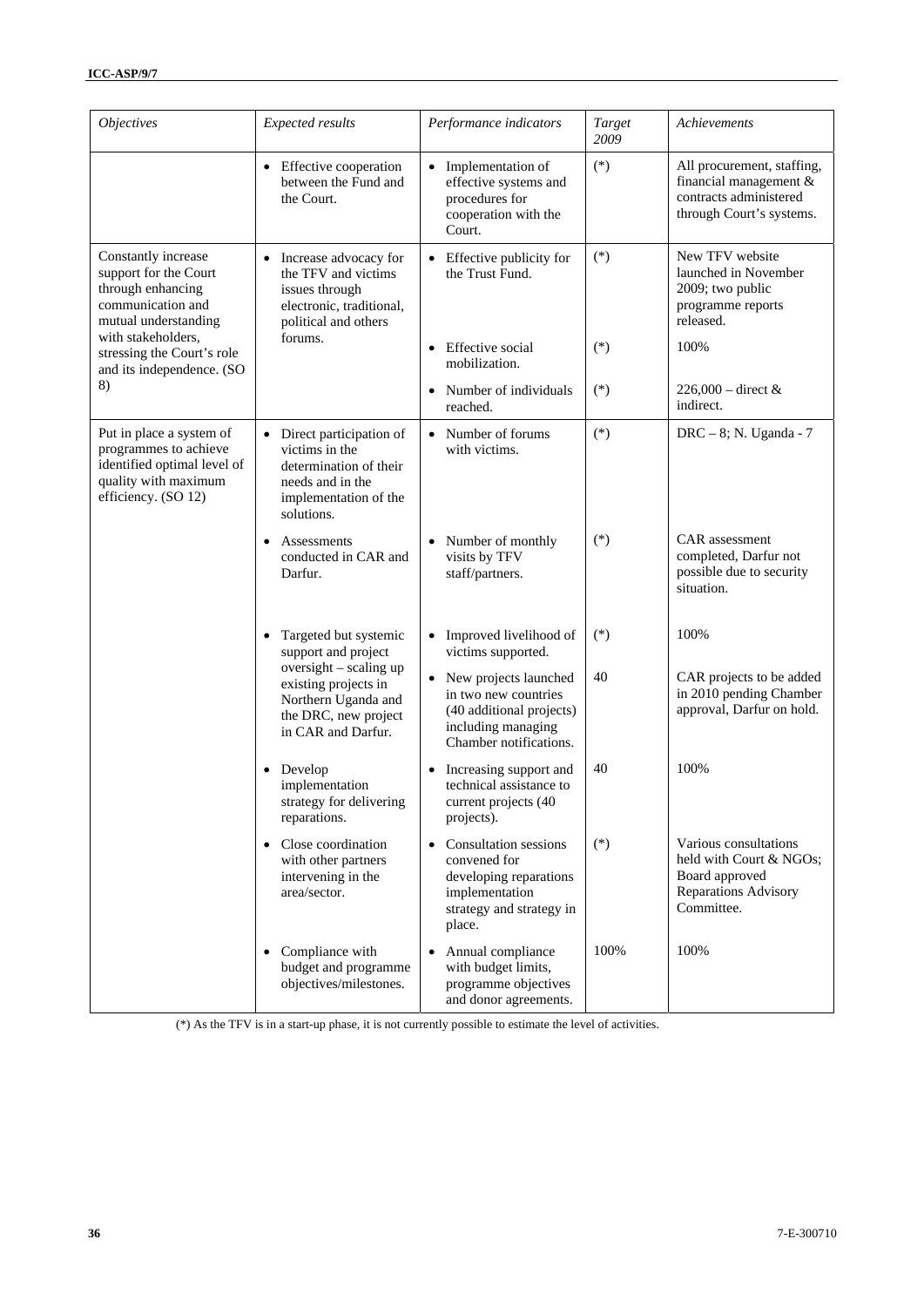7

## **Annex VI**

# **Realization of assumptions 2005-2009**

| Financial<br>year | Approved<br>budget<br><i>(in million</i> )<br>euros) | <b>Budget</b><br>performance<br>$(in \%)$ | <b>Assumptions</b>                                                                                                                                                                                                                                                                                                        | Realization of assumptions                                                                                                                                                                                                                                                                                                                                                                                                                                                                                                   |
|-------------------|------------------------------------------------------|-------------------------------------------|---------------------------------------------------------------------------------------------------------------------------------------------------------------------------------------------------------------------------------------------------------------------------------------------------------------------------|------------------------------------------------------------------------------------------------------------------------------------------------------------------------------------------------------------------------------------------------------------------------------------------------------------------------------------------------------------------------------------------------------------------------------------------------------------------------------------------------------------------------------|
| 2005              | 66.9                                                 | 92.9                                      | Monitor eight situations<br>$\bullet$<br>Two situations in the<br>$\bullet$<br>pre-trial, trial and<br>appeals phase<br>Two situations in the<br>$\bullet$<br>investigation phase                                                                                                                                         | Monitored/analysed eight situations<br>$\bullet$<br>Pre-trial proceedings and interlocutory appeals<br>$\bullet$<br>in three situations<br>Three situations in the investigation phase $-$<br>$\bullet$<br>Uganda, DRC I and Darfur (following referral<br>from UNSC)                                                                                                                                                                                                                                                        |
| 2006              | 80.4                                                 | 80.4                                      | Monitor up to eight<br>$\bullet$<br>situations<br>Opening of fourth<br>$\bullet$<br>investigation<br>Start of two trials                                                                                                                                                                                                  | Monitored/analysed five situations<br>$\bullet$<br>Opening of fourth investigation - DRC II<br>$\bullet$<br>Pre-trial proceedings and interlocutory appeals<br>$\bullet$<br>in the case of Lubanga Dyilo (DRC I)<br>Pre-trial proceedings in the other three<br>$\bullet$<br>investigations                                                                                                                                                                                                                                  |
| 2007              | 88.9                                                 | 87.2                                      | Monitor at least five<br>$\bullet$<br>situations<br>No opening of<br>$\bullet$<br>investigations into new<br>situations<br>Within the four<br>situations, investigation<br>of at least six cases,<br>including the two cases<br>in which arrest warrants<br>have been issued                                              | Five situations under preliminary/advanced<br>$\bullet$<br>analysis<br>One new investigation into a new situation<br>$\bullet$<br>opened (CAR)<br>Seven cases within four situations under<br>$\bullet$<br>investigation (DRC I, DRC II, Darfur I, Darfur<br>II, Uganda, CAR)<br>Continuation of pre-trail proceedings<br>$\bullet$<br>(Confirmation of charges hearing) in the case<br>of Lubanga Dyilo (DRC I)                                                                                                             |
| 2008              | 90.4                                                 | 92.6                                      | Monitor at least five<br>$\bullet$<br>situations<br>No opening of<br>investigations into new<br>situations<br>In four situations, pursue<br>$\bullet$<br>investigative steps, in a<br>total of at least five<br>cases, including the<br>three cases in which<br>arrest warrants have<br>been issued<br>At least one trial | Six situations under preliminary/advanced<br>$\bullet$<br>analysis<br>No new situations opened<br>$\bullet$<br>Seven cases within four situations under<br>$\bullet$<br>investigation (Uganda, DRC I, II, Darfur I, II,<br>III, CAR)<br>Lubanga Dyilo case before the trial chamber;<br>$\bullet$<br>proceedings stayed (DRC I)<br>Pre-trail proceedings (Confirmation of charges<br>$\bullet$<br>hearing) in case of Katanga Ngudjolo Chui<br>(DRC II)<br>Pre-trial hearings (status conferences) in case<br>of Bemba (CAR) |